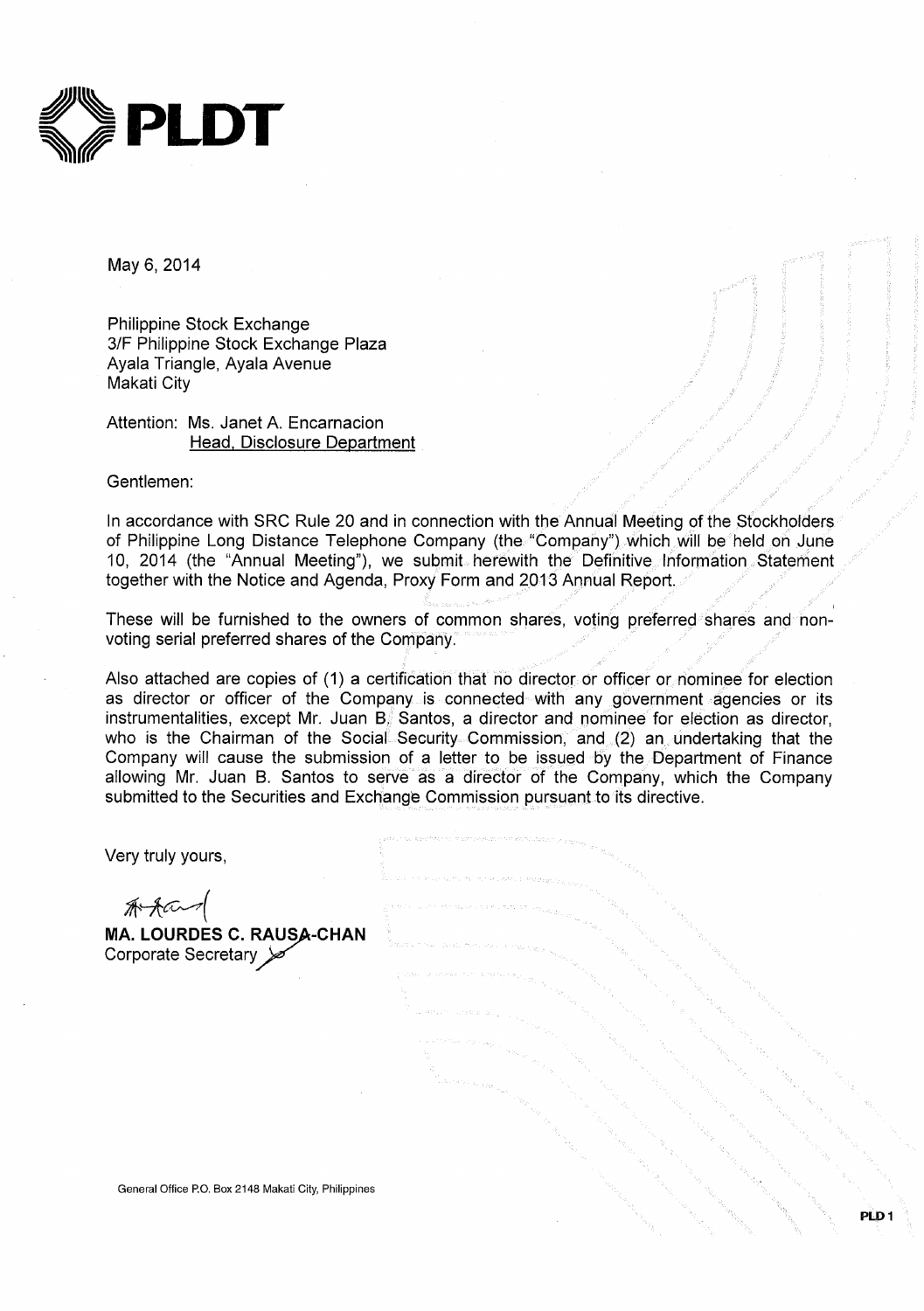

May 6, 2014

Securities & Exchange Commission **SEC Building, EDSA** Mandaluyong City

Attention: Mr. Vicente Graciano P. Felizmenio, Jr. Director- Markets and Securities Regulation Department

Gentlemen:

In accordance with SRC Rule 20 and in connection with the Annual Meeting of the Stockholders of Philippine Long Distance Telephone Company (the "Company") which will be held on June 10, 2014 (the "Annual Meeting"), we submit herewith two (2) copies of the Definitive Information Statement together with the Notice and Agenda, Proxy Form and 2013 Annual Report.

These will be furnished to the owners of common shares, voting preferred shares and nonvoting serial preferred shares of the Company.

In accordance with your directive, we also submit copies of (1) a certification that no director or officer or nominee for election as director or officer of the Company is connected with any government agencies or its instrumentalities, except Mr. Juan B. Santos, a director and nominee for election as director, who is the Chairman of the Social Security Commission, and (2) an undertaking that the Company will cause the submission of a letter to be issued by the Department of Finance allowing Mr. Juan B. Santos to serve as a director of the Company.

Very truly yours,

 $\mathcal{R}$   $\mathcal{A}$   $\alpha$ 

MA. LOURDES C. RAUSA-CHAN Corporate Secretary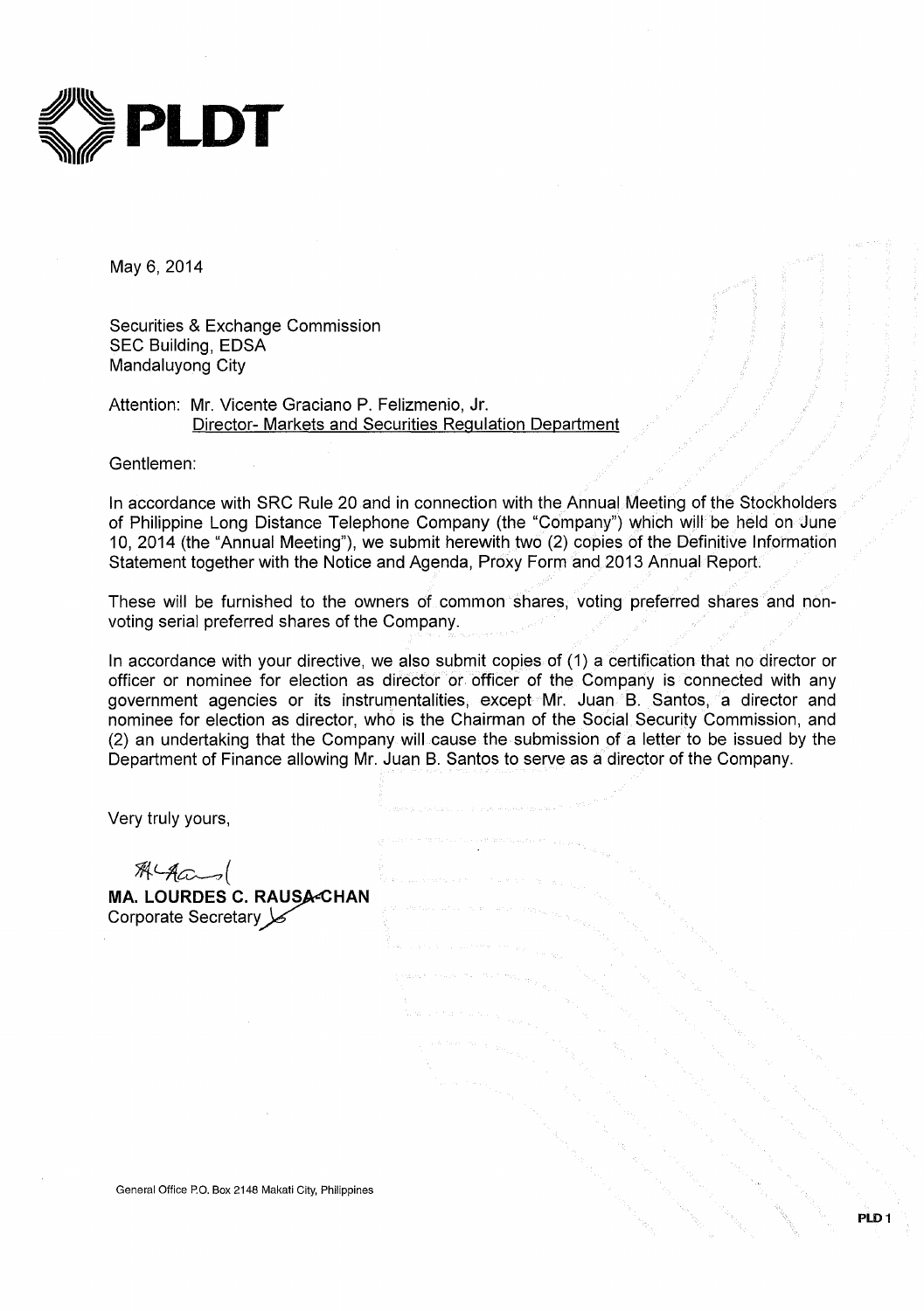## **SECURITIES AND EXCHANGE COMMISSION**

## **SEC FORM 20-IS**

## **INFORMATION STATEMENT PURSUANT TO SECTION 20 OF THE SECURITIES REGULATIONS CODE**

- $\mathbf{1}$ . Check the appropriate box
	- [ ] Preliminary Information Statement
	- $\lceil \sqrt{1} \rceil$  Definitive Information Statement
- 2. Name of Registrant as specified in its charter PHILIPPINE LONG DISTANCE **TELEPHONE COMPANY**
- $3.$ Philippines Province, country or other jurisdiction of incorporation or organization
- SEC Identification Number PW-55  $\overline{4}$ .
- 5. BIR Tax Identification Code 000-488-793
- 6. Ramon Cojuangco Building, Makati Avenue, Makati City 1200 Address of principal office Postal Code
- $7<sub>1</sub>$ Registrant's telephone number, including area code (632) 816-8405
- 8. June 10, 2014 at 4:00 p.m., Rizal Ballroom AB, Makati Shangri-la, Ayala Avenue, corner Makati Avenue, Makati City, Philippines Date, time and place of the meeting of security holders
- Approximate date on which the Information Statement is first to be sent or given to 9. security holders May 6, 2014
- $10<sub>1</sub>$ In case of Proxy Solicitations:

Name of Person Filing the Statement/Solicitor: Ma. Lourdes C. Rausa-Chan in behalf of the Registrant

Address and Telephone Number: 9/F PLDT MGO Bldg., Legaspi St. corner Dela Rosa St., Makati City/(632) 816-8405

Securities registered pursuant to Sections 8 and 12 of the Securities Regulation Code or  $11.$ Sections 4 and 8 of the Revised Securities Act

Title of Each Class

Number of Shares of **Common Stock Outstanding** 

Common

216,055,775 (as of April 30, 2014)

 $\cancel{\mathscr{L}}$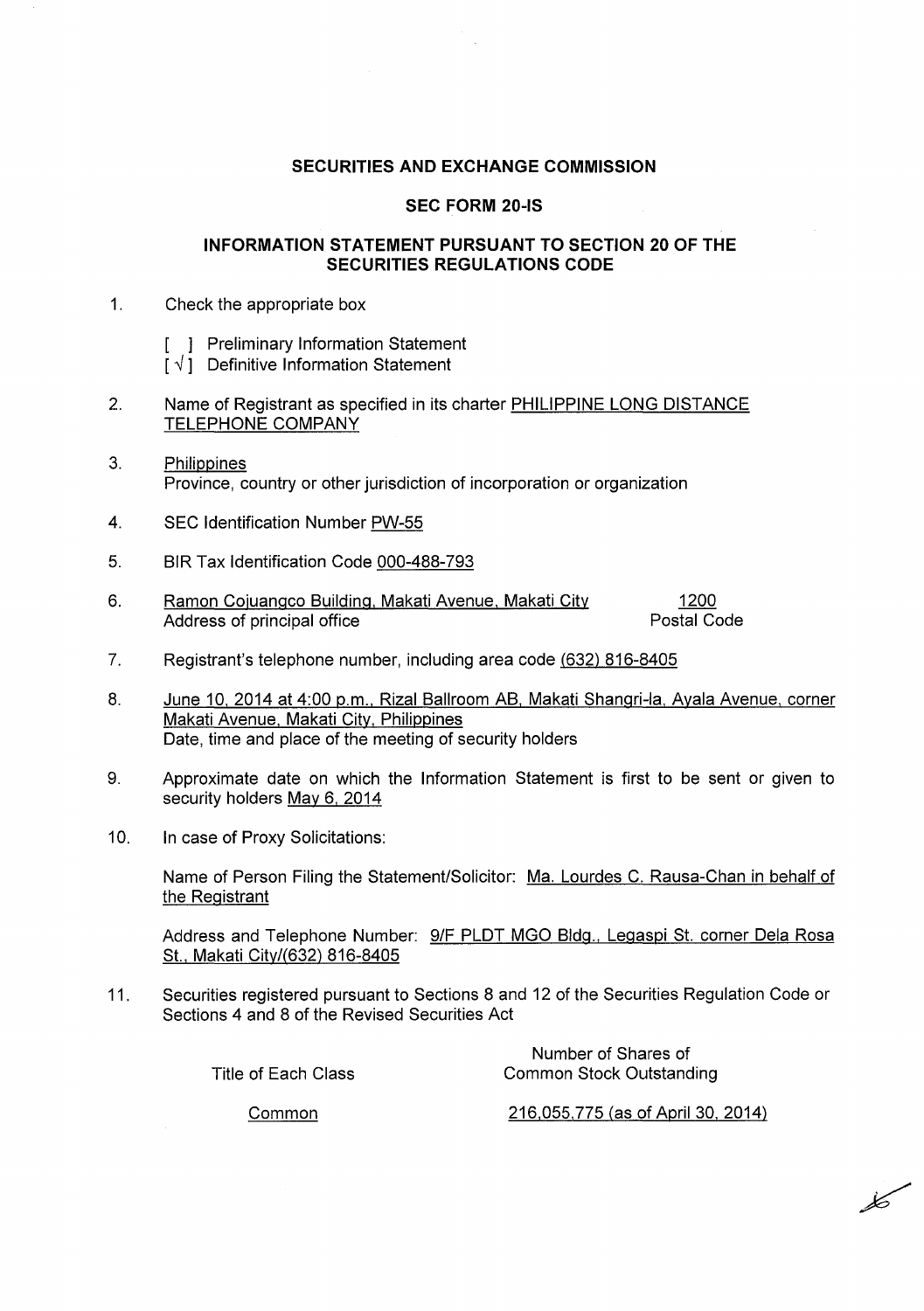$12.$ Are any or all of the registrant's securities listed in a Stock Exchange?

Yes  $\sqrt{ }$ 

If yes, disclose the name of such Stock Exchange and the class of security listed therein:

Philippine Stock Exchange:

**Common Stock** 

New York Stock Exchange :

American Depositary Shares (ADS) evidenced by American Depositary Receipts. Each ADS<br>represents one common stock.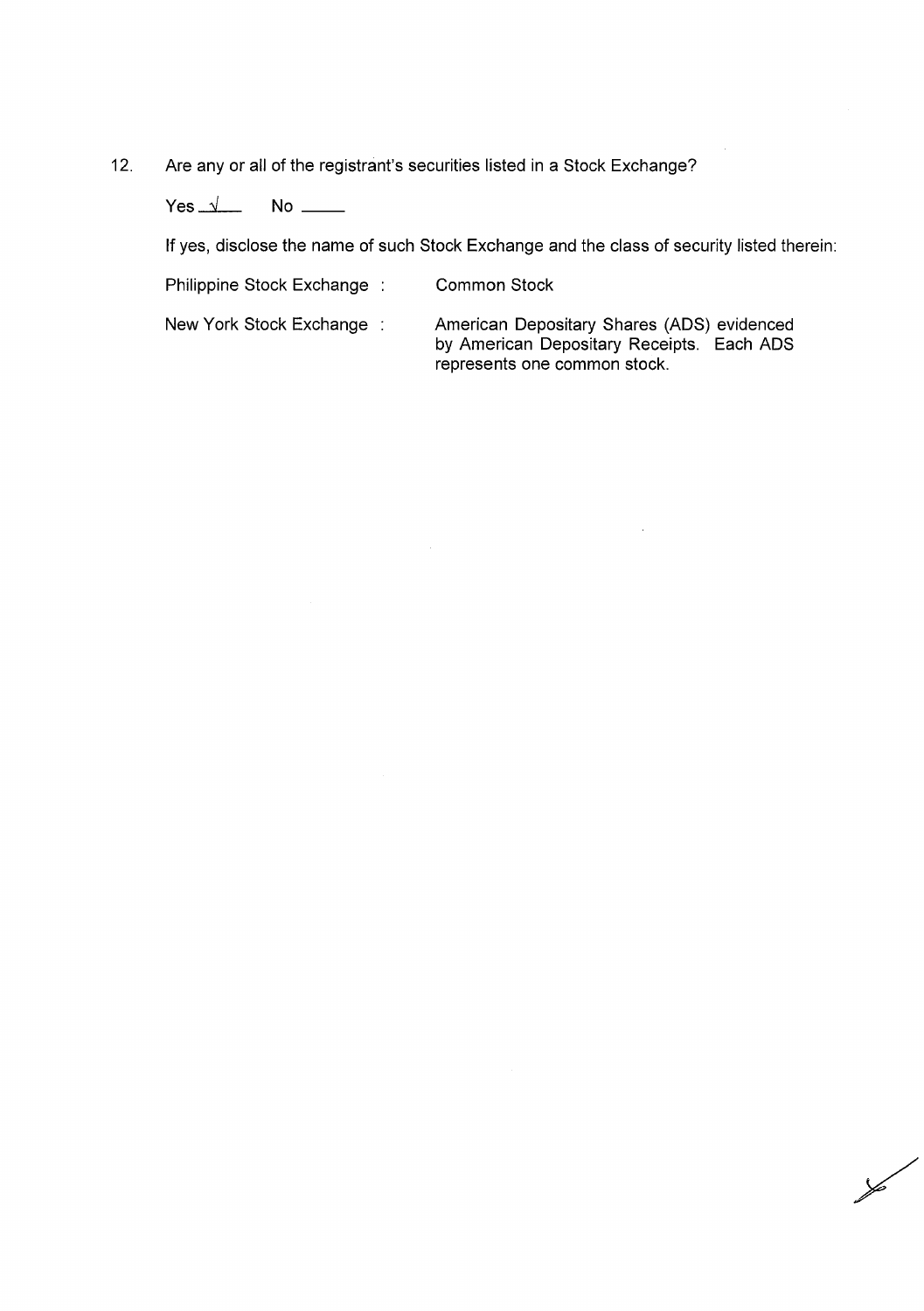

## **SECRETARY'S CERTIFICATE**

I, MA. LOURDES C. RAUSA-CHAN, Corporate Secretary of Philippine Long Distance Telephone Company (the "Company"), hereby certify that no director or officer or nominee for election as director or officer of the Company is connected with any government agencies or its instrumentalities, except Mr. Juan B. Santos, a director and a nominee for election as director, who is the Chairman of Social Security Commission.

WITNESS my hand and the seal of the Company this MAY 0 5day 6 2014 in Makati City, Philippines.

> **Corporate Secretary** PHILIPPINE LONG DISTANCE TELEPHONE COMPANY

**MA. LOURDES C. RAUSA-CHAN** 

SUBSCRIBED AND SWORN to before me this  $6\frac{H}{V}$ day of May, 2014. affiant exhibiting to me her Philippine Passport No. EB3934720 issued in Manila by the Department of Foreign Affairs on October 24, 2011 and valid until October 23, 2016.

**ABNER TITO L. ALBERTO** Notary Public for the City of Makati Until December 31, 2014 Appointment No. M-82 Roll of Attorneys No. 38834 PTR O.R. No. 4234475 - 01/10/14 Makati City IBP Lifetime No. 02359-05/09/01 9/F, MGO Bldg. Legazpi St. Legazpi Vill., Makati City, MN

| Doc No.         | 12.5 |
|-----------------|------|
| Page No.        |      |
| Book No.        |      |
| Series of 2014. |      |

General Office P.O. Box 2148 Makati City, Philippines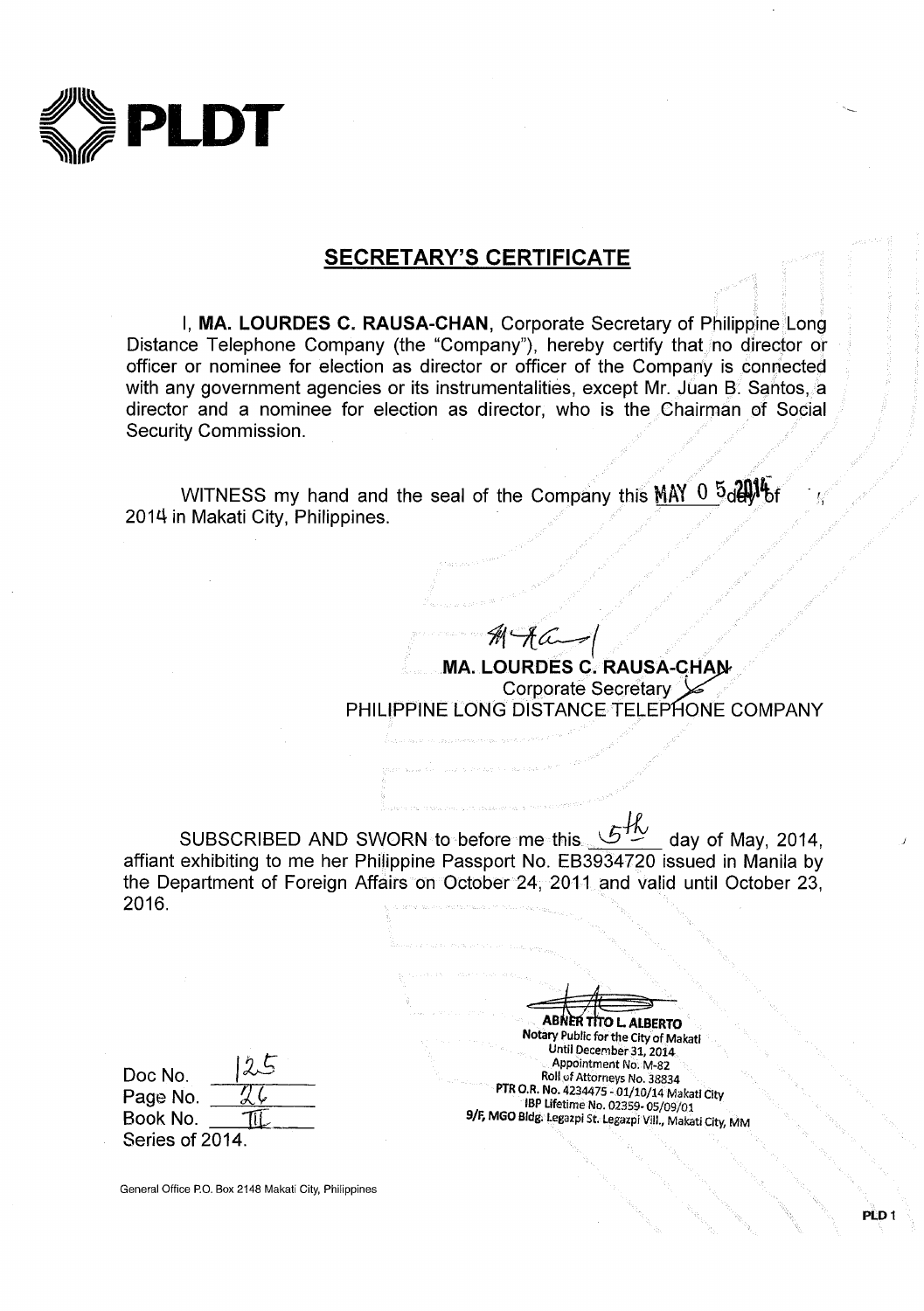

## **UNDERTAKING**

Philippine Long Distance Telephone Company (the "Company") through its Corporate Secretary, Ma. Lourdes C. Rausa-Chan, hereby undertakes that, it will cause the submission of the letter to be issued by the Department of Finance allowing Mr. Juan B. Santos to serve as a director of the Company for the ensuing. year, upon receipt thereof.

WITNESS my hand and the seal of the Company this  $2^{\mathcal{N}'}$ day of April. 2014 at Makati City, Philippines.

> $$4$ MA. LOURDES C. RAUSA-CHAN Corporate Secretary PHILIPPINE LONG DISTANCE TELEPHONE COMPANY

SUBSCRIBED AND SWORN to before me this 21<sup>TM</sup> day of July, 2011 at Makati City, affiant exhibited to me her Philippine Passport No. EB3934720 issued in Manila by the Department of Foreign Affairs on October 24, 2011 and valid until October 23, 2016.

**S. FERNANDO** 

Doc. No. 447 Page No. Book No. \_ Series of  $201$ 

Notary Puble of the City of Makati Until December 31, 2015 Appointment No. M-115 Roll of Attorneys No. 45956 PTR O.R. No. 4234493 - 01/10/14 Makati City IBP Lifetime No. 02721 - 01/09/02 9/F, MGO Bldg. Legazpi St. Legazpi Vill., Makati City, MM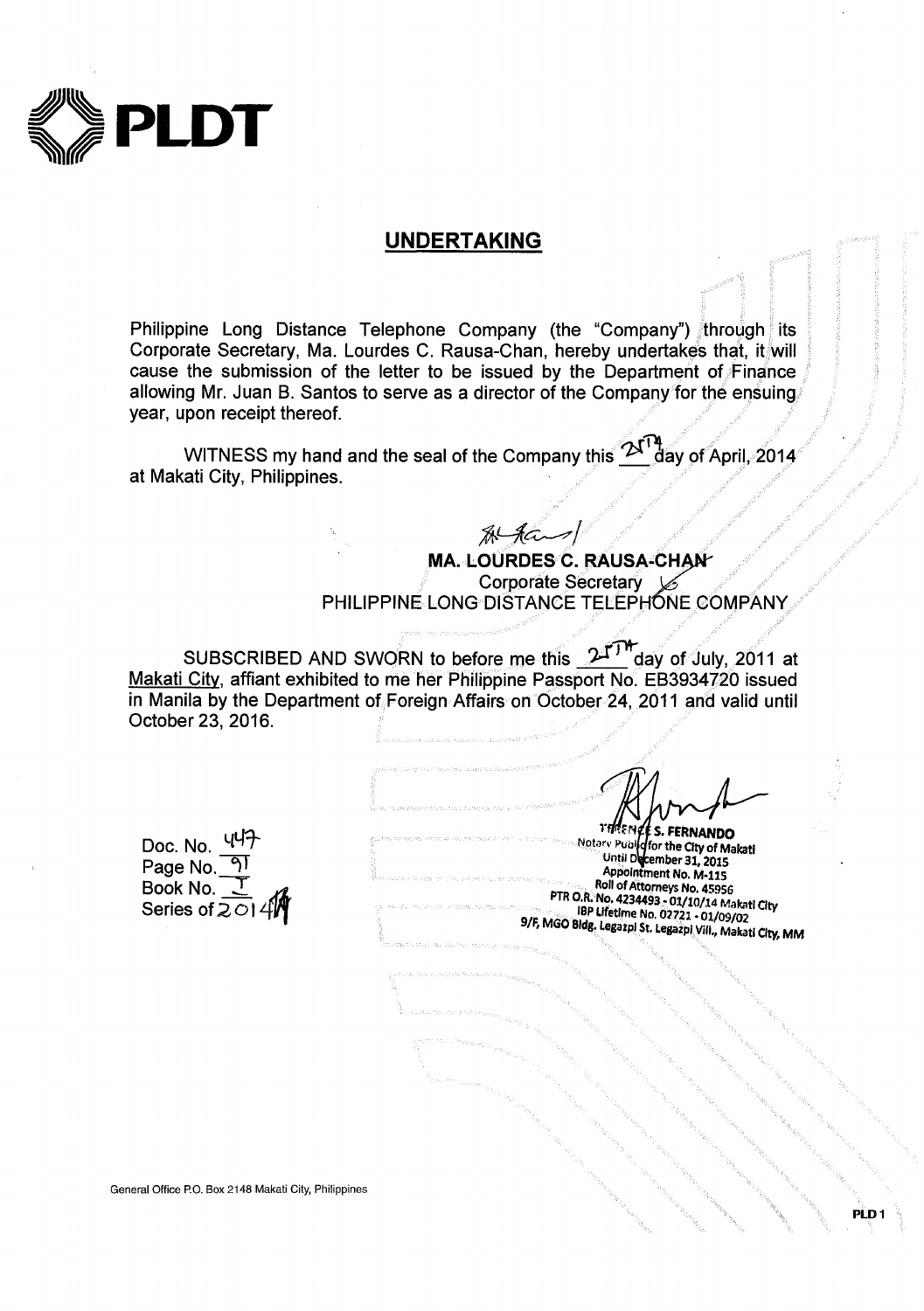

## **PHILIPPINE LONG DISTANCE TELEPHONE COMPANY**

# **2014 NOTICE AND AGENDA OF ANNUAL MEETING OF STOCKHOLDERS AND INFORMATION STATEMENT**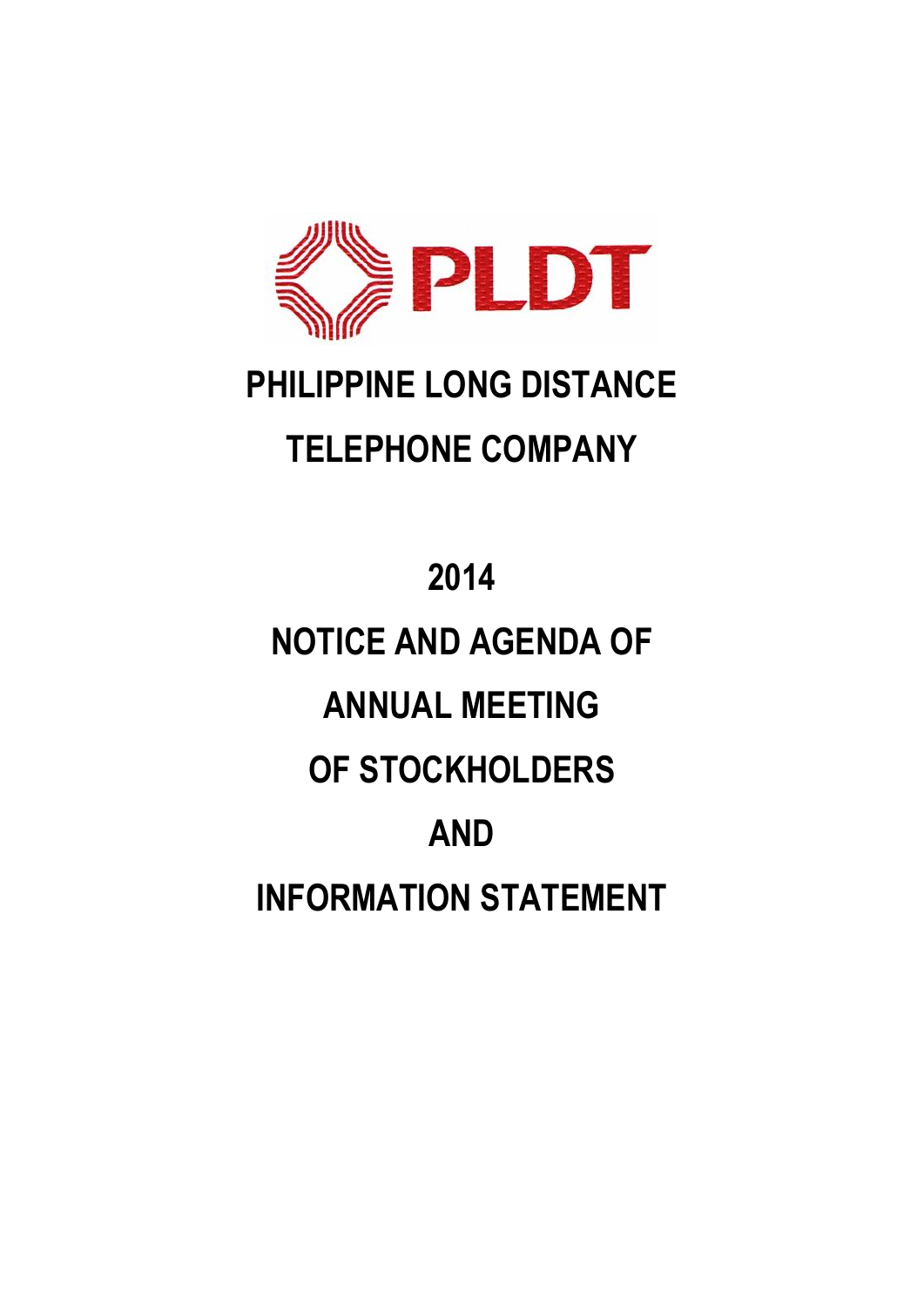

## **PHILIPPINE LONG DISTANCE TELEPHONE COMPANY NOTICE AND AGENDA OF ANNUAL MEETING OF STOCKHOLDERS**

NOTICE IS HEREBY GIVEN that the PHILIPPINE LONG DISTANCE TELEPHONE COMPANY (the "**Company**") will hold its Annual Meeting of Stockholders (the "**Annual Meeting**") on Tuesday, June 10, 2014, at 4:00 p.m., at Rizal Ballroom AB, Makati Shangri-la, Ayala Avenue corner Makati Avenue, Makati City, Philippines.

The Agenda for the Annual Meeting is as follows:

- 1. Call to order
- 2. Certification of service of notice and quorum
- 3. President's Report
- 4. Approval of the audited financial statements for the fiscal year ended December 31, 2013 contained in the Company's 2013 Annual Report accompanying this Notice and Agenda
- 5. Election of 13 directors including 3 independent directors for the ensuing year, whose background information are contained in the Information Statement accompanying this Notice and Agenda
- 6. Approval of amendment to the Third Article of the Articles of Incorporation to indicate that the place where the principal office of the Company is to be established or located is at Ramon Cojuangco Building, Makati Avenue, Makati City as explained in the Information Statement accompanying this Notice and Agenda
- 7. Other business as may properly come before the meeting and at any adjournments thereof

The Board of Directors has fixed April 11, 2014 as the record date for the determination of stockholders entitled to notice of, and to vote at, the Annual Meeting. Holders of record of shares of Common Stock and Voting Preferred Stock as of the record date will be entitled to vote on the proposed corporate actions set out in Items 4, 5 and 6 above and holders of record of shares of Series IV Cumulative Non-Convertible Non-Voting Serial Preferred Stock and 10% Cumulative Convertible Non-Voting Serial Preferred Stock as of the record date will be entitled to vote on the proposed corporate action set out in Item 6 above.

The stock and transfer books of the Company will not be closed.

IF YOU DO NOT EXPECT TO ATTEND THE ANNUAL MEETING, PLEASE EXECUTE AND RETURN THE PROXY FORM IN THE ENVELOPE PROVIDED FOR THAT PURPOSE. THE LAST DAY FOR SUBMISSION OF PROXIES IS ON JUNE 3, 2014.

By order of the Board of Directors.

Alfans

**MA. LOURDES C. RAUSA-CHAN** Corporate Secretary

April 30, 2014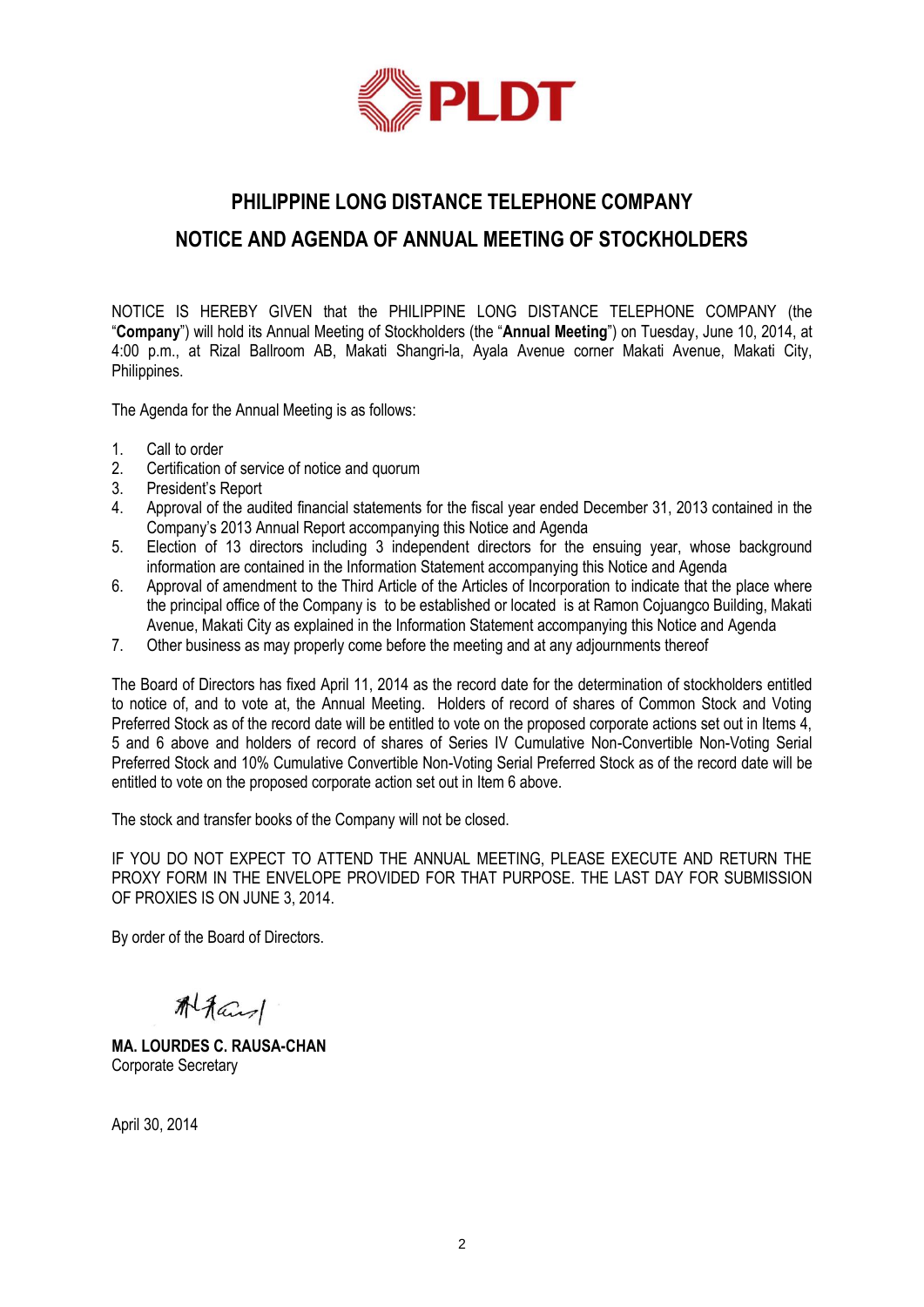## **EXPLANATION OF AGENDA ITEMS**

## **1. Call to order**

The Chairman, Mr. Manuel V. Pangilinan will call to order the Annual Meeting of Stockholders of the Company.

## **2. Certification of service of notice and quorum**

The Corporate Secretary, Ms. Ma. Lourdes C. Rausa-Chan will certify that copies of the Notice and Agenda of the meeting together with the Information Statement, 2013 Annual Report and Proxy Form were delivered personally or by mail to Philippine residents and overseas holders of the Company's shares of stock as of Record Date April 11, 2014. The Corporate Secretary will also certify, based on the number of shares owned by stockholders present or represented by proxy at the meeting, whether a quorum exists for the valid transaction of business at the meeting. The Corporate Secretary will also explain the rules for the orderly conduct of the meeting.

## **3. President's Report**

The President and Chief Executive Officer, Mr. Napoleon L. Nazareno will render a report on the financial and operating results of the Company for the year 2013 as well as the outlook for 2014, and respond to questions which may be raised by any stockholder.

## **4. Approval of the audited financial statements for the fiscal year ended December 31, 2013 contained in the Company's 2013 Annual Report accompanying this Notice and Agenda**

The Chairman, President and Chief Executive Officer, any member of the Audit Committee, or any representative of the Company's external auditors, Sycip Gorres Velayo & Co. will respond to questions which may be raised by any stockholder regarding the Company's audited financial statements for the fiscal year ended December 31, 2013 contained in the Company's 2013 Annual Report. Thereafter, the Chairman will seek approval of said financial statements by holders of Common Stock and Voting Preferred Stock, and the Corporate Secretary will report on the votes cast for the approval of said financial statements.

#### **5. Election of 13 directors including 3 independent directors for the ensuing year, whose background information are contained in the Information Statement accompanying this Notice and Agenda**

The Corporate Secretary will announce the names of the persons nominated for election as directors/independent directors of the Company for the ensuing year. The Chairman will explain the screening criteria and process observed by the Governance and Nomination Committee ("GNC") based on which the GNC recommended, and the Board of Directors approved, the final list of nominees qualified for election as directors/independent directors. The Corporate Secretary will report on the votes received by each nominee from holders of Common Stock and Voting Preferred Stock, and the Chairman will declare the thirteen (13) nominees who received the highest number of votes as the duly elected directors, including three (3) qualified independent directors.

## **6. Approval of amendment to the Third Article of the Articles of Incorporation to indicate that the place where the principal office of the Company is to be established or located is at Ramon Cojuangco Building, Makati Avenue, Makati City**

The Corporate Secretary will explain that the amendment to the Third Article of the Articles of Incorporation is in compliance with SEC Memorandum Circular No. 6 dated February 20, 2014, directing all corporations and partnerships whose articles of incorporation or articles of partnership indicate only a general address as their principal office address such that it refers only to a city, town or municipality, or "Metro Manila" to file an amended articles of incorporation or amended articles of partnership in order to specify their complete address, such that, if feasible, it has a street number, street name, barangay, city or municipality, and if applicable, the name of building, the number of building or number of room or unit. (Please also refer to page 33 of the Information Statement). Thereafter, the Chairman will seek approval of said amendment by holders of Common Stock, Voting Preferred Stock, Series IV Cumulative Non-Convertible Non-Voting Serial Preferred Stock and 10% Cumulative Convertible Non-Voting Serial Preferred Stock, and the Corporate Secretary will report on the votes cast for the approval of said amendment..

## **7. Other business as may properly come before the meeting and at any adjournments thereof**

Other business not specifically referred to above may be raised by the stockholders. The Chairman will decide whether such business may be properly taken up in the meeting or in another stockholders' meeting or other proper forum.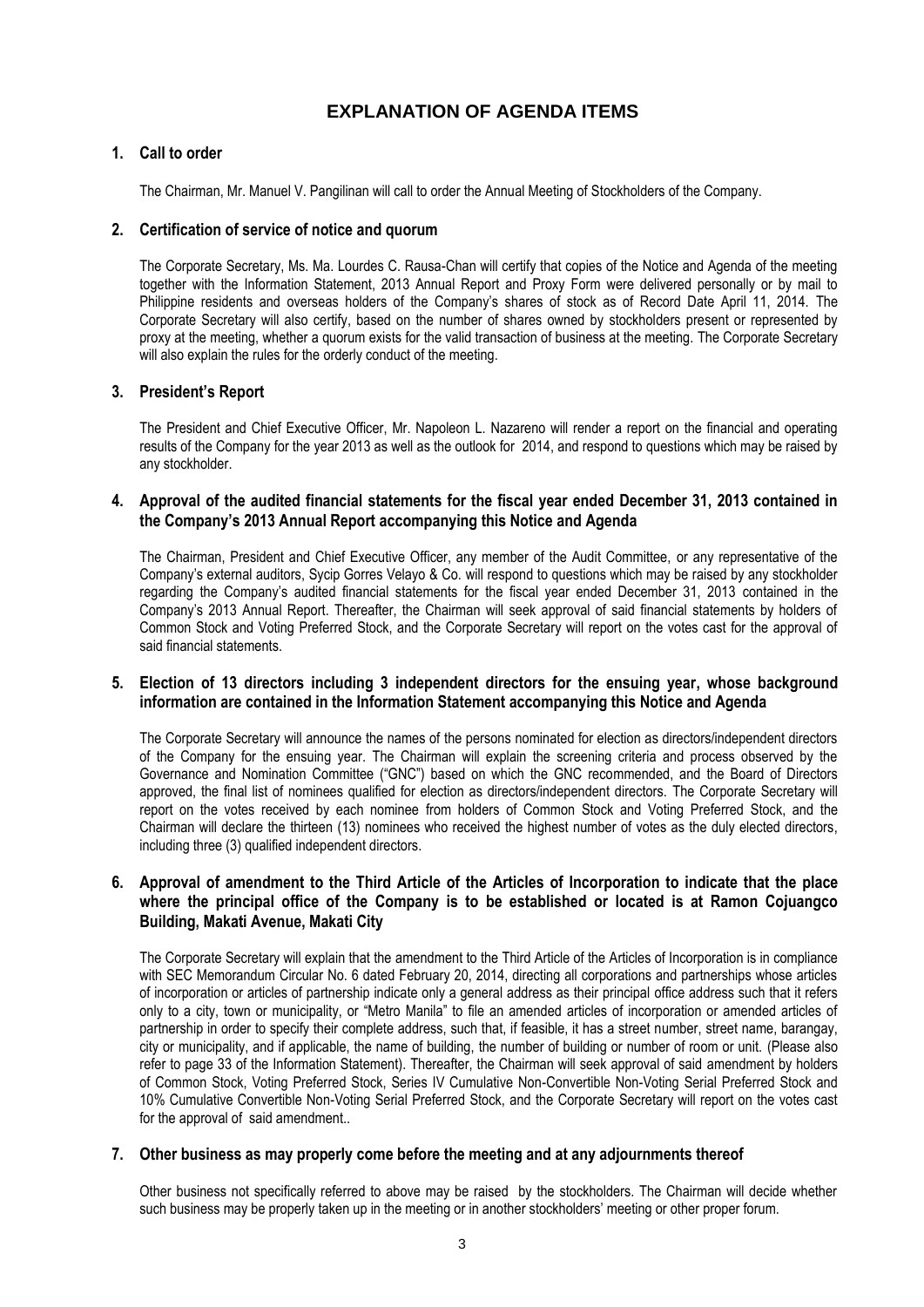

## **TABLE OF CONTENTS**

| <b>GENERAL INFORMATION</b>                                                                   |                     |
|----------------------------------------------------------------------------------------------|---------------------|
|                                                                                              | $\overline{5}$<br>5 |
| Approximate Date of First Release of the Information Statement, Proxy Form and Annual Report | 5                   |
|                                                                                              | 6                   |
|                                                                                              | 6                   |
| INFORMATION ON SECURITIES AND SECURITY OWNERSHIP OF CERTAIN RECORD<br>AND BENEFICAL OWNERS   |                     |
| Security Ownership of Certain Record and Beneficial Owners                                   | 6<br>$6 - 8$        |
|                                                                                              | 9                   |
|                                                                                              | $9 - 11$            |
|                                                                                              | 11                  |
| <b>DIRECTORS AND OFFICERS</b>                                                                |                     |
|                                                                                              | 11                  |
|                                                                                              | $11 - 19$           |
|                                                                                              | 19-28<br>28-29      |
|                                                                                              | 29                  |
|                                                                                              | 29-30               |
|                                                                                              | 30-31               |
|                                                                                              | $31 - 32$           |
| CERTAIN RELATIONSHIPS AND RELATED TRANSACTIONS                                               | 32-33               |
| AMENDMENT TO THE THIRD ARTICLE OF THE ARTICLES OF INCORPORATION                              | 33                  |
|                                                                                              | 33<br>33            |
|                                                                                              |                     |
| <b>OTHER MATTERS</b>                                                                         |                     |
|                                                                                              | 33-34<br>34-35      |
|                                                                                              | 35                  |
|                                                                                              |                     |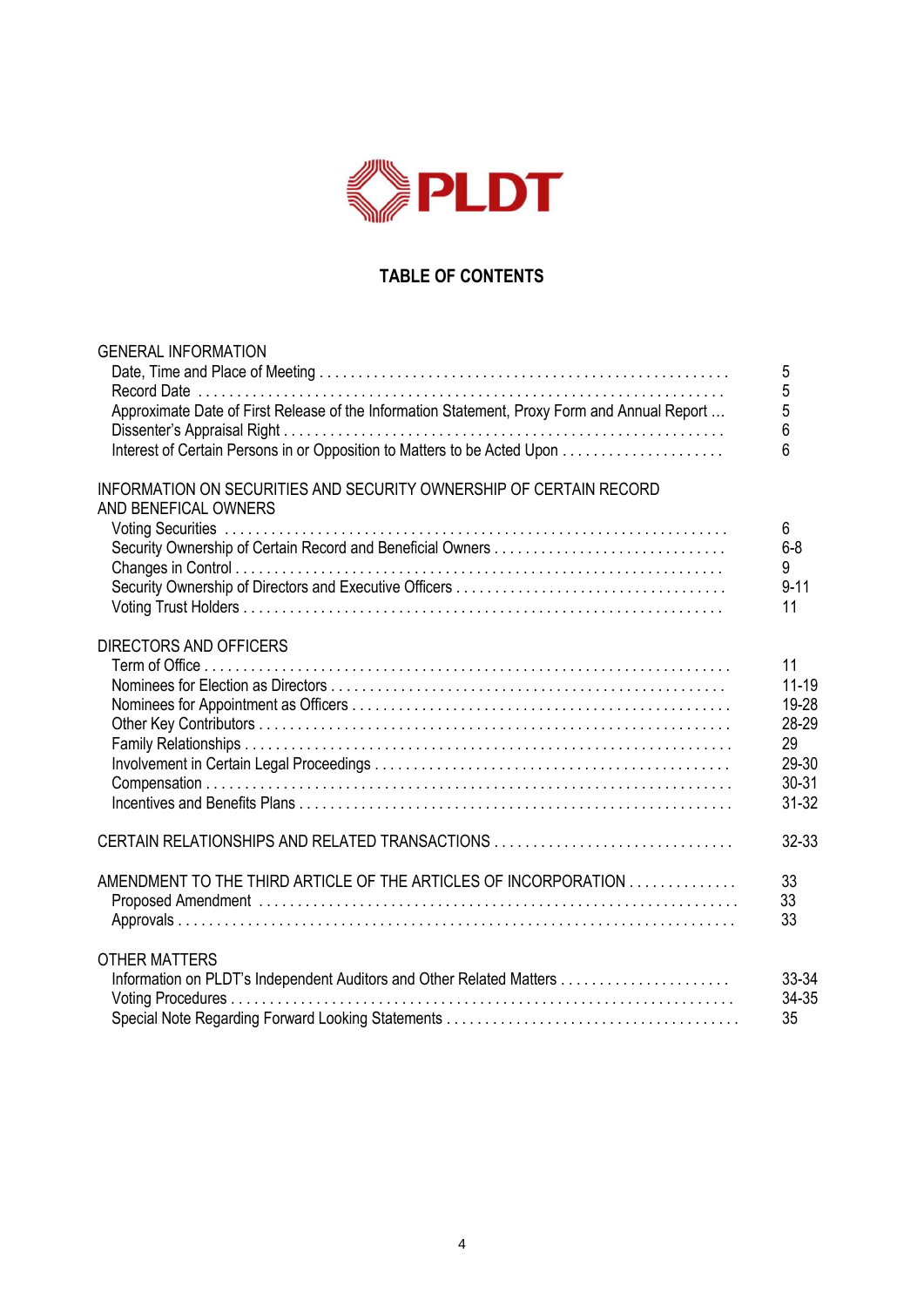

## **PHILIPPINE LONG DISTANCE TELEPHONE COMPANY SEC Identification Number PW55 BIR Tax Identification Number 000-488-793 Telephone Number (632) 816-8405**

## **INFORMATION STATEMENT**

## **GENERAL INFORMATION**

Philippine Long Distance Telephone Company (the "**Company**" or "**PLDT**") is a corporation incorporated under the laws of the Philippines, with principal office and mailing address at Ramon Cojuangco Building, Makati Avenue, Makati City 1200.

The Company has issued a total of 218,779,886 shares of Common Stock, 150,000,000 shares of Voting Preferred Stock and a total of 570 shares of Non-Voting Serial Preferred Stock, of which 216,055,775 shares of Common Stock (net of 2,724,111 treasury shares), 150,000,000 shares of Voting Preferred Stock and 570 shares of Non-Voting Serial Preferred Stock were outstanding as of the Record Date. In addition, there were 300,000,000 shares of Non-Voting Serial Preferred Stock subscribed, partially paid and outstanding as of the Record Date. Of the issued shares of Common Stock, 179,242,132 shares were registered and 39,537,754 shares were issued in transactions exempt from the registration requirement under Section 6 of The Revised Securities Act/Section 10 of The Securities Regulation Code (the **"SRC"**). All of the 150,000,000 shares of Voting Preferred Stock and 570 shares of Non-Voting Serial Preferred Stock were issued in transactions exempt from the registration requirement under Section 6 of The Revised Securities Act/Section 10 of the SRC.

As of the Record Date, all of the 216,055,775 outstanding shares of Common Stock (net of 2,724,111 treasury shares) and 570 outstanding shares of Non-Voting Serial Preferred Stock are listed on the Philippine Stock Exchange (the **"PSE"**). 44,099,654 American Depositary Shares, or ADSs, each representing one share of Common Stock and evidenced by American Depositary Receipts, or ADRs, are listed on the New York Stock Exchange. The 150,000,000 shares of Voting Preferred Stock and 300,000,000 shares of Non-Voting Serial Preferred Stock are not listed on any exchange.

## **Date, Time and Place of Meeting**

The Annual Meeting of Stockholders of the Company for the year 2014 (the "**Annual Meeting**") will be held on Tuesday, June 10, 2014 at 4:00 p.m., at Rizal Ballroom AB, Makati Shangri-la, Ayala Avenue corner Makati Avenue, Makati City, Philippines.

## **Record Date**

The record date for the purpose of determining the stockholders entitled to notice of, and to vote at, the Annual Meeting is April 11, 2014 (the "**Record Date**").

## **Approximate Date of First Release of the Information Statement, Proxy Form and Annual Report**

The approximate date on which this Information Statement, the Proxy Form and Annual Report will be first sent or given to the Company's stockholders and posted on the Company's website (www.pldt.com) is on May 6, 2014.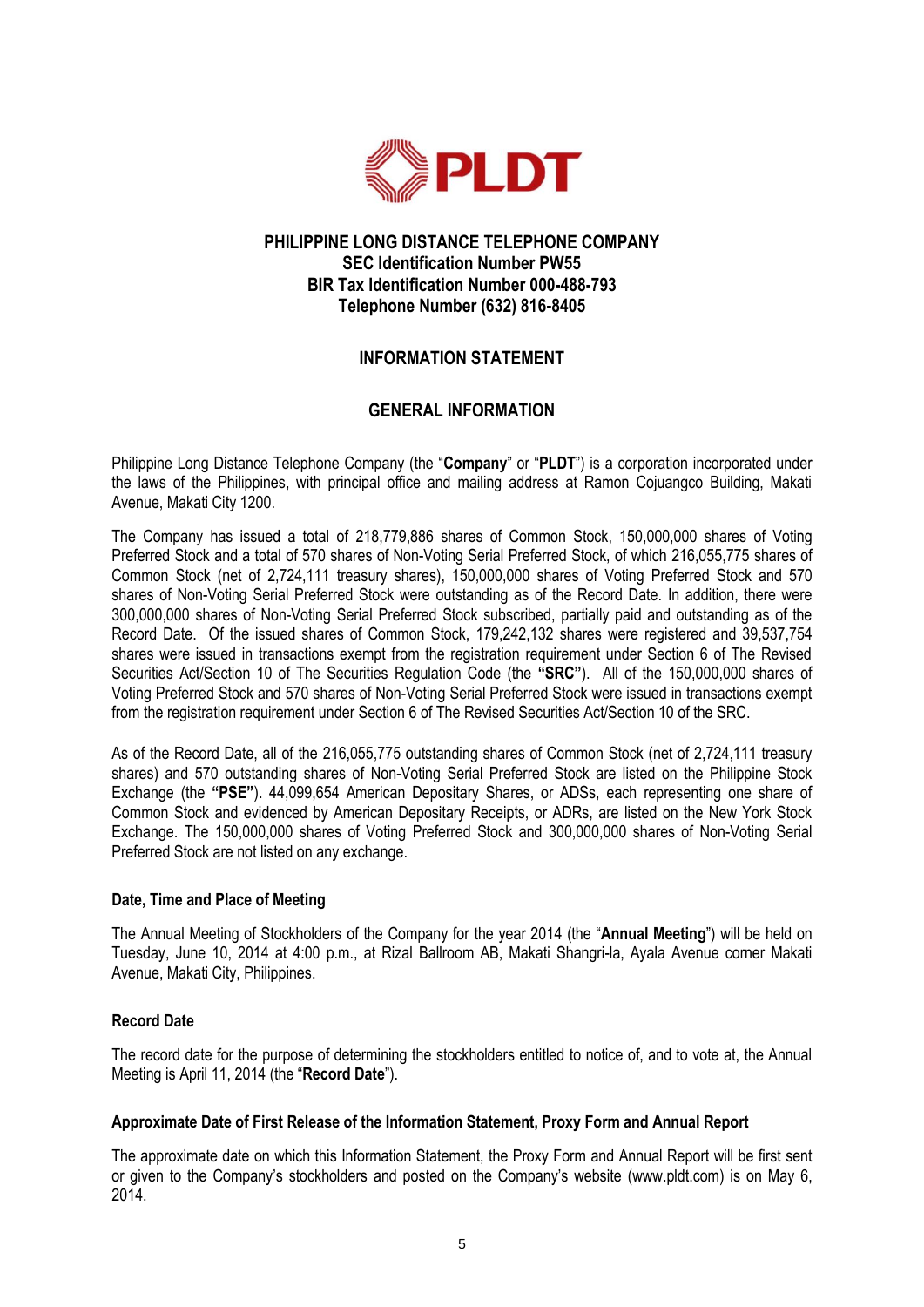## **Dissenter's Appraisal Right**

The proposed corporate actions to be voted upon at the Annual Meeting are not among the matters provided under Sections 81 and 42 of the Corporation Code of the Philippines (the "**Corporation Code**"), with respect to which a dissenting stockholder may exercise his appraisal right.

## **Interest of Certain Persons in or Opposition to Matters to be Acted Upon**

No director/independent director or officer or nominee for election as director/independent director and, to the best knowledge of the Board of Directors and Management of the Company, no associate of any of the foregoing persons has any substantial interest, direct or indirect, by security holdings or otherwise in any matter to be acted upon at the Annual Meeting, other than election to office.

No director/independent director has informed the Company in writing that he/she intends to oppose any action to be taken at the Annual Meeting.

## **INFORMATION ON SECURITIES AND SECURITY OWNERSHIP OF CERTAIN RECORD AND BENEFICIAL OWNERS**

## **Voting Securities**

1

As of the Record Date, the number of outstanding shares of Common Stock, Voting Preferred Stock, and Non-Voting Serial Preferred Stock were 216,055,775**,** 150,000,000 and 300,000,570**,** respectively. Of the 366,055,775 shares of Common Stock and Voting Preferred Stock outstanding as of the Record Date, 115,916,195 or 31.67**%** were owned by foreigners.

Holders of record of shares of Common Stock and Voting Preferred Stock as of the Record Date are entitled to vote for the proposed corporate actions set out in Items 4, 5 and 6 of the Agenda, and pursuant to Section 6 of the Corporation Code, holders of record of shares of Non-Voting Serial Preferred Stock consisting of Series IV Cumulative Non-Convertible Preferred Stock and 10% Cumulative Convertible Preferred Stock as of the Record Date are entitled to vote for the proposed corporate action set out in Item 6 of the Agenda. Each share is entitled to one vote where such share has a voting right as described in the preceding sentence.

With respect to election of directors (Item 5 of the Agenda), a holder of shares of Common Stock and Voting Preferred Stock present or represented by proxy at the Annual Meeting may vote such number of shares recorded in his/her/its name on the stock and transfer books of the Company as of the Record Date, for as many persons as there are directors to be elected or he/she/it may cumulate said shares and give one candidate as many votes as the number of directors to be elected multiplied by the number of his/her/its shares shall equal, or he/she/it may distribute them on the same principle among as many candidates as he/she/it shall see fit.

## **Security Ownership of Certain Record and Beneficial Owners**

The following tables set forth the record owners and, to the best knowledge of the Board of Directors and Management of the Company, the beneficial owners of more than five percent of the Company's outstanding shares of Common Stock, Voting Preferred Stock and Non-Voting Serial Preferred Stock, the number of shares owned by, and percentage of shareholdings of, each of them, as of the Record Date.

| <b>Title of Class</b> | Name and Address of Record<br><b>Owner and Relationship</b><br><b>With Issuer</b> | Citizenship               | <b>Name of Beneficial</b><br>Owner and<br><b>Relationship with</b><br><b>Record Owner</b> | Number of<br><b>Shares Held</b> | Percentage<br>of Class |
|-----------------------|-----------------------------------------------------------------------------------|---------------------------|-------------------------------------------------------------------------------------------|---------------------------------|------------------------|
| Common                | <b>Philippine Telecommunications</b><br>Investment Corporation <sup>1</sup>       | Philippine<br>Corporation | Same as Record<br>Owner                                                                   | 26,034,2632                     | 12.05                  |

V. Pangilinan, has the continuing authority to represent PTIC at any and all meetings of the stockholders of a corporation in which PTIC owns of record or beneficially any<br>
6 1 Based on a resolution adopted by the Board of Directors of Philippine Telecommunications Investment Corporation, or PTIC, the Chairman of the Board of PTIC, Mr. Manuel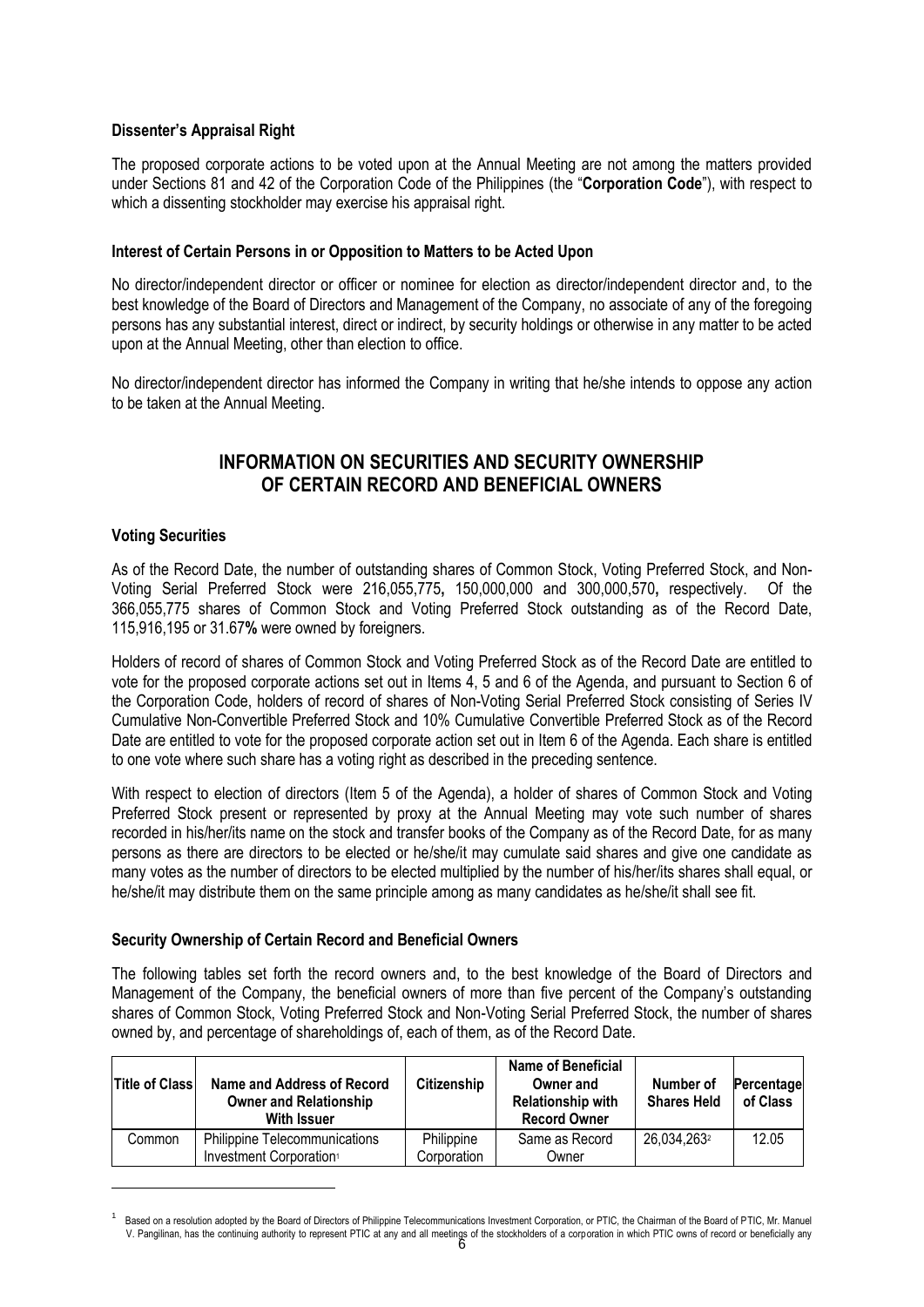|        | 12th Floor Ramon Cojuangco Bldg.<br>Makati Avenue, Makati City<br>Major Stockholder                                                                                                  |                           |                         |             |       |
|--------|--------------------------------------------------------------------------------------------------------------------------------------------------------------------------------------|---------------------------|-------------------------|-------------|-------|
| Common | Metro Pacific Resources, Inc. <sup>3</sup><br>c/o Corporate Secretary<br>18th Floor, Liberty Center<br>104 H. V. dela Costa St.<br>Salcedo Village, Makati City<br>Major Stockholder | Philippine<br>Corporation | Same as Record<br>Owner | 21,556,6762 | 9.98  |
| Common | NTT Communications<br>Corporation <sup>4</sup><br>1-1-6 Uchisaiwai-cho<br>1-Chome, Chiyoda-ku<br>Tokyo 100-8019, Japan<br>Major Stockholder                                          | Japanese<br>Corporation   | See Footnote 7          | 12,633,487  | 5.85  |
| Common | NTT DoCoMo, Inc.5<br>41 <sup>st</sup> Floor, Sanno Park Tower<br>2-11-1 Nagata-cho, Chiyoda-ku<br>Tokyo 100-6150, Japan<br>Major Stockholder                                         | Japanese<br>Corporation   | See Footnote 7          | 22,796,9026 | 10.55 |
| Common | JG Summit Group®<br>42/F Robinsons Equitable Tower<br>Avenue corner Poveda<br><b>ADB</b><br>RoadOrtigas Center, Pasig City<br>Major Stockholder                                      | Philippine<br>Corporation | See Footnote 8          | 17,305,625  | 8.01  |
| Common | PCD Nominee Corporation <sup>9</sup>                                                                                                                                                 | Philippine                | See Footnote 9          | 77,254, 268 | 35.76 |

shares of stock or other voting security, and to sign and deliver, in favor of any person he may deem fit, a proxy or other power of attorney, with full power of delegation and substitution, authorizing his designated proxy or attorney-in-fact to vote any and all shares of stock and other voting securities owned of record or beneficially by PTIC at any and all meetings of the stockholders of the corporation issuing such shares of stock or voting securities.

-

- $2$  In addition to the 26,034,263 and 21,556,676 common shares owned of record respectively by PTIC and Metro Pacific Resources, Inc., or MPRI, both of which are Philippine affiliates of First Pacific Company Limited, or First Pacific, 7,653,703 ADS**,** whose underlying common shares represent approximately 3.54% of the outstanding common stock of PLDT, are owned by a non-Philippine wholly-owned subsidiary of First Pacific. The common shares and the underlying common shares of the ADS owned by PTIC, MPRI and the non-Philippine wholly-owned subsidiary of First Pacific (referred to herein as "First Pacific Group") collectively represents 25.57% of the outstanding common stock of PLDT as of the Record Date.
- **<sup>3</sup>** Based on a resolution adopted by the Board of Directors of MPRI, Mr. Manuel V. Pangilinan has been appointed as proxy or duly authorized representative of MPRI to represent and vote the PLDT shares of common stock of MPRI in the Annual Meeting.
- **<sup>4</sup>** Based on publicly available information, NTT Communications Corporation, or NTT Communications, is a wholly-owned subsidiary of Nippon Telegraph and Telephone Corporation, or NTT. Based on a certification signed by a duly authorized officer of NTT Communications, Mr. Jun Sawada is authorized to execute for and on behalf of NTT Communications, endorsements, transfers and other matters relating to the PLDT shares of common stock held by NTT Communications.
- **<sup>5</sup>** Based on publicly available information, NTT DoCoMo, Inc., or NTT DoCoMo, is a majority-owned and publicly traded subsidiary of NTT. Based on a certification signed by a duly authorized officer of NTT DoCoMo, Mr. Hajime Kii or Mr. Mutsuo Yamamoto is authorized to execute for and on behalf of NTT DoCoMo, endorsements, transfers and other matters relating to the PLDT shares of common stock held by NTT DoCoMo.
- **6** In addition to the 22,796,902 common shares owned on record by NTT DoCoMo, NTT DoCoMo also owns 8,533,253 ADSs whose underlying common shares represent approximately 3.95% of the outstanding common stock of PLDT. The common shares and the underlying common shares of the ADS owned by NTT DoCoMo collectively represents 14.50% of the outstanding common stock of PLDT as of the Record Date.
- **7** In publicly available reports filed by NTT Communications and NTT DoCoMo, it is stated that because of NTT's ownership of all the outstanding capital stock of NTT Communications and a majority of the common stock of NTT DoCoMo, NTT, NTT Communications and NTT DoCoMo may be considered to constitute a "group" within the Communications and a majority of the Amended Implementing Rules and Regulations of The Securities Regulation Code. Therefore, each of them may be deemed to have meaning of Rule 18.1(5)(C) of the Amended Implementing Rules beneficial ownership of the 43,963,642 shares in aggregate held by NTT Communications and NTT DoCoMo, which collectively represents 20.35% of the outstanding common stock of PLDT as of the Record Date.
- **<sup>8</sup>** The total shareholdings of JG Summit Group is 17,305,625**,** of which 17,208,753 shares are beneficially owned by JG Summit Holdings, Inc. (JGS), 86,723 shares are beneficially owned by Express Holdings, Inc., 10,148 shares are beneficially owned by Ms. Elizabeth Yu Gokongwei and 1 share is beneficially owned by Mr. James L. Go, all held on record by PCD Nominee Corporation, collectively representing 8.01% of the outstanding common stock of PLDT as of the Record Date. Based on a certification signed by a duly authorized officer of JGS, under the By-Laws of JGS, each of the Chairman and Chief Executive Officer of JGS (Mr. James L. Go) and President and Chief Operating Officer of JGS (Mr. Lance Y Gokongwei) is authorized to vote the 17,208,753 common shares of PLDT owned by JGS and to appoint and/or sign proxies in behalf of JGS in connection with the Annual Meeting.
- appointed as proxy, with the obligation to constitute a sub-proxy in favor of its clients with full voting and other rights for the number of shares beneficially owned by such **<sup>9</sup>** PCD Nominee Corporation, or PCD, is the registered owner of shares held by participants in the Philippine Depository and Trust Co., or PDTC, a private company organized to implement an automated book entry system of handling securities transactions in the Philippines. Under the PDTC procedures, when an issuer of a PDTC-eligible issue will hold a stockholders' meeting, the PDTC will execute a pro-forma proxy in favor of its participants for the total number of shares in their respective principal securities account as well as for the total number of shares in their client securities account. For the shares held in the principal securities account, the participant concerned is appointed as proxy with full voting rights and powers as registered owner of such shares. For the shares held in the client securities account, the participant concerned is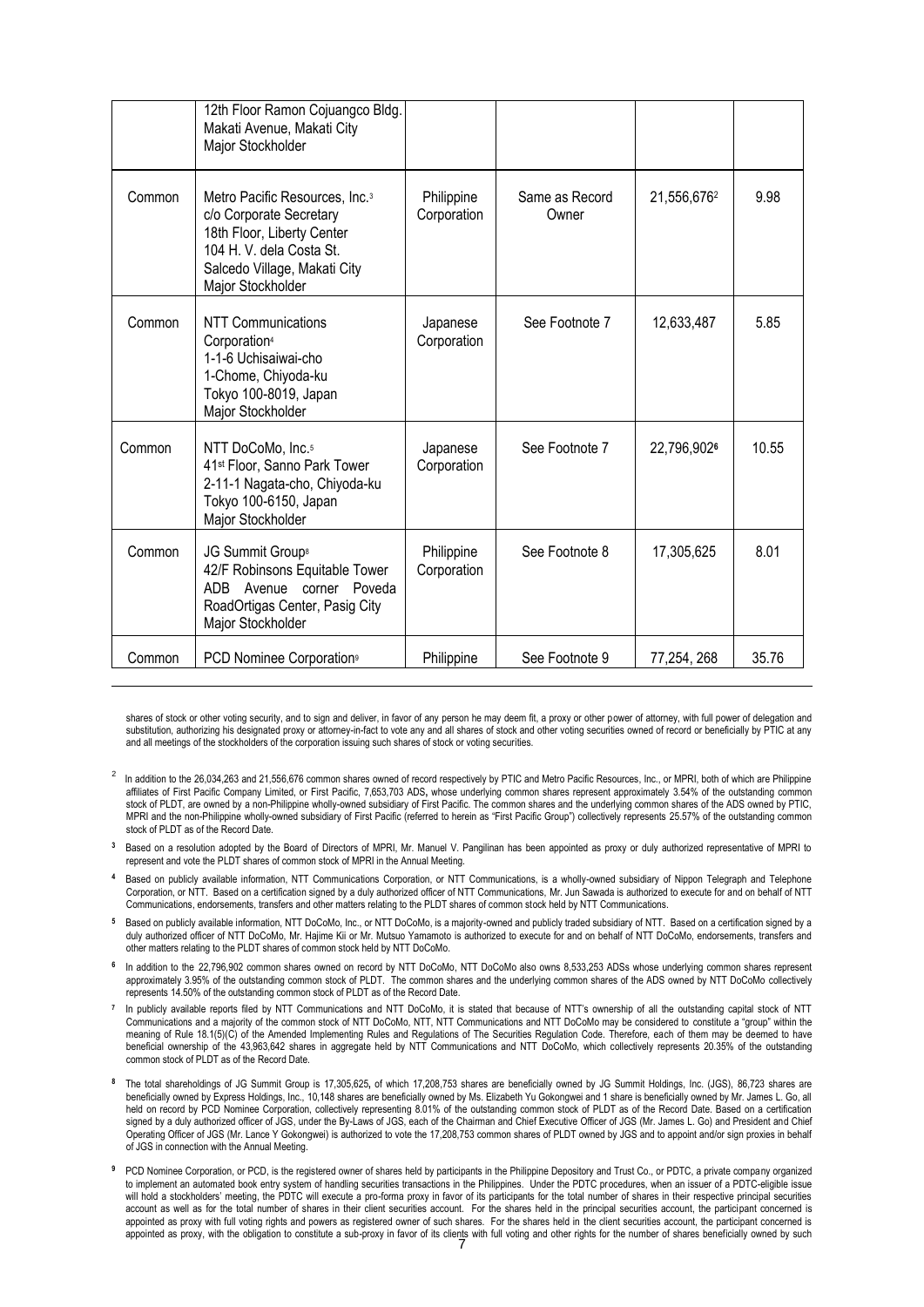|        | 37/F Enterprise Building, Tower I<br>Ayala Ave. cor. Paseo de Roxas<br>St., Makati City<br>Major Stockholder                                         | Corporation             |                 |            |       |
|--------|------------------------------------------------------------------------------------------------------------------------------------------------------|-------------------------|-----------------|------------|-------|
| Common | J.P. Morgan Asset Holdings (HK)<br>Limited10<br>(various accounts)<br>20/F Chater House, 8 Connaught<br>Road, Central, Hongkong<br>Major Stockholder | HongKong<br>Corporation | See Footnote 10 | 43,299,261 | 20.04 |

| <b>Title of Class</b> | Name and Address of Record<br><b>Owner and Relationship</b><br><b>With Issuer</b>      | Citizenship               | <b>Name of Beneficial</b><br>Owner and<br><b>Relationship with</b><br><b>Record Owner</b> | Number of<br><b>Shares Held</b> | Percentage<br>of Class |
|-----------------------|----------------------------------------------------------------------------------------|---------------------------|-------------------------------------------------------------------------------------------|---------------------------------|------------------------|
| Voting<br>Preferred   | BTF Holdings, Inc. 11<br>Building,<br>Cojuangco<br>Ramon<br>Makati Avenue, Makati City | Philippine<br>Corporation | Same as Record<br>Owner                                                                   | 150,000,000                     | 100                    |

| <b>Title of Class</b>                                                                 | Name and Address of Record<br><b>Owner and Relationship</b><br><b>With Issuer</b>                                   | Citizenship               | <b>Name of Beneficial</b><br>Owner and<br><b>Relationship with</b><br><b>Record Owner</b> | Number of<br><b>Shares Held</b> | Percentage<br>of Class |
|---------------------------------------------------------------------------------------|---------------------------------------------------------------------------------------------------------------------|---------------------------|-------------------------------------------------------------------------------------------|---------------------------------|------------------------|
| Non-Voting<br>Serial<br>Preferred<br>(Series IV<br>Cumulative<br>Non-<br>Convertible) | RCBC Trust Account No. 75044-2<br><b>RCBC</b><br>Plaza, Ayala<br>Avenue<br>Buendia Avenue, Makati<br>corner<br>City | Philippine<br>Corporation | <b>PLDT</b> Beneficial<br><b>Trust Fund</b>                                               | 300,000,000                     | 100                    |

Except as stated above and in the related footnotes, the Board of Directors and Management of the Company have no knowledge of any other person who, as of the Record Date, was directly or indirectly the beneficial owner of, or who has voting power with respect to, shares comprising more than five percent of the Company's outstanding Common Stock, Voting Preferred Stock and Non-Voting Preferred Stock as of the Record Date.

clients.

1

This account also includes 17,305,625 shares beneficially owned by JG Summit Group. Please refer to footnote 8.

This account also includes 8,533,253 shares of PLDT common stock underlying ADS beneficially owned by NTT DoCoMo and 7,653,703 shares of PLDT common stock underlying ADS beneficially owned by non-Philippine wholly-owned subsidiary of First Pacific.

Based on available information, none of the owners of the PLDT common shares registered under the name of PCD, owned more than 5% of PLDT's outstanding common stock as of the Record Date, except for the JG Summit Group as provided above, The Hongkong and Shanghai Bankng Corporation Ltd Clients Account, Maybank ATR Kim Eng Securities and Deutsche Bank Manila-Clients, which owned approximately 8.56%, 8.25% and 7.74%, respectively, of PLDT's outstanding common stock as of such date. PLDT has no knowledge if any beneficial owner of the shares under The Hongkong and Shanghai Banking Corporation Ltd Clients Account, Maybank ATR Kim Eng Securities and Deutsche Bank Manila-Clients, owned more than 5% of PLDT's outstanding common stock as of the Record Date.

**<sup>10</sup>** JPMorgan Asset Holdings (HK) Limited holds shares as nominee of JPMorgan Chase Bank, successor depositary under the Common Stock Deposit Agreement, dated October 14, 1994, as amended on February 10, 2003, between JPMorgan Chase Bank and the holders of ADRs, evidencing ADSs, representing shares of common stock of PLDT (the "Deposit Agreement"). Under the Deposit Agreement, if the depositary does not receive voting instructions from a holder of ADRs, such holder will be deemed to have instructed the depositary to provide a discretionary proxy to a person designated by PLDT for the purpose of exercising the voting rights pertaining to the shares of the shares of the shares of the shares of the share common stock underlying the ADS of such holder of ADRs, except that no discretionary proxy will be given with respect to any matter as to which substantial opposition exists or which materially and adversely affects the rights of the holders of such ADRs.

**<sup>11</sup>** A wholly-owned company of the Board of Trustees for the Account of the Beneficial Trust Fund Created Pursuant to the Benefit Plan of PLDT Co., or PLDT BTF. Based on a resolution adopted by the Board of Directors of BTF Holdings, Inc., the Chairman of the Board of PLDT has been appointed as proxy or duly authorized representative of BTF Holdings, Inc. to represent and vote the PLDT shares of voting preferred stock of BTF Holdings, Inc in the Annual Meeting.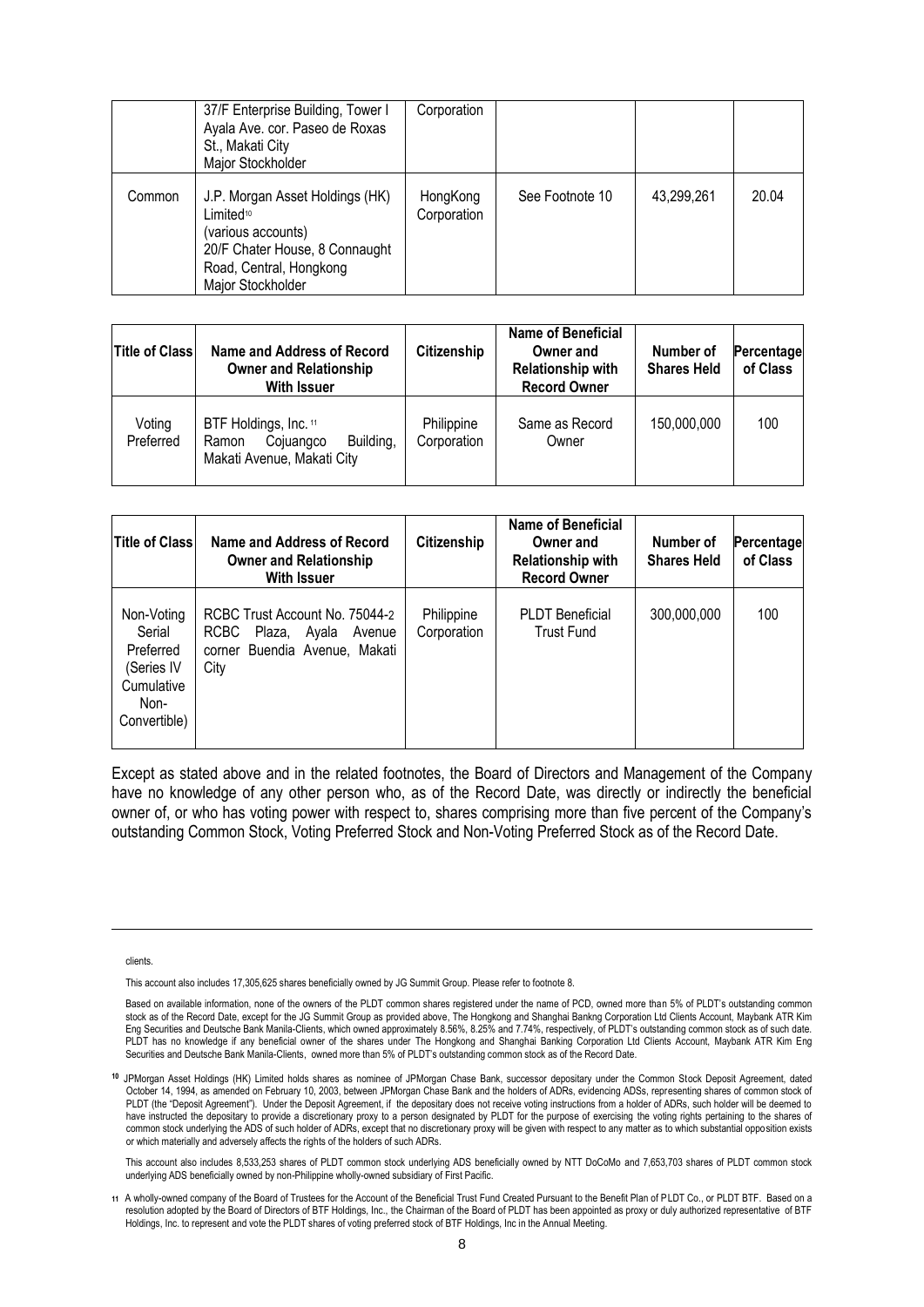## **Changes in Control**

There has been no change in control of the Company since the beginning of 2013 and the Company is not aware of any existing, pending, or potential transaction which may result in such change in control.

## **Security Ownership of Directors and Executive Officers**

The following table sets forth the number of shares of PLDT Common Stock owned of record and/or beneficially by the directors/independent directors, Chief Executive Officer and executive officers<sup>12</sup> of the Company, and the percentage of shareholdings of each, as of the Record Date. None of them owns any shares of Voting Preferred Stock or Non-Voting Serial Preferred Stock.

| <b>Title of</b> | Name & Address of                                                        | Citizenship |                  | <b>Amount and Nature of</b> | Percentage           |
|-----------------|--------------------------------------------------------------------------|-------------|------------------|-----------------------------|----------------------|
| <b>Class</b>    | <b>Beneficial Owner</b>                                                  |             |                  | <b>Beneficial Ownership</b> | Of Class             |
| Common          | Manuel V. Pangilinan<br>Chairman of the Board                            | Filipino    | 244,450          | <b>Direct</b>               | 0.113142             |
|                 |                                                                          |             |                  |                             |                      |
|                 | 7/F Ramon Cojuangco Bldg.                                                |             |                  |                             |                      |
|                 | Makati Avenue, Makati City                                               |             |                  |                             |                      |
| Common          | Napoleon L. Nazareno                                                     | Filipino    | 6,427            | Direct                      | 0.002975             |
|                 | <b>Director</b>                                                          |             | 13,500           | Indirect                    | 0.006248             |
|                 | President and CEO                                                        |             |                  |                             |                      |
|                 | 7/F Ramon Cojuangco Bldg.                                                |             |                  |                             |                      |
|                 | Makati Avenue, Makati City                                               |             |                  |                             |                      |
| Common          | Helen Y. Dee                                                             | Filipino    | 98               | <b>Direct</b>               | 0.000045<br>0.000162 |
|                 | Director                                                                 |             | 35013            | Indirect                    |                      |
|                 | 3/F Grepalife Bldg.                                                      |             |                  |                             |                      |
|                 | Sen. Gil Puyat Ave., Makati City                                         |             |                  | <b>Direct</b>               | 0.006037             |
| Common          | Ray C. Espinosa<br><b>Director</b>                                       | Filipino    | 13,043           |                             | 0.003564             |
|                 |                                                                          |             | 7,700            | Indirect                    |                      |
|                 | <b>Regulatory Affairs and Policies</b><br>10/F MGO Bldg., Legaspi Street |             |                  |                             |                      |
|                 |                                                                          |             |                  |                             |                      |
|                 | cor. De La Rosa Street, Makati City<br>James L. Go                       |             |                  | <b>Direct</b>               | 0.026805             |
| Common          | Director                                                                 | Filipino    | 57,914<br>77,000 | Indirect                    | 0.035639             |
|                 | 43/F Robinsons Equitable Tower                                           |             |                  |                             |                      |
|                 | ADB Avenue corner Poveda Road                                            |             |                  |                             |                      |
|                 |                                                                          |             |                  |                             |                      |
| Common          | Ortigas Center, Pasig City<br>Setsuya Kimura                             |             | 1                | <b>Direct</b>               | 0.000000             |
|                 | <b>Director</b>                                                          | Japanese    |                  |                             |                      |
|                 | 6/F Ramon Cojuangco Building                                             |             |                  |                             |                      |
|                 | Makati Avenue, Makati City                                               |             |                  |                             |                      |
| Common          | Hideaki Ozaki                                                            | Japanese    | 1                | <b>Direct</b>               | 0.000000             |
|                 | Director                                                                 |             |                  |                             |                      |
|                 | 4-12-22-301 Fukasawa                                                     |             |                  |                             |                      |
|                 | Setagaya-ku                                                              |             |                  |                             |                      |
|                 | Tokyo 158-0081, Japan                                                    |             |                  |                             |                      |
| Common          | Artemio V. Panganiban                                                    | Filipino    | 1                | <b>Direct</b>               | 0.000000             |
|                 | Independent Director                                                     |             | 2,84014          | Indirect                    | 0.001314             |
|                 | 1203 Acacia Street                                                       |             |                  |                             |                      |
|                 | Dasmariñas Village, Makati City                                          |             |                  |                             |                      |

-

<sup>&</sup>lt;sup>12</sup> As used in this Information Statement, "executive officers" refers to officers with the rank of Senior Vice President and up, and the Head of Financial Reporting and Controllership.

<sup>&</sup>lt;sup>13</sup> Includes 175 shares thru PCD Nominee Corporation for the account of Michelle Y. Dee-Santos.

<sup>&</sup>lt;sup>14</sup> Includes 1,070 shares thru PCD Nominee Corporation under the name of Foundation for Liberty & Prosperity of which Mr. Panganiban is the Chairman of the Board of Trustees.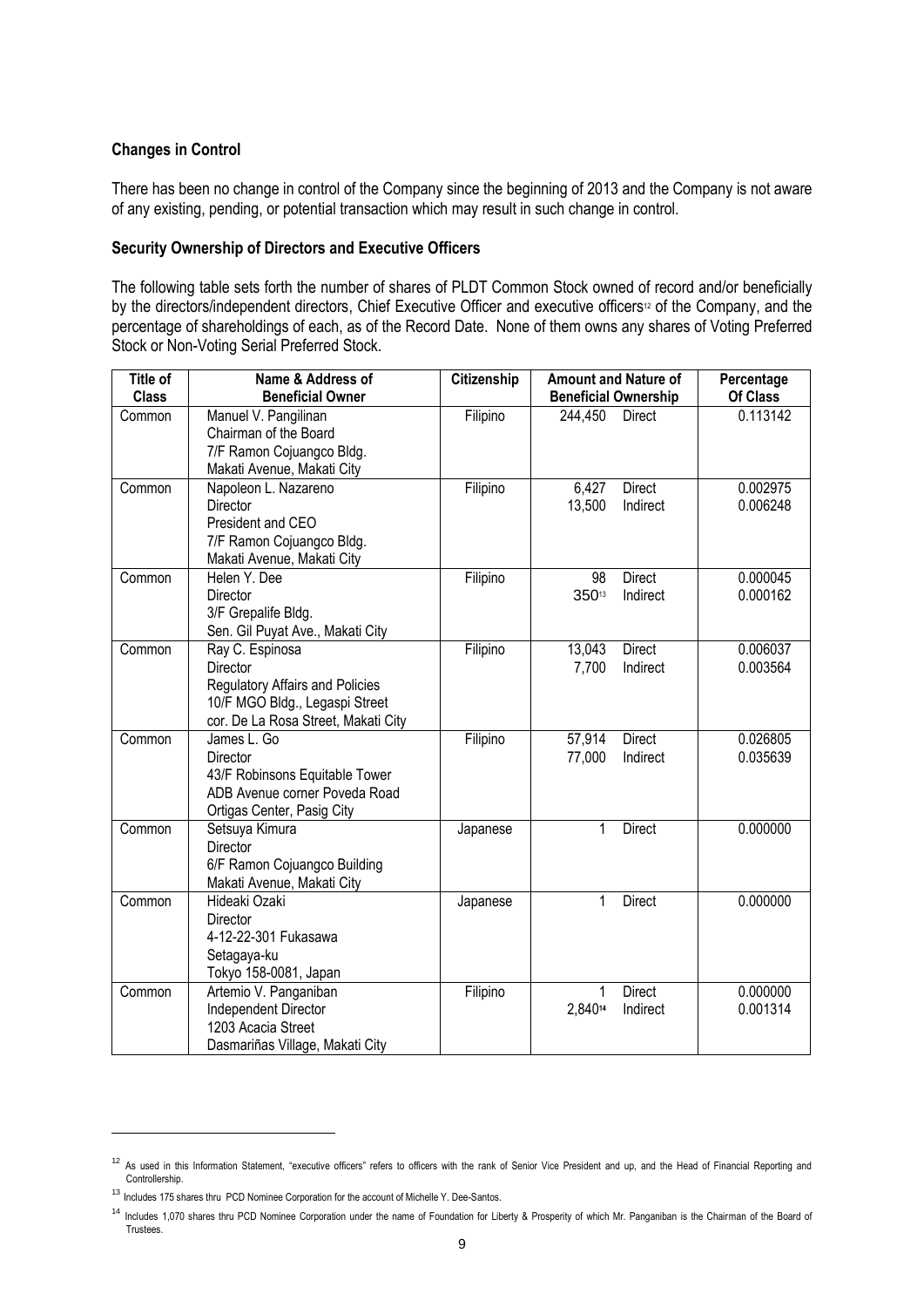| Common | Pedro E. Roxas<br>Independent Director<br>7/F Cacho-Gonzales Bldg.<br>101 Aguirre St., Legaspi Village                                                                                                                           | Filipino | 21<br>21015    | Direct<br>Indirect              | 0.000010<br>0.000097 |
|--------|----------------------------------------------------------------------------------------------------------------------------------------------------------------------------------------------------------------------------------|----------|----------------|---------------------------------|----------------------|
| Common | Makati City<br>Juan B. Santos<br>Director<br>12/F SSS Building<br>Ayala Avenue cor. Herrera St.<br>Makati City                                                                                                                   | Filipino | $\overline{2}$ | <b>Direct</b>                   | 0.000001             |
| Common | <b>Tony Tan Caktiong</b><br>Director<br>10/F Jollibee Plaza, Emerald Avenue<br>Ortigas Center, Pasig City                                                                                                                        | Filipino | $\mathbf{1}$   | Direct                          | 0.000000             |
| Common | Alfred V. Ty<br>Independent Director<br>20/F GT Tower<br>Ayala Avenue, Makati City                                                                                                                                               | Filipino | $\mathbf{1}$   | Direct                          | 0.000000             |
| Common | Ma. Lourdes C. Rausa-Chan<br>Director<br>Corporate Secretary, Chief<br>Governance Officer and<br>Senior Vice President<br>Corporate Affairs & Legal Services<br>9/F MGO Building, Legaspi St.<br>cor. Dela Rosa St., Makati City | Filipino | 39<br>660      | <b>Direct</b><br>Indirect       | 0.000018<br>0.000305 |
| Common | Ernesto R. Alberto<br><b>Executive Vice President</b><br>Enterprise and International and<br><b>Carrier Businesses</b><br>7/F Ramon Cojuangco Bldg.<br>Makati Avenue, Makati City                                                | Filipino |                |                                 |                      |
| Common | Isaias P. Fermin<br><b>Executive Vice President</b><br>Home Business<br>7/F Ramon Cojuangco Bldg.<br>Makati Avenue, Makati City                                                                                                  | Filipino |                |                                 |                      |
| Common | Anabelle L. Chua<br>Treasurer and Senior Vice President<br>Corporate Finance and Treasury<br>26/F Smart Tower<br>Ayala Avenue, Makati City                                                                                       | Filipino | 11,258         | <b>Direct</b><br>1,070 Indirect | 0.005211<br>0.000495 |
| Common | Rene G. Bañez<br>Senior Vice President<br>Supply Chain, Asset Protection and<br>Management<br>6/F Ramon Cojuangco Bldg.<br>Makati Avenue, Makati City                                                                            | Filipino | $\mathbf{1}$   | Direct                          | 0.000000             |
| Common | Alejandro O. Caeg<br>Senior Vice President<br><b>International and Carrier Business</b><br>7/F Ramon Cojuangco Bldg.<br>Makati Avenue, Makati City                                                                               | Filipino | 200            | Indirect                        | 0.000093             |
| Common | Jun R. Florencio<br>Senior Vice President<br>Internal Audit and Fraud Risk<br>Management                                                                                                                                         | Filipino | 15<br>500      | <b>Direct</b><br>Indirect       | 0.000007<br>0.000231 |

<sup>15</sup> Buyer is a Trust controlled by Mr. Pedro Roxas for his children thru PCD Nominee Corporation.

1

.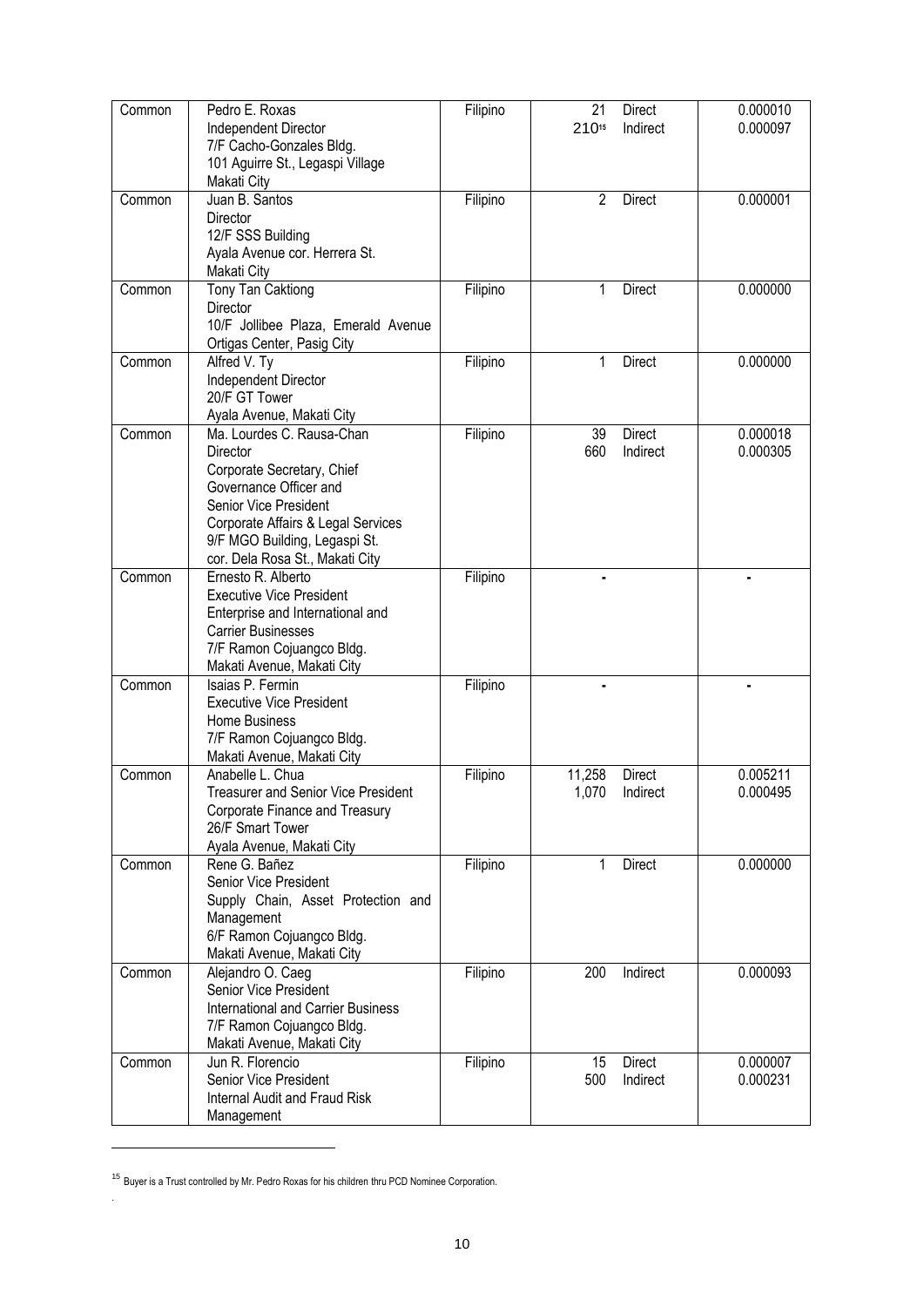|        | 6/F MGO Building<br>Legaspi St. cor. Dela Rosa St.<br>Makati City                                                                                                        |          |                    |                    |                      |
|--------|--------------------------------------------------------------------------------------------------------------------------------------------------------------------------|----------|--------------------|--------------------|----------------------|
| Common | Menardo G. Jimenez, Jr.<br>Senior Vice President<br>Human Resources<br><b>Business Transformation Office</b><br>6/F Ramon Cojuangco Bldg.<br>Makati Avenue, Makati City  | Filipino | 22                 | <b>Direct</b>      | 0.000010             |
| Common | Claro Carmelo P. Ramirez<br>Senior Vice President<br>Office of the President & CEO<br>7/F Ramon Cojuangco Bldg.<br>Makati Avenue, Makati City                            | Filipino | 11,500             | <b>Direct</b>      | 0.005323             |
| Common | June Cheryl A. Cabal-Revilla<br><b>First Vice President</b><br><b>Financial Reporting and Controllership</b><br>11/F Ramon Cojuangco Bldg.<br>Makati Avenue, Makati City | Filipino |                    |                    |                      |
| Common | Directors and Executive Officers<br>(as a group)                                                                                                                         |          | 344,795<br>104.030 | Direct<br>Indirect | 0.159586<br>0.048150 |

Except for the shareholdings reported above, the Company has not received from any of the abovenamed directors/independent directors, Chief Executive Officer and executive officers of the Company, any statement of ownership, whether of record or beneficially, of more than five percent of the Company's outstanding shares of Common Stock as of the Record Date.

## **Voting Trust Holders**

To the best knowledge of the Board of Directors and Management of the Company, there are no persons who hold more than 5% of the Company's outstanding shares of Common Stock and Voting Preferred Stock under a voting trust or similar agreement.

## **DIRECTORS AND OFFICERS**

## **Term of Office**

-

Each director of the Company holds office until the annual meeting of stockholders held next after his election and his successor shall have been elected and qualified, except in case of death, resignation, disqualification or removal from office. The term of office of the officers is coterminous with that of the Board of Directors that elected or appointed them.

## **Nominees for Election as Directors**

In accordance with the Company's By-Laws, written nominations for election of directors including independent directors were submitted by certain stockholders to the Board of Directors through the President and Corporate Secretary at the Company's principal place of business at least sixty working days before the date of the Annual Meeting.<sup>16</sup>

<sup>&</sup>lt;sup>16</sup> Nominations for election of independent directors were made by various individuals and corporate stockholders including, but not limited to, Ms. Ma. Criselda B. Guhit, Mr. Leo I. Posadas, Ms. Nerissa S. Ramos, Ms. Adelaida C. Manuel, Mr. Abner Tito L. Alberto, Ms. Kathyrn A. Zarate and Ms. Erlinda L. Alvero, Philippine Telecommunications Investment Corporation (PTIC) and Metro Pacific Resources, Inc. (MPRI). The nomination letters submitted by PTIC and MPRI were signed by Mr. Manuel V. Pangilinan. The above mentioned individual and corporate stockholders have no material business or other relationship or affiliation with any of the nominees for election as independent directors.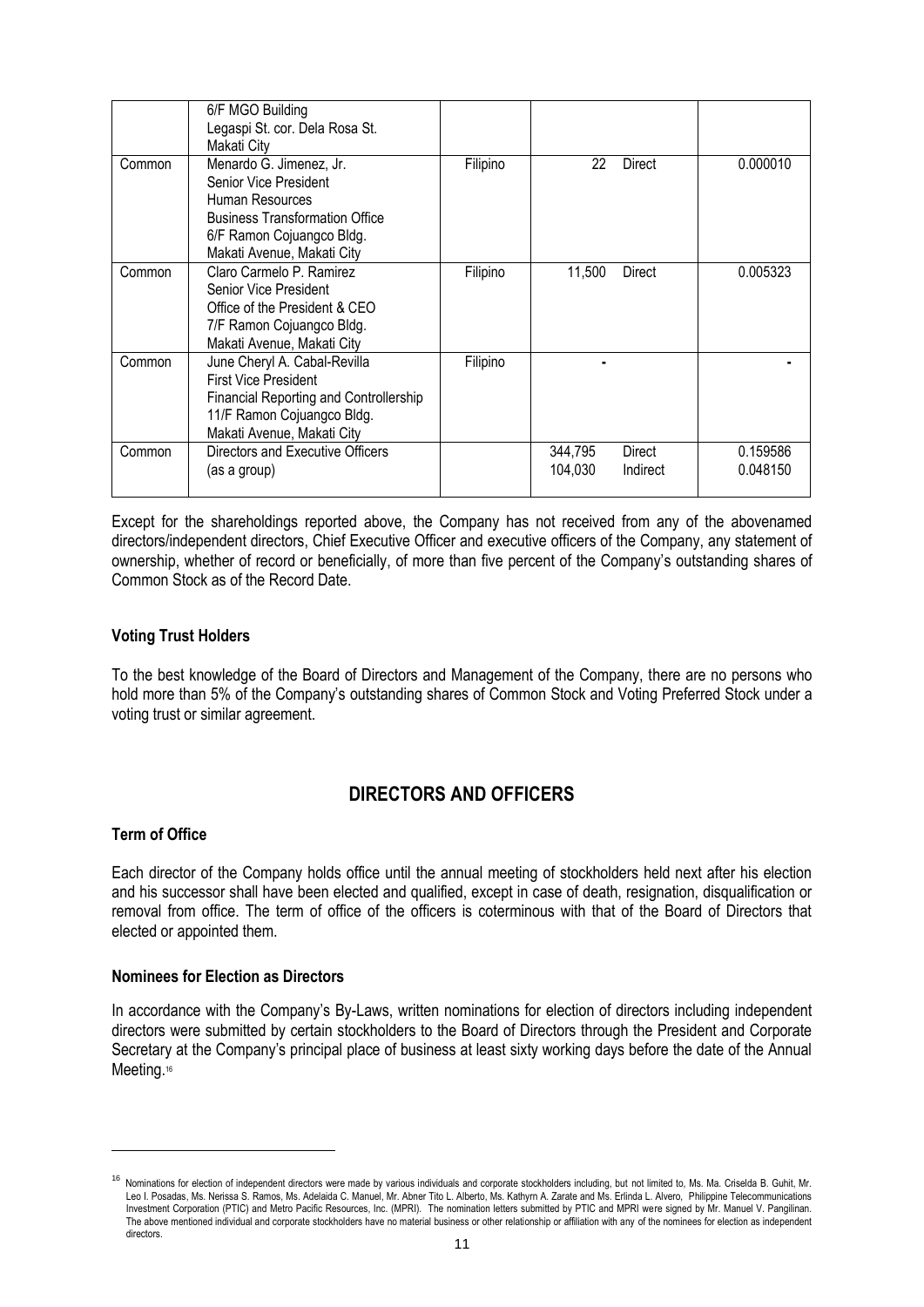The following individuals have been nominated for election as directors/independent directors at the Annual Meeting:

| <b>Directors</b>                                                                                                                                                                                      | <b>Independent Directors</b>                            |
|-------------------------------------------------------------------------------------------------------------------------------------------------------------------------------------------------------|---------------------------------------------------------|
| Helen Y. Dee<br>Ray C. Espinosa<br>James L. Go<br>Setsuya Kimura<br>Napoleon L. Nazareno<br>Hideaki Ozaki<br>Manuel V. Pangilinan<br>Ma. Lourdes C. Rausa-Chan<br>Juan B. Santos<br>Tony Tan Caktiong | Artemio V. Panganiban<br>Pedro E. Roxas<br>Alfred V. Ty |

The Governance and Nomination Committee of the Board of Directors of the Company composed of Mr. Manuel V. Pangilinan as Chairman, Mr. Setsuya Kimura as member, Mr. Pedro E. Roxas, Mr. Alfred V. Ty and Former Chief Justice Artemio V. Panganiban as independent members, and Ms. Ma. Lourdes C. Rausa-Chan and Mr. Menardo G. Jimenez, Jr. as non-voting members, has determined that each of the nominees for election as directors/independent directors at the Annual Meeting, possesses all of the qualifications and has none of the disqualifications for directorship set out in the Company's Amended By-Laws and Manual on Corporate Governance. In addition, the Governance and Nomination Committee has determined that each of the independent director-nominees meets the independence criteria set out in SRC Rule 38, the Company's Amended By-Laws and Manual on Corporate Governance, and other standards set by the Governance and Nomination Committee. In general, they are not officers or employees of the Company or any of its subsidiaries, and they are free from any business or other relationships with the Company or any of its subsidiaries which could, or could reasonably be perceived to, materially interfere with the exercise of their independent judgment in carrying out their responsibilities as independent directors. Each of them has submitted a Certificate of Qualification as required by the Securities and Exchange Commission pursuant to its Notice dated October 20, 2006.

The Amended By-Laws of the Company, as approved by the SEC on September 8, 2010, contain substantially all of the requirements on nomination and election of independent directors set forth in SRC Rule 38.

The following sets forth the background information, including business experiences for at least the past five (5) years, of the nominees for election as directors/independent directors. Except for Messrs. Setsuya Kimura and Hideaki Ozaki who are Japanese citizens, all of the other nominees for election as directors/independent directors are Filipino citizens.

1. Mr. Manuel V. Pangilinan, 67 years old, has been a director of PLDT since November 24, 1998. He was appointed as Chairman of the Board of PLDT after serving as its President and Chief Executive Officer from November 1998 to February 2004. He is the Chairman of the Governance and Nomination, Executive Compensation and Technology Strategy Committees of the Board of Directors of PLDT. He also serves as Chairman of Metro Pacific Investments Corporation ("MPIC"), Manila Electric Company ("Meralco") and Philex Mining Corporation, all of which are PSE-listed companies, and of several subsidiaries or affiliates of PLDT or MPIC, including, among others, Smart Communications, Inc. ("Smart"), Beacon Electric Asset Holdings Inc. ("Beacon"), Manila North Tollways Corporation, Maynilad Water Services Corporation ("Maynilad"), Landco Pacific Corporation, Medical Doctors Incorporated (Makati Medical Center), Colinas Verdes Corporation (Cardinal Santos Medical Center), Davao Doctors Incorporated, Riverside Medical Center Incorporated, Our Lady of Lourdes Hospital and Asian Hospital Incorporated. He is also the Chairman of MediaQuest Holdings Inc.("MediaQuest"), TV5 Network, Inc. and PLDT-Smart Foundation, Inc.

Mr. Pangilinan founded First Pacific Company Limited ("First Pacific"), a Hongkong Stock Exchange-listed company, in 1981 and served as Managing Director until 1999. He was appointed as Executive Chairman until June 2003, when he was named as Chief Executive Officer and Managing Director. Within the First Pacific Group, he also holds the position of President Commissioner of P.T. Indofood Sukses Makmur Tbk,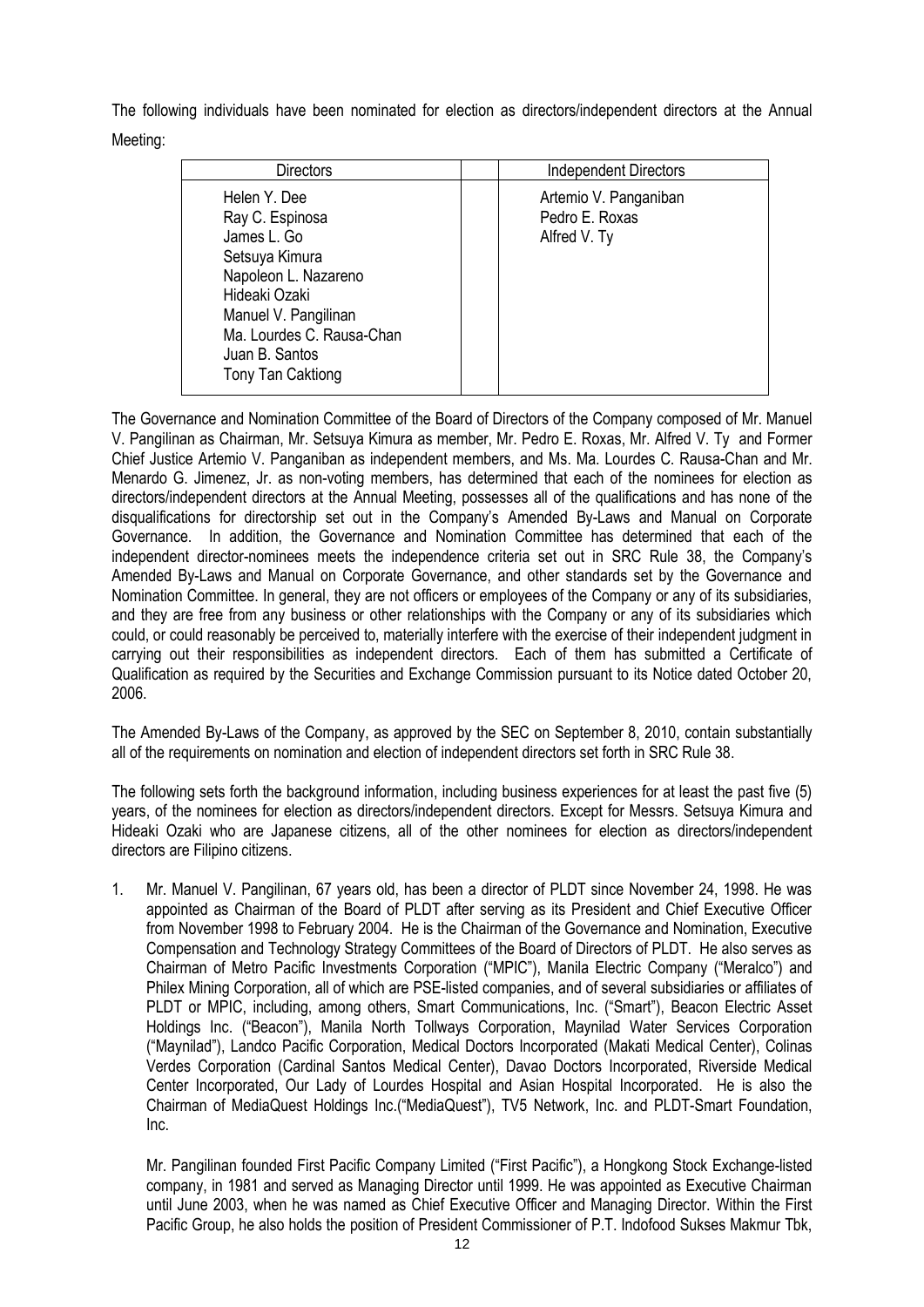the largest food company in Indonesia.

Outside the First Pacific Group, Mr. Pangilinan is the Chairman of the Board of Trustees of San Beda College and the Hong Kong Bayanihan Trust, a non-stock, non-profit foundation which provides vocational, social and cultural activities for Hongkong's foreign domestic helpers. In February 2007, he was named the President of the Samahang Basketbol Ng Pilipinas, a national sports association for basketball. In January 2009, he assumed the chairmanship of the Amateur Boxing Association of the Philippines, a governing body of the amateur boxers in the country. In October 2009, Mr. Pangilinan was appointed as Chairman of the Philippine Disaster Recovery Foundation, Incorporated (PDRF), a non-stock, non-profit foundation established to formulate and implement a reconstruction strategy to rehabilitate and rebuild areas devastated by floods and other calamities. He is the Chairman of Philippine Business for Social Progress, a social action organization made up of the country's largest corporations, Vice Chairman of the Foundation for Crime Prevention, a private sector group organized to assist the government with crime prevention, a member of the Board of Trustees of Caritas Manila and Radio Veritas-Global Broadcasting Systems, Inc., a former Commissioner of the Pasig Rehabilitation Commission, and a former Governor of the Philippine Stock Exchange. In June 2012, he was appointed as Co-Chairman of the newly organized US-Philippine Business Society, a non-profit society which seeks to broaden the relationship between the United States and the Philippines in the areas of trade, investment, education, foreign and security policies and culture.

Mr. Pangilinan has received numerous prestigious awards including the Ten Outstanding Young Men of the Philippines (TOYM) for International Finance (1983), the Presidential Pamana ng Pilipino Award by the Office of the President of the Philippines (1996), Best CEO in the Philippines by Institutional Investor (2004), CEO of the Year (Philippines) by Biz News Asia (2004), People of the Year by People Asia Magazine (2004), Distinguished World Class Businessman Award by the Association of Makati Industries, Inc. (2005), Man of the Year by Biz News Asia (2005), Management Man of the Year by the Management Association of the Philippines (2005), Order of Lakandula (Rank of a Komandante) in recognition of his contributions to the country by the Office of the President of the Republic of the Philippines (2006), Business Icon Gold Award for having greatly contributed to the Philippine economy through achievements in business and society by Biz News Asia magazine (2008), Sports Patron of the Year for his invaluable contributions to the Philippine Sports by the Philippine Sportswriters Association or PSA (2010), Global Filipino Executive of the year for 2010 by Asia CEO Awards, Philippines Best CEO for 2012 by Finance Asia and Executive of the Year by the PSA (2013).

 Mr. Pangilinan graduated cum laude from the Ateneo de Manila University, with a Bachelor of Arts Degree in Economics. He received his Master's Degree in Business Administration from Wharton School of Finance & Commerce at the University of Pennsylvania. He was conferred a Doctor of Humanities (Honoris Causa) Degree by the San Beda College (2002), Xavier University (2007), Holy Angel University (2009) and Far Eastern University (2010).

2. Mr. Napoleon L. Nazareno, 64 years old, has been a director of PLDT since November 24, 1998 and is a member of the Technology Strategy Committee of the Board of Directors of PLDT. He has served as President and Chief Executive Officer of PLDT since his appointment on February 19, 2004 and is concurrently the President and Chief Executive Officer of Smart since January 2000 and Connectivity Unlimited Resources Enterprises, Inc. since 2008. He also serves as Chairman or is a director of several subsidiaries of PLDT and Smart including PLDT Communications and Energy Ventures, Inc. ("PCEV"), Wolfpac Mobile, Inc., Smart Broadband, Inc., I-CONTACTS Corporation, ePLDT, Inc. ("ePLDT"), Mabuhay Investments Corporation ("Mabuhay Investments"), ACeS Philippines Cellular Corporation ("ACeS Philippines"), Digital Telecommunications Phils, Inc. ("Digitel") Digitel Mobile Phils, Inc. ("Digitel Mobile"), PLDT Global Investments Holdings, Inc. and PLDT Global Corporation ("PLDT Global"). His other directorships include Meralco, a PSE-listed company, SPi Technologies, Inc., SPi CRM, Inc. and Rufino Pacific Tower Condominium Corporation. He is a non-executive director of First Pacific, a Hongkong Stock Exchange-listed company.

Mr. Nazareno's business experience spans several countries in over 30 years and his exposure cuts across a broad range of industries, namely, packaging, bottling, petrochemicals, real estate and, in the last 13 years, telecommunications and information technology. In 1981, he started a successful career in the international firm Akerlund & Rausing, occupying senior management to top level positions and, in 1989, became the President and Chief Executive Officer of Akerlund & Rausing (Phils.), Inc. In August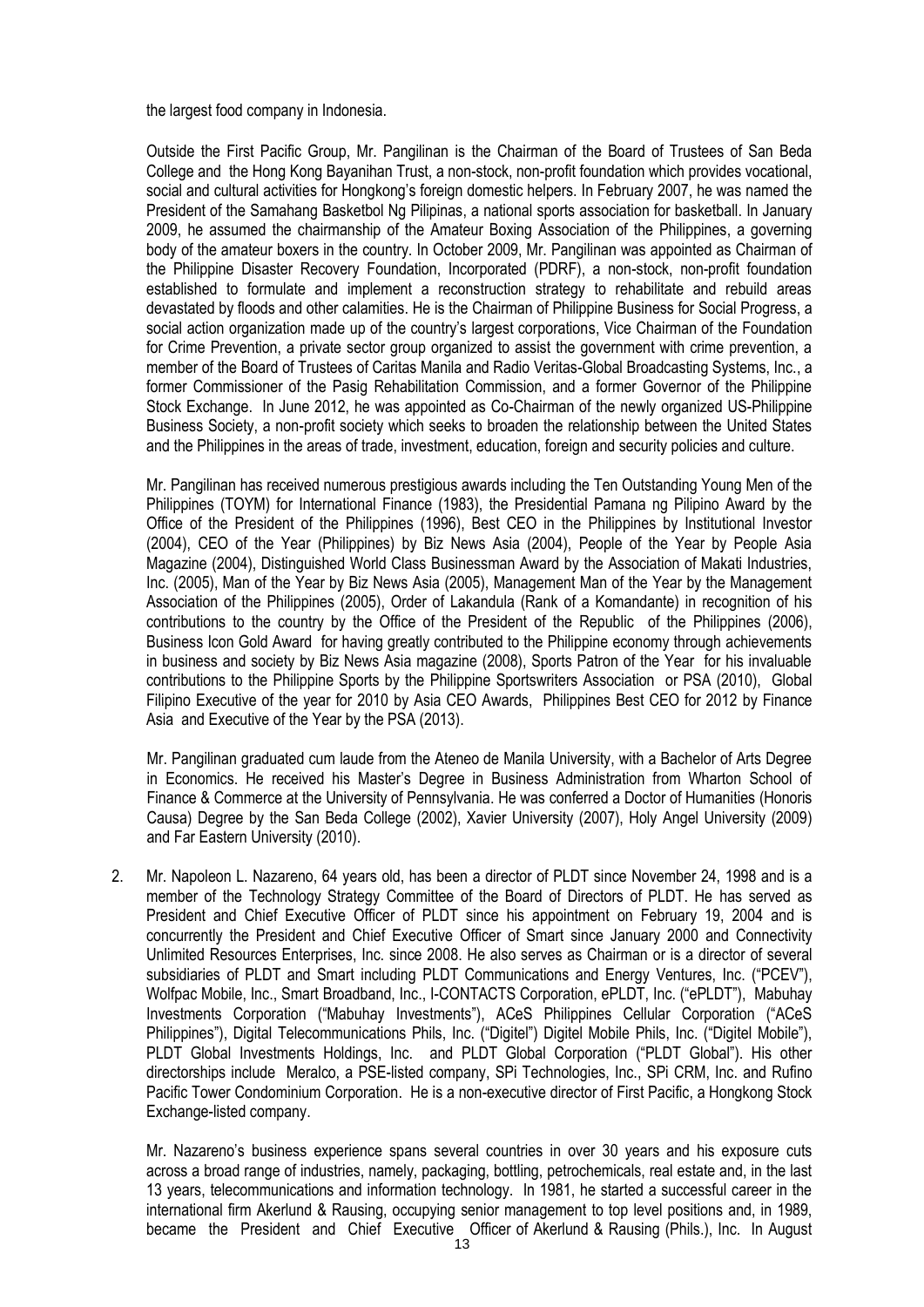1995, he moved to Metro Pacific Corporation where he served as President and Chief Executive Officer until December 1999.

Mr. Nazareno is also the Chairman of the Board of Trustees and Governors of Asian Institute of Management, the President and Trustee of First Pacific Leadership Academy and a director of Operation Smile. He was a board member of the GSM Association Worldwide from November 2004 to November 2012. He was voted Corporate Executive Officer of the Year (Philippines) for three consecutive years at the 2004, 2005 and 2006 Best-Managed Companies and Corporate Governance Polls conducted by Asiamoney, was awarded the Telecom CEO of the Year at the 15<sup>th</sup> Telecoms Asia Awards, an influential Asian telecommunications industry magazine in Bangkok, and was cited as "Best Telecom CEO in Asia 2013" by the All-Asia Executive Team Survey conducted by the New York-based Institutional Investor.

Mr. Nazareno received his Master's Degree in Business Management from the Asian Institute of Management, completed the INSEAD Executive Program of the European Institute of Business Administration in Fountainbleu, France, and was conferred a Doctor of Technology (Honoris Causa) Degree by the University of San Carlos.

- 3. Ms. Helen Y. Dee, 70 years old, has been a director of PLDT since June 18, 1986. She is the Chairperson or a director of EEI Corporation, National Reinsurance Corporation of the Philippines, Petro Energy Resources Corporation, Rizal Commercial Banking Corporation and Seafront Resources Corporation, all of which are PSE-listed companies. She is the Chairperson, Vice Chairperson or a director of several companies engaged in banking, insurance and real property businesses, which are listed on page 17 hereof. She is also the President and/or Chief Executive Officer of Hydee Management and Resource Corp., Moira Management, Inc., Tameena Resources, Inc., YGC Corporate Services, Inc., Financial Brokers Insurance Agency, Inc., GPL Holdings, Inc. and Mijo Holdings, Inc., the Vice President of A. T. Yuchengco, Inc., and the Treasurer of Business Harmony Realty, Inc. Ms. Dee received her Master's Degree in Business Administration from De La Salle University.
- 4. Atty. Ray C. Espinosa, 57 years old, has been a director of PLDT since November 24, 1998, the Head of Regulatory Affairs and Policies of PLDT since March 2008, and General Counsel of Meralco since 2009. In June 2013, he joined First Pacific and was appointed as First Pacific Group's Head of Government and Regulatory Affairs and Head of Communications Bureau for the Philippines. Atty. Espinosa is also a director of Meralco, and an independent director and Chairman of the Audit Committee of Lepanto Consolidated Mining Company, which are PSE-listed companies. His other directorships are listed in pages 18 and 19 hereof. He is also a trustee of the Beneficial Trust Fund of PLDT and PLDT-Smart Foundation, Inc.

Atty. Espinosa served as President & CEO of MediaQuest,TV5 Network, Inc. and Cignal TV, Inc. until May 2013 and prior thereto, was the President & CEO of ePLDT and its subsidiaries until April 2010.

Atty. Espinosa has a Master of Laws degree from the University of Michigan Law School and is a member of the Integrated Bar of the Philippines. He was a partner at Sycip Salazar Hernandez & Gatmaitan from 1982 to 2000, and a foreign associate at Covington and Burling (Washington, D. C., USA) from 1987 to 1988.

5. Mr. James L. Go, 74 years old, has been a director of PLDT since November 3, 2011, and is a member of the Technology Strategy Committee and Advisor of the Audit Committee of the Board of Directors of PLDT. He is the Chairman and Chief Executive Officer of JG Summit Holdings, Inc., and Oriental Petroleum and Minerals Corporation, the Chairman of Universal Robina Corporation and Robinsons Land Corporation, the Vice Chairman and Deputy Chief Executive Officer of Robinsons Retail Holdings, Inc., and a director of Meralco, which are PSE-listed companies. He is also the Chairman of JG Summit Petrochemical Corporation and JG Summit Olefins Corporation, and a director of Singapore Land Limited, Marina Center Holdings, Inc., United Industrial Corporation and Hotel Marina City Private Limited. He is also the President and Trustee of the Gokongwei Brothers Foundation. He was the Chairman, President and Chief Executive Officer of Digitel Mobile and the Vice Chairman, President and Chief Executive Officer of Digitel, until October 26, 2011. Mr. Go received his Bachelor of Science Degree and Master of Science Degree in Chemical Engineering from Massachusetts Institute of Technology, USA.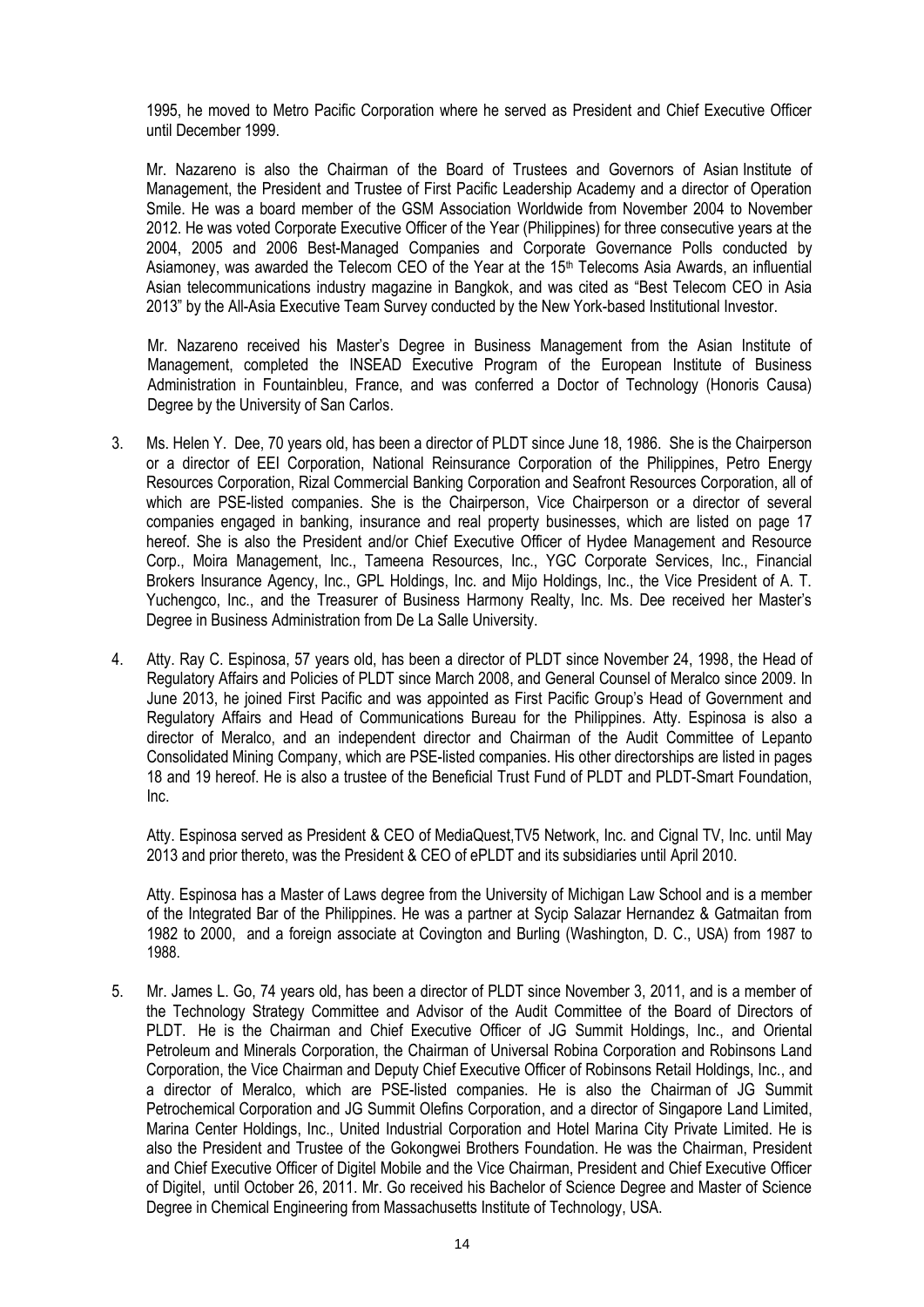- 6. Mr. Setsuya Kimura, 57 years old, has been a director of PLDT since July 5, 2011. He is a member of the Governance and Nomination, Executive Compensation and Technology Strategy Committees, and Advisor of the Audit Committee of the Board of Directors of PLDT. He is the Director of Network Department of NTT DoCoMo, Inc. He served as Regional CEO, Asia Pacific of NTT Communications and President & CEO of NTT Singapore Pte Ltd from 2007 to 2009, and as President & CEO of NTT Communications (Thailand) Co. Ltd from 2003 to 2007. Prior to that, he occupied various management positions in Nippon Telephone and Telegraph Company. Mr. Kimura obtained his Bachelor's Degree in Civil Engineering from Hokkaido University.
- 7. Mr. Hideaki Ozaki, 48 years old, has been a director of PLDT since December 6, 2011. He is the Vice President of Planning, Global Business of NTT Communications Corporation ("NTT Com"), a company which provides telecommunication and ICT services such as Global Network, Data Centre, Cloud Services inside and outside of Japan. He served as part-time Director of NTT Communications Philippines from July 2009 to February 2012. Prior to that, he served as Vice President of Global Strategy, Global Business Division of NTT Com since 2006 and as Director of Legal and Internal Audit Department of NTT Com from 2003 to 2006. He also served as Vice President of Sales and Corporate Planning of NTT Communications (Thailand) Co., Ltd. from 1999 to 2003 and as Manager of Overseas Business Planning, Global Service Division of Nippon Telegraph and Telephone Corporation from 1995 to 1999. Mr. Ozaki obtained his Bachelor's Degree in Law from University of Tokyo and Master's Degree in Law from University of Pennsylvania.
- 8. Hon. Artemio V. Panganiban, 77 years old, was elected as independent director on April 23, 2013. He was appointed as an independent member of the Audit, Governance and Nomination and Executive Compensation Committees of the Board of Directors of PLDT on May 7, 2013. He served as an independent member of the Advisory Board and an independent non-voting member of the Governance and Nomination Committee of the Board of Directors of PLDT from June 9, 2009 to May 6, 2013. Currently, he is also an independent director of Meralco, Petron Corporation, Bank of the Philippine Islands, First Philippine Holdings Corporation, Metro Pacific Investments Corporation, Robinsons Land Corporation, GMA Network, GMA Holdings, and Asian Terminals, Inc., and a regular director of Jollibee Foods Corporation, all of which are PSE-listed companies. He also holds directorships in Metro Pacific Tollways Corporation and Tollways Management Corporation. He is the Chairman of the Board of Trustees of the Foundation for Liberty and Prosperity and Chairman-Emeritus of the Philippine Dispute Resolution Center, Inc., President of the Manila Metropolitan Cathedral-Basilica Foundation, Chairman of the Board of Advisers of Metrobank Foundation, Inc., Ramon V. Del Rosario, Sr., C.V. Starr Center for Corporate Governance and University of Asia and the Pacific, member of the Board of Advisers of Asian Institute of Management, senior adviser of the Metropolitan Bank and Trust Company and V. Mapa Falcon Honor Society, adviser of Doubledragon Properties Corp., and a column writer of the Philippine Daily Inquirer.

Hon. Panganiban served the Supreme Court of the Philippines for more than 11 years, first as Justice (October 10, 1995 to December 20, 2005) and later, as Chief Justice (December 21, 2005 to December 6, 2006) during which he sat concurrently as Chairperson of the Presidential Electoral Tribunal, Judicial and Bar Council and Philippine Judicial Academy.

He was the recipient of numerous awards in recognition of his role as jurist, practising lawyer, professor, civic leader, Catholic lay worker and business entrepreneur, including as "The Renaissance Jurist of the 21st Century" given by the Supreme Court on the occasion of his retirement from the Court.

Hon. Panganiban obtained his Bachelor of Laws Degree (Cum Laude) from the Far Eastern University in 1960, and was conferred a Doctor of Laws (Honoris Causa) Degree by the University of Iloilo (1997), Far Eastern University (2002), University of Cebu (2006), Angeles University (2006) and Bulacan State University (2006). He was co-founder and past president of the National Union of Students of the Philippines.

9. Mr. Pedro E. Roxas, 58 years old, has been a director of PLDT since March 1, 2001 and qualified as an independent director since 2002. He is the Chairman of the Audit Committee and serves as an independent member of the Governance and Nomination and Executive Compensation Committees of the Board of Directors of PLDT. He is the Chairman of Roxas Holdings, Inc. , Executive Chairman and President/CEO of Roxas and Company, Inc., and an independent director of Meralco and BDO Private Bank, which are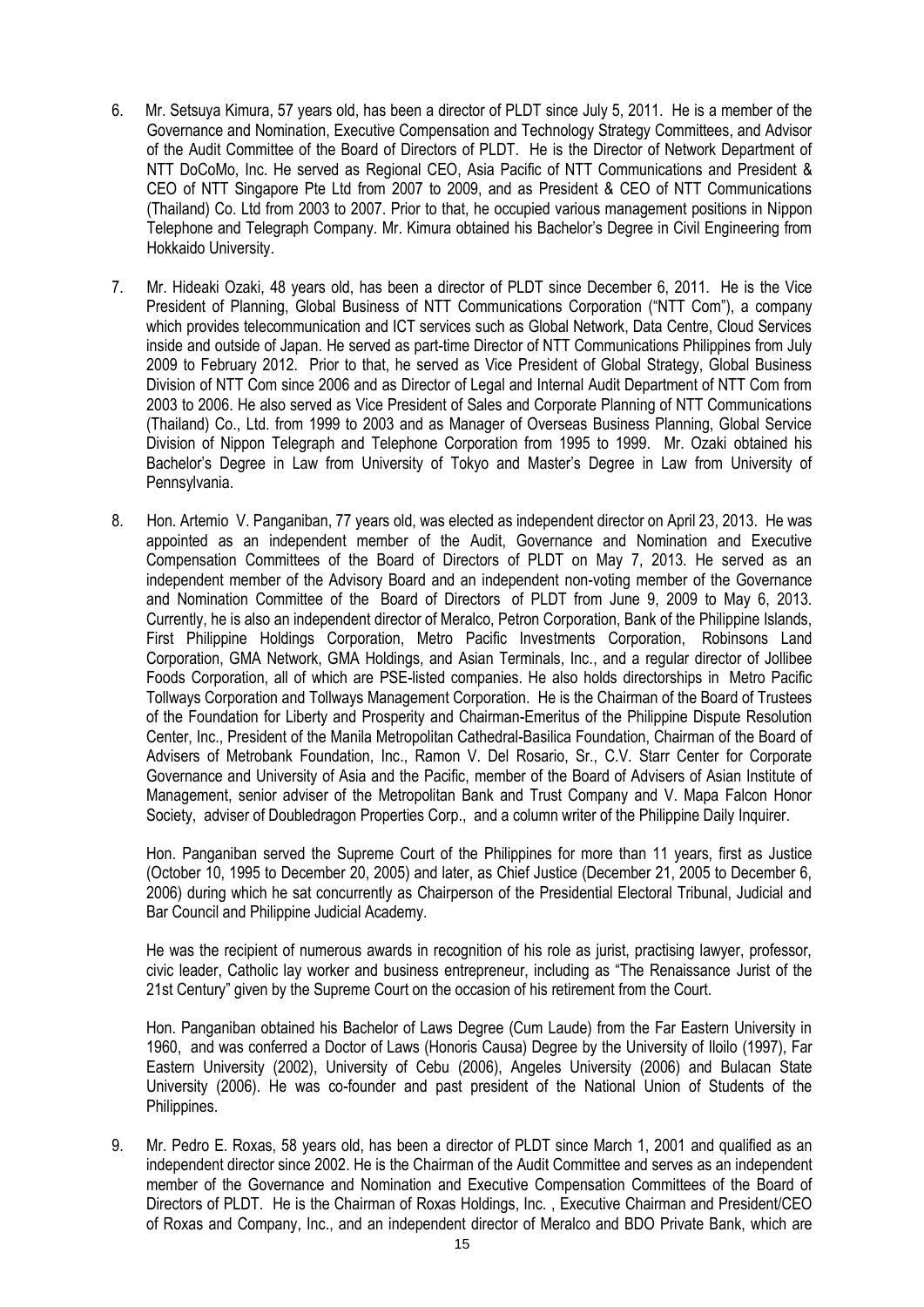reporting or PSE-listed companies. He is also the Chairman, President or a director of companies or associations in the fields of agri-business, sugar manufacturing and real estate development including Brightnote Assets Corporation, Club Punta Fuego, Inc. and Philippine Sugar Millers Association, and a member of the Board of Trustees of Philippine Business for Social Progress and Fundacion Santiago (where he is also the President). Mr. Roxas received his Bachelor of Science Degree in Business Administration from the University of Notre Dame, Indiana, U.S.A.

10. Mr. Juan B. Santos, 75 years old, has been a director of PLDT since January 25, 2011. He is the Chairman of Social Security Commission/Social Security System, and a member of the Board of Directors of Alaska Milk Corporation, First Philippine Holdings Corporation and Philex Mining Corporation, which are PSE-listed companies. He is also a member of the Board of Directors of Philippine Investment Management (PHINMA), Inc., Sun Life Grepa Financial, Inc. and Zuellig Group Inc., a member of the Board of Advisors of Coca-Cola FEMSA Asia Division, East-West Seeds Co., Inc., a trustee of Ramon Magsaysay Award Foundation and St. Luke's Medical Center, and a consultant of the Marsman-Drysdale Group of Companies.

Mr. Santos retired as Chief Executive Officer of Nestle Philippines, Inc. ("NPI") in 2003 and continued to serve as Chairman of NPI until 2005. Prior to his appointment as President and CEO of NPI, he was the CEO of the Nestle Group of Companies in Thailand and Singapore. He served as Secretary of Trade and Industry from February to July 2005 and was designated as a member of the Governance Advisory Council, and Private Sector Representative for the Public-Private Sector Task Force for the Development of Globally Competitive Philippine Service Industries.

Mr. Santos was bestowed the prestigious Management Man of the Year Award for 1994 by the Management Association of the Philippines and was the Agora Awardee for Marketing Management given by the Philippine Marketing Association in 1992. He obtained his Bachelor of Science Degree in Business Administration from Ateneo de Manila University, pursued post graduate studies at the Thunderbird Graduate School of Management in Arizona, USA and completed the Advanced Management Course at IMD in Lausanne, Switzerland.

- 11. Mr. Tony Tan Caktiong, 61 years old, has been a director of PLDT since July 8, 2008. He is the Chairman and Chief Executive Officer of Jollibee Foods Corporation, a PSE-listed company and a leader in the fastfood business, which owns and operates a chain of restaurants nationwide and abroad. He is an independent director of First Gen Corporation, a PSE-listed company, and a member of the Board of Trustees of Jollibee Group Foundation and Temasek Foundation. Mr. Tan Caktiong obtained his Bachelor of Science Degree in Chemical Engineering from University of Santo Tomas and honed his business skills by attending various courses and seminars in several educational institutions including, among others, the Asian Institute of Management, Stanford University (Singapore) and Harvard University.
- 12. Mr. Alfred V. Ty, 46 years old, has been an independent director of PLDT since June 13, 2006. He serves as an independent member of the Audit, Governance and Nomination and Executive Compensation Committees of the Board of Directors of PLDT. He is the Vice Chairman of GT Capital Holdings, Inc. and the Corporate Secretary of Metropolitan Bank and Trust Company, both of which are PSE-listed companies. He is also the Vice Chairman of Toyota Motor Philippines Corporation, the President of Federal Land, Inc., the Chairman of Lexus Manila, Inc., Cathay International Resources, Inc. and Bonifacio Landmark Realty & Development Corporation, a director of Global Business Power Corp., a trustee of Metrobank Foundation, Inc., Norberto Tytana Foundation and GT-Metro Foundation, Inc. Mr. Ty received his Bachelor of Science Degree in Business Administration from the University of Southern California.
- 13. Ms. Ma. Lourdes C. Rausa-Chan, 60 years old, has been a director of PLDT since March 29, 2011 and is a non-voting member of the Governance and Nomination Committee of the Board of Directors of PLDT. She has been serving as Corporate Secretary, Corporate Affairs and Legal Services Head and Chief Governance Officer of PLDT since November 1998, January 1999 and March 2008, respectively. She is a director of ePLDT and PLDT Global Investments Holdings, Inc. and also serves as Corporate Secretary of several subsidiaries of PLDT, PCEV, PLDT-Smart Foundation Inc. and Philippine Disaster Recovery Foundation, Inc. Prior to joining PLDT, she was the Group Vice President for Legal Affairs of Metro Pacific Corporation and the Corporate Secretary of some of its subsidiaries. Ms. Rausa-Chan obtained her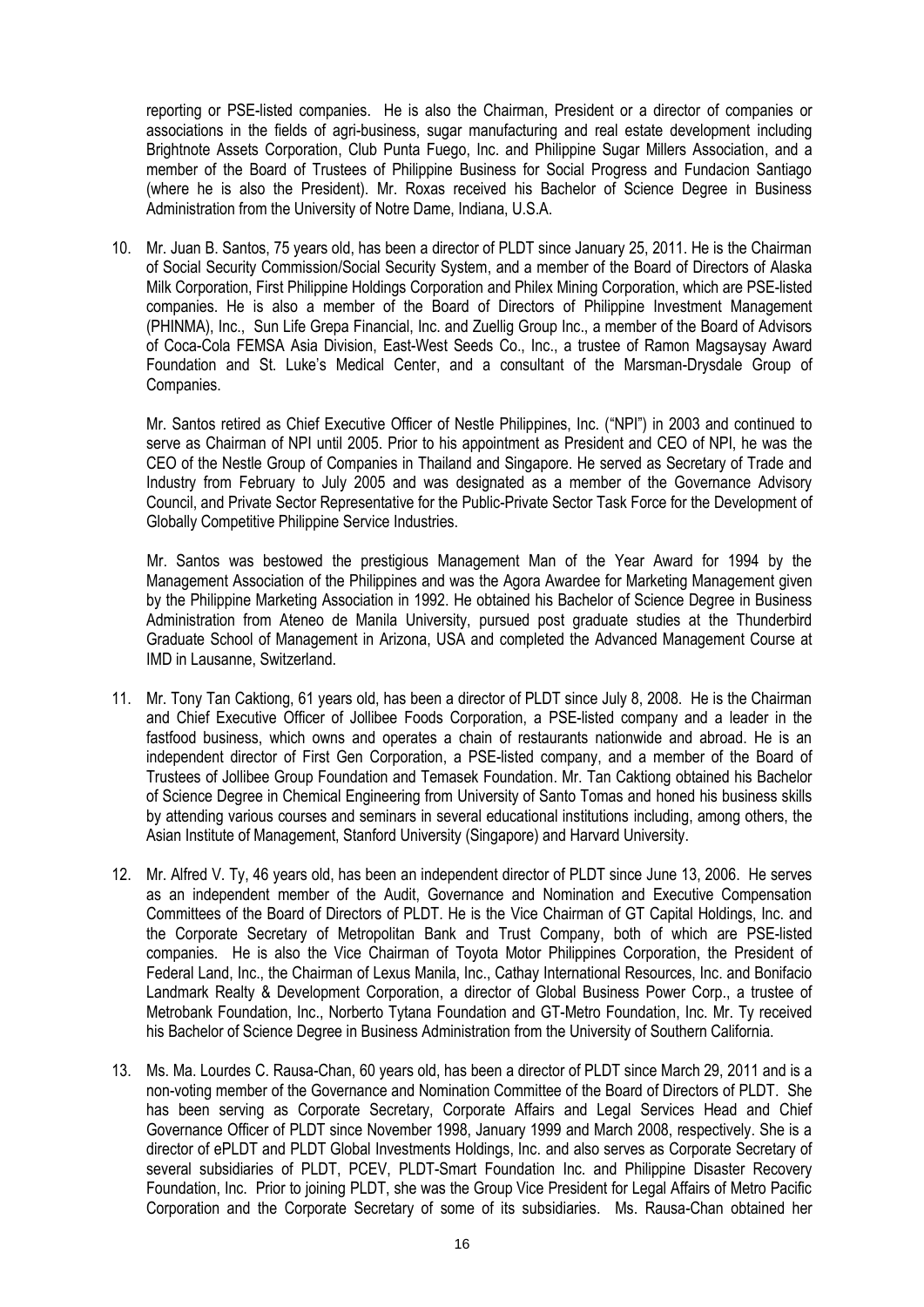Bachelor of Arts Degree in Political Science and Bachelor of Laws Degree from the University of the Philippines.

The following is a list of the directorships in private and public companies of the nominees for election as directors named below.

| <b>Name of Director</b> | <b>Names of Companies</b>                                                                                                                                                                                                                                                                                                                    |                                                                                                                                                                                                                                                                                                                                                                                                                                                                                                                                                                                                                                                                                                                                                                                                                                                                                                                                                                                                                                                                                                                                                                                                                                                                                                                                                                                                                                                                                                                                                                                                                                                                                                                                                                                                                                                                        |  |  |
|-------------------------|----------------------------------------------------------------------------------------------------------------------------------------------------------------------------------------------------------------------------------------------------------------------------------------------------------------------------------------------|------------------------------------------------------------------------------------------------------------------------------------------------------------------------------------------------------------------------------------------------------------------------------------------------------------------------------------------------------------------------------------------------------------------------------------------------------------------------------------------------------------------------------------------------------------------------------------------------------------------------------------------------------------------------------------------------------------------------------------------------------------------------------------------------------------------------------------------------------------------------------------------------------------------------------------------------------------------------------------------------------------------------------------------------------------------------------------------------------------------------------------------------------------------------------------------------------------------------------------------------------------------------------------------------------------------------------------------------------------------------------------------------------------------------------------------------------------------------------------------------------------------------------------------------------------------------------------------------------------------------------------------------------------------------------------------------------------------------------------------------------------------------------------------------------------------------------------------------------------------------|--|--|
|                         | <b>Public</b>                                                                                                                                                                                                                                                                                                                                | Private                                                                                                                                                                                                                                                                                                                                                                                                                                                                                                                                                                                                                                                                                                                                                                                                                                                                                                                                                                                                                                                                                                                                                                                                                                                                                                                                                                                                                                                                                                                                                                                                                                                                                                                                                                                                                                                                |  |  |
| Helen Y. Dee            | <b>EEI Corporation (Regular Director)</b><br>National Reinsurance Corporation of the<br>Philippines (Regular Director/Chairman)<br>Petro Energy Resources Corporation<br>(Regular Director/Chairman)<br>Rizal Commercial Banking Corporation<br>(Regular Director/Chairman)<br>Seafront Resources Corporation (Regular<br>Director/Chairman) | AY Holdings, Inc. (Regular Director)<br>GPL Holdings, Inc. (Regular Director)<br>Financial Brokers Insurance Agency, Inc.<br>(Regular Director/Chairman)<br>Hi-Eisai Pharmaceuticals, Inc. (Regular<br>Director/Chairman)<br>Honda Cars, Kaloocan (Regular Director)<br>Honda Cars Philippines, Inc. (Regular Director)<br>House of Investments, Inc. (Regular Director/<br>Chairman)<br>Hydee Management & Resource Corp.<br>(Regular Director/Chairman)<br>Isuzu Philippines, Inc. (Regular Director)<br>La Funeraria Paz Sucat (Regular Director/<br>Chairman)<br>Landev Corp. (Regular Director/Chairman)<br>Maibarara Geothermal, Inc.<br>(Regular Director/Chairman)<br>Malayan Insurance Company (Regular<br>Director/Chairman)<br>Manila Memorial Park Cemetery, Inc.<br>(Regular Director/Chairman)<br>Mapua Information Technology Center, Inc.<br>(Regular Director/Chairman)<br>MICO Equities, Inc. (Regular Director)<br>Mijo Holdings, Inc. (Regular Director/Chairman)<br>Moira Management, Inc. (Regular Director)<br>Pan Malayan Express (Regular Director)<br>Pan Malayan Management and Investment<br>Corporation (Regular Director/Vice<br>Chairman)<br>Pan Malayan Realty Corp. (Regular Director/<br>Chairman)<br>Petro<br>Green<br>Corporation (Regular<br>Energy<br>Director/Chairman)<br>Philippine Integrated Advertising Agency, Inc. (Regular<br>Director)<br>RCBC Forex Brokers Corp (Regular Director)<br><b>RCBC</b><br>Leasing<br>&<br>Finance<br>(Regular<br>Corp<br>Director/Chairman)<br>RCBC Savings Bank (Regular Director/Chairman]<br>Sunlife Grepa Financial, Inc. (Regular Director)<br>Tameena Resources, Inc. (Regular Director/<br>Chairman)<br>West Spring Development Corp. (Regular<br>Director/Vice Chairman)<br>Xamdu Motors, Inc. (Regular Director/<br>Chairman)<br>YGC Corporate Services, Inc. (Regular Director) |  |  |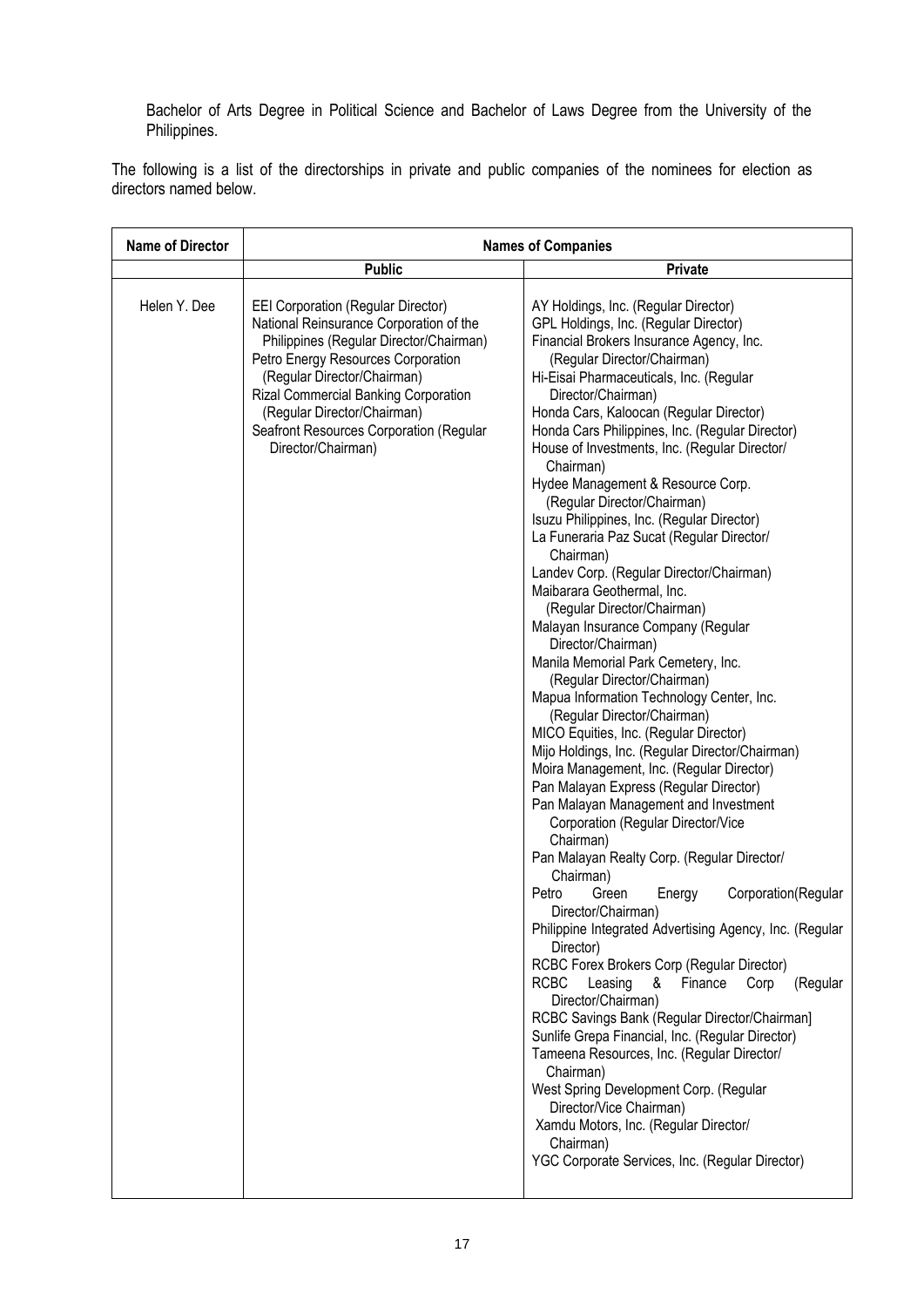| Ray C. Espinosa | Digital Telecommunications Phils., Inc.<br>(Regular Director)]<br>Lepanto Consolidated Mining Company<br>(Independent Director)]<br>Manila Electric Company (Regular Director)<br>Metro Pacific Investments Corporation<br>(Regular Director)] | ABC Development Corporation (Regular Director)<br>BTF Holdings, Inc. (Regular Director)<br>Bancholders, Inc. (Regular Director)<br>Beacon Electric Asset Holdings, Inc.<br>(Regular Director)<br>Bonifacio Communications Corp. (Regular<br>Director)<br><b>Business World Publishing Corporation</b><br>(Regular Director)<br>Cignal TV, Inc. (Regular Director)<br>Cinegear, Inc. (Regular Director)<br>Digitel Crossing, Inc. (Regular Director)<br>Digitel Mobile Phils, Inc. (Regular Director) |  |  |
|-----------------|------------------------------------------------------------------------------------------------------------------------------------------------------------------------------------------------------------------------------------------------|------------------------------------------------------------------------------------------------------------------------------------------------------------------------------------------------------------------------------------------------------------------------------------------------------------------------------------------------------------------------------------------------------------------------------------------------------------------------------------------------------|--|--|
|                 |                                                                                                                                                                                                                                                | Enterprise<br>Investments Holdings,<br>(Regular<br>Inc.<br>Director)                                                                                                                                                                                                                                                                                                                                                                                                                                 |  |  |
|                 |                                                                                                                                                                                                                                                | Corporation<br>(Regular<br>Excel<br>Pacific<br>Holdings<br>Director/Chairman)                                                                                                                                                                                                                                                                                                                                                                                                                        |  |  |
|                 |                                                                                                                                                                                                                                                | Green Apple Business Ventures Corp (Regular<br>Director)                                                                                                                                                                                                                                                                                                                                                                                                                                             |  |  |
|                 |                                                                                                                                                                                                                                                | Green Apple Food Factory, Inc. (Regular Director)<br>Hastings Holdings, Inc. (Regular Director)                                                                                                                                                                                                                                                                                                                                                                                                      |  |  |
|                 |                                                                                                                                                                                                                                                | Kalilayan Power, Inc. (Regular Director/Chairman)<br>Vision<br>Resources, Inc. (Regular Director/<br>Med<br>Chairman)                                                                                                                                                                                                                                                                                                                                                                                |  |  |
|                 |                                                                                                                                                                                                                                                | Media5 Marketing Corporation (Regular Director)<br>Mediaquest Holdings, Inc. (Regular Director)<br>Meralco PowerGen Corporation (Regular<br>Director)                                                                                                                                                                                                                                                                                                                                                |  |  |
|                 |                                                                                                                                                                                                                                                | Metro Pacific Assets Holdings, Inc. (Regular<br>Director)                                                                                                                                                                                                                                                                                                                                                                                                                                            |  |  |
|                 |                                                                                                                                                                                                                                                | Metro Pacific Holdings, Inc. (Regular Director)<br>Metro Pacific Resources, Inc. (Regular<br>Director)                                                                                                                                                                                                                                                                                                                                                                                               |  |  |
|                 |                                                                                                                                                                                                                                                | MPG Holdings Philippines, Inc. (Regular Director)<br>MPG Mauban LP Corporation (Regular Director)<br>Nation Broadcasting Corp (Regular Director)                                                                                                                                                                                                                                                                                                                                                     |  |  |
|                 |                                                                                                                                                                                                                                                | New Gallant Ltd (Regular Director)<br>Pacific Global One Aviation Company, Inc. (Regular                                                                                                                                                                                                                                                                                                                                                                                                             |  |  |
|                 |                                                                                                                                                                                                                                                | Director)<br>Perfect Alliance Enterprises, Ltd (Regular Director)                                                                                                                                                                                                                                                                                                                                                                                                                                    |  |  |
|                 |                                                                                                                                                                                                                                                | Philippine Telecommunications Investment<br>Corp. (Regular Director)                                                                                                                                                                                                                                                                                                                                                                                                                                 |  |  |
|                 |                                                                                                                                                                                                                                                | Philstar Daily, Inc. (Regular Director)<br>Philstar Global Corporation (Regular Director)                                                                                                                                                                                                                                                                                                                                                                                                            |  |  |
|                 |                                                                                                                                                                                                                                                | Pilipinas Global Network Limited (Regular<br>Director)                                                                                                                                                                                                                                                                                                                                                                                                                                               |  |  |
|                 |                                                                                                                                                                                                                                                | Pilipinas Pacific Enterprise Holdings, Inc. (Regular<br>Director)                                                                                                                                                                                                                                                                                                                                                                                                                                    |  |  |
|                 |                                                                                                                                                                                                                                                | Pilipino Star Ngayon, Inc. (Regular Director)<br>Pilipino Star Printing Company, Inc. (Regular Director)                                                                                                                                                                                                                                                                                                                                                                                             |  |  |
|                 |                                                                                                                                                                                                                                                | SatVentures, Inc. (Regular Director)<br>Studio5, Inc. (Regular Director/Chairman)<br>Telemedia Business Ventures, Inc. (Regular                                                                                                                                                                                                                                                                                                                                                                      |  |  |
|                 |                                                                                                                                                                                                                                                | Director/Chairman)<br>The Philippine Home Cable Holdings, Inc (Regular<br>Director)                                                                                                                                                                                                                                                                                                                                                                                                                  |  |  |
|                 |                                                                                                                                                                                                                                                | Treasurekeeper<br>(Regular<br>Holdings,<br>Inc.<br>Director/Chairman)                                                                                                                                                                                                                                                                                                                                                                                                                                |  |  |
|                 |                                                                                                                                                                                                                                                | Two Rivers Pacific Holdings Corp (Regular Director)                                                                                                                                                                                                                                                                                                                                                                                                                                                  |  |  |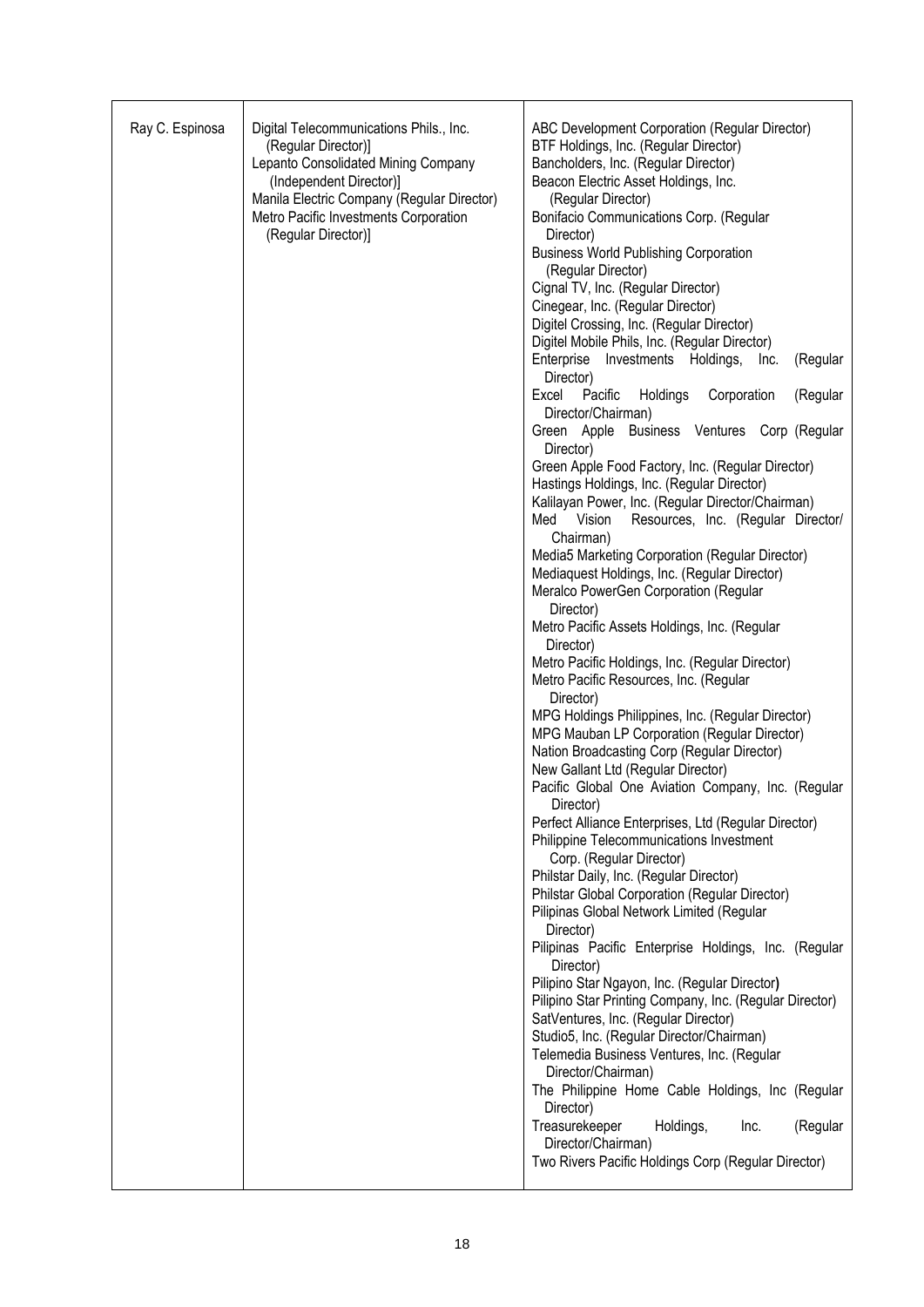| Unilink<br>(Regular<br>Communications<br>Corp  |
|------------------------------------------------|
| Director/Chairman)                             |
| Unitel Productions, Inc. (Regular Director)]   |
| Upbeam Investments, Inc. (Regular Director/    |
| Chairman)                                      |
| Winner Asset Holdings, Ltd. (Regular Director) |
|                                                |

## **Nominees for Appointment as Officers**

The table below sets forth the names, ages, positions and periods of service of the incumbent officers of the Company, all of whom will be nominated for re-election at the Organizational Meeting of the Board of Directors following the Annual Meeting. All of the officers of the Company are Filipino citizens.

## Executive Officers

|                              |    |                                                   | Period during which individual                                    |
|------------------------------|----|---------------------------------------------------|-------------------------------------------------------------------|
| Name<br>Age                  |    | <b>Position</b>                                   | has served as such                                                |
| Napoleon L. Nazareno         | 64 | President and Chief Executive Officer             | February 19, 2004 to present                                      |
| Ernesto R. Alberto           | 52 | <b>Executive Vice President</b>                   | January 1, 2012 to present                                        |
|                              |    | Enterprise and International and Carrier          | September 16, 2011 to present                                     |
|                              |    | <b>Business Head</b>                              |                                                                   |
|                              |    | Customer Sales & Marketing Group Head             | February 1, 2008 to September 15, 2011                            |
|                              |    | Corporate Business Head                           | May 15, 2003 to January 31, 2008                                  |
| Isaias P. Fermin             | 46 | <b>Executive Vice President</b>                   | January 1, 2012 to present                                        |
|                              |    | Home Business Head                                | January 1, 2012 to present                                        |
| Ray C. Espinosa              | 57 | Regulatory Affairs and Policies Head              | March 4, 2008 to present                                          |
| Ma. Lourdes C. Rausa-Chan    | 60 | Corporate Secretary                               | November 24, 1998 to present                                      |
|                              |    | Senior Vice President                             | January 5, 1999 to present                                        |
|                              |    | Corporate Affairs and Legal Services Head         |                                                                   |
|                              |    | Chief Governance Officer                          | March 4, 2008 to present                                          |
| Anabelle L. Chua             | 53 | Treasurer                                         | February 1, 1999 to present                                       |
|                              |    | Senior Vice President                             | February 26, 2002 to present                                      |
|                              |    | Corporate Finance and Treasury Head               | March 1, 1998 to present                                          |
| Rene G. Bañez                | 58 | Senior Vice President                             | January 25, 2005 to present                                       |
|                              |    | Supply Chain, Asset Protection and                | January 1, 2008 to present                                        |
|                              |    | Management Group Head                             |                                                                   |
|                              |    | Chief Governance Officer                          | October 5, 2004 to March 3, 2008                                  |
| Alejandro O. Caeg            | 53 | Senior Vice President                             | January 1, 2012 to present                                        |
|                              |    | International and Carrier Business                | March 1, 2009 to present                                          |
| Jun R. Florencio             | 58 | Senior Vice President                             | June 14, 2005 to present                                          |
|                              |    | Internal Audit and Fraud Risk Management          | February 16, 2006 to present                                      |
|                              |    | Head                                              |                                                                   |
| Menardo G. Jimenez, Jr.      | 50 | Audit and Assurance Head<br>Senior Vice President | Sept. 1, 2000 to February 15, 2006<br>December 9, 2004 to present |
|                              |    | Human Resources Head and Business                 | August 1, 2010 to present                                         |
|                              |    | <b>Transformation Office Head</b>                 |                                                                   |
|                              |    | <b>Business Transformation Office Revenue</b>     | January 1, 2008 to July 2010                                      |
|                              |    | Team Head                                         |                                                                   |
|                              |    | Retail Business Head                              | June 16, 2004 to December 31, 2007                                |
|                              |    | Corporate Communications and Public               | December 1, 2001 to June 15, 2004                                 |
|                              |    | Affairs Head                                      |                                                                   |
| Claro Carmelo P. Ramirez     | 54 | Senior Vice President                             | July 1, 1999 to present                                           |
|                              |    | Office of the President and CEO                   | January 1, 2008 to present                                        |
|                              |    | Consumer Affairs Group Head                       | December 5, 2005 to December 31, 2007                             |
|                              |    | International and Carrier Business Head           | June 16, 2004 to December 4, 2005                                 |
|                              |    | Retail Business Head                              | February 1, 2003 to June 15, 2004                                 |
| June Cheryl A. Cabal-Revilla | 40 | <b>First Vice President</b>                       | May 6, 2008 to present                                            |
|                              |    | Financial Reporting and Controllership Head       | November 15, 2006 to present                                      |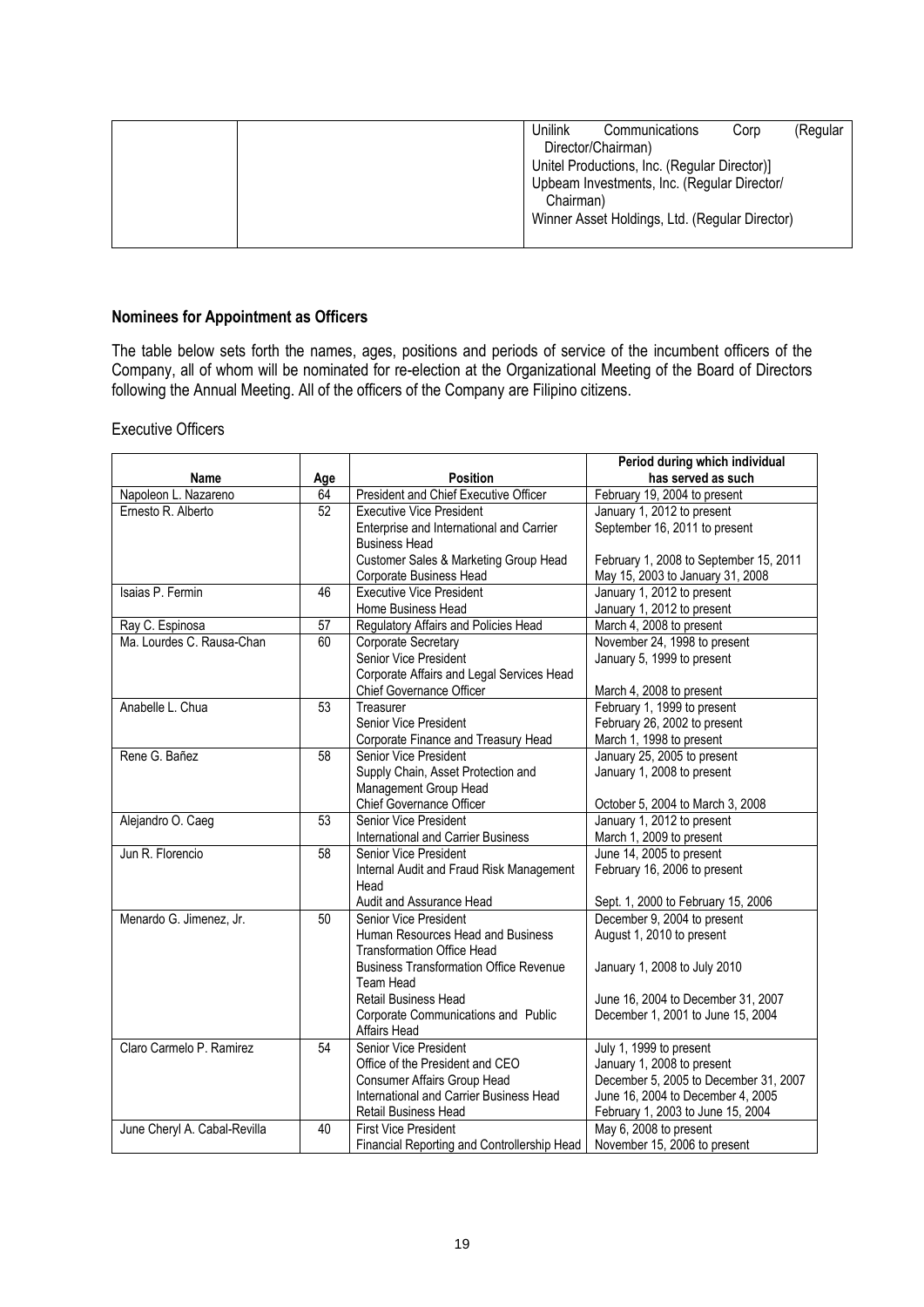#### Other Officers

|                              |                 |                                         | Period during which individual |
|------------------------------|-----------------|-----------------------------------------|--------------------------------|
| Name                         | Age             | <b>Position</b>                         | has served as such             |
| Florentino D. Mabasa, Jr.    | 55              | <b>First Vice President</b>             | February 19, 2004 to present   |
|                              |                 | <b>Assistant Corporate Secretary</b>    | August 2, 1999 to present      |
| Katrina L. Abelarde          | 38              | <b>First Vice President</b>             | March 5, 2013 to present       |
| Anna Isabel V. Bengzon       | 41              | <b>First Vice President</b>             | March 5, 2013 to present       |
| Alfredo B. Carrera           | 59              | First Vice President                    | February 27, 2006 to present   |
| Cesar M. Enriquez            | 61              | <b>First Vice President</b>             | February 19, 2004 to present   |
| Juan Victor I. Hernandez     | 40              | <b>First Vice President</b>             | March 5, 2013 to present       |
| Leo I. Posadas               | 47              | <b>First Vice President</b>             | March 6, 2007 to present       |
| Martin T. Rio                | 54              | First Vice President                    | October 22, 2012 to present    |
| Ricardo M. Sison             | 52              | <b>First Vice President</b>             | February 26, 2002 to present   |
| Emiliano R. Tanchico, Jr.    | $\overline{58}$ | <b>First Vice President</b>             | May 8, 2001 to present         |
| Melissa V. Vergel De Dios    | 51              | First Vice President                    | March 5, 2013 to present       |
| Miguela F. Villanueva        | 63              | <b>First Vice President</b>             | January 31, 2003 to present    |
| Raul S. Alvarez              | 63              | Vice President                          | March 5, 2013 to present       |
| Jose A. Apelo                | 55              | Vice President                          | June 14, 2005 to present       |
| Rafael M. Bejar              | $\overline{56}$ | Vice President                          | March 3, 2009 to present       |
| Marco Alejandro T. Borlongan | 46              | Vice President                          | September 14, 2007 to present  |
| Renato L. Castañeda          | 62              | Vice President                          | March 3, 2009 to present       |
| Rebecca Jeanine R. De Guzman | 51              | Vice President                          | March 1, 2003 to present       |
| Alona S. Dingle              | 40              | Vice President                          | March 26, 2010 to present      |
| Margarito G. Dujali, Jr.     | 39              | Vice President                          | August 31, 2010 to present     |
| Walter M. Gaffud             | 38              | Vice President                          | May 1, 2013 to present         |
| Gil Samson D. Garcia         | 42              | Vice President                          | March 26, 2010 to present      |
| Joseph Ian G. Gendrano       | 37              | Vice President                          | May 1, 2013 to present         |
| Elisa B. Gesalta             | 55              | <b>Vice President</b>                   | February 27, 2006 to present   |
| John John R. Gonzales        | 45              | Vice President                          | June 1, 2013 to present        |
| Ma. Josefina T. Gorres       | $\overline{51}$ | Vice President                          | June 14, 2005 to present       |
| Ma. Criselda B. Guhit        | 51              | Vice President                          | February 27, 2006 to present   |
| Emeraldo L. Hernandez        | 56              | Vice President                          | February 19, 2004 to present   |
| Marven S. Jardiel            | 46              | Vice President                          | March 26, 2010 to present      |
| Princesita P. Katigbak       | 47              | Vice President                          | May 6, 2014 to present         |
| Alexander S. Kibanoff        | 50              | Vice President                          | March 3, 2009 to present       |
| Joseph Nelson M. Ladaban     | 48              | Vice President                          | February 19, 2004 to present   |
| Javier C. Lagdameo           | 49              | Vice President                          | March 3, 2009 to present       |
| Joselito S. Limjap           | 52              | Vice President                          | March 5, 2013 to present       |
| Albert Mitchell L. Locsin    | 43              |                                         | June 1, 2011 to present        |
|                              | 54              | Vice President<br><b>Vice President</b> | March 26, 2010 to present      |
| Luis Ignacio A. Lopa         |                 | Vice President                          |                                |
| Ma. Carmela F. Luque         | 46<br>43        |                                         | March 5, 2013 to present       |
| Oliver Carlos G. Odulio      |                 | Vice President                          | March 6, 2007 to present       |
| Aileen D. Regio              | 43              | Vice President                          | May 6, 2014 to present         |
| Ricardo C. Rodriguez         | $\overline{55}$ | Vice President                          | February 26, 2002 to present   |
| Genaro C. Sanchez            | 51              | Vice President                          | January 25, 2005 to present    |
| Ana Maria A. Sotto           | 55              | Vice President                          | March 6, 2007 to present       |
| Julieta S. Tañeca            | 54              | Vice President                          | March 6, 2007 to present       |
| Jesus M. Tañedo              | 63              | Vice President                          | January 1, 2001 to present     |
| Patrick S. Tang              | 40              | Vice President                          | August 31, 2010 to present     |
| Victor Y. Tria               | 44              | Vice President                          | March 26, 2010 to present      |

Mr. Ernesto R. Alberto, 53 years old, was appointed as Enterprise and International and Carrier Business Head in September 2011. Prior to that, he was the Customer Sales and Marketing Group Head since February 2008. He leads all revenue generation relationship initiatives of the Enterprise and International and Carrier Business, including product/market development, product management, marketing, sales and distribution, and customer relationship management. He is the Chairman and President of Telesat, Inc., the President and CEO of ePLDT, the Chairman of ABM Solutions, Inc., Acasia, Bonifacio Communications Corporation ("Bonifacio Communications"), ePDS, Inc., iPlus Intelligent Network, Inc., PLDT Clark Telecom, Inc. ("PLDT ClarkTel"), PLDT Subic Telecom, Inc., ("PLDT SubicTel") and Smart-NTT Multimedia, Inc., a director of Asean Telecoms Holdings, Mabuhay Investments, PLDT Global Corporation (Philippines and Malaysia), PLDT-Philcom, Inc. ("PLDT-Philcom"), PLDT-Maratel, Inc. ("PLDT Maratel") and IP Converge Data Services, Inc. Mr. Alberto has over 20 years of work experience in the areas of corporate banking, relationship management and business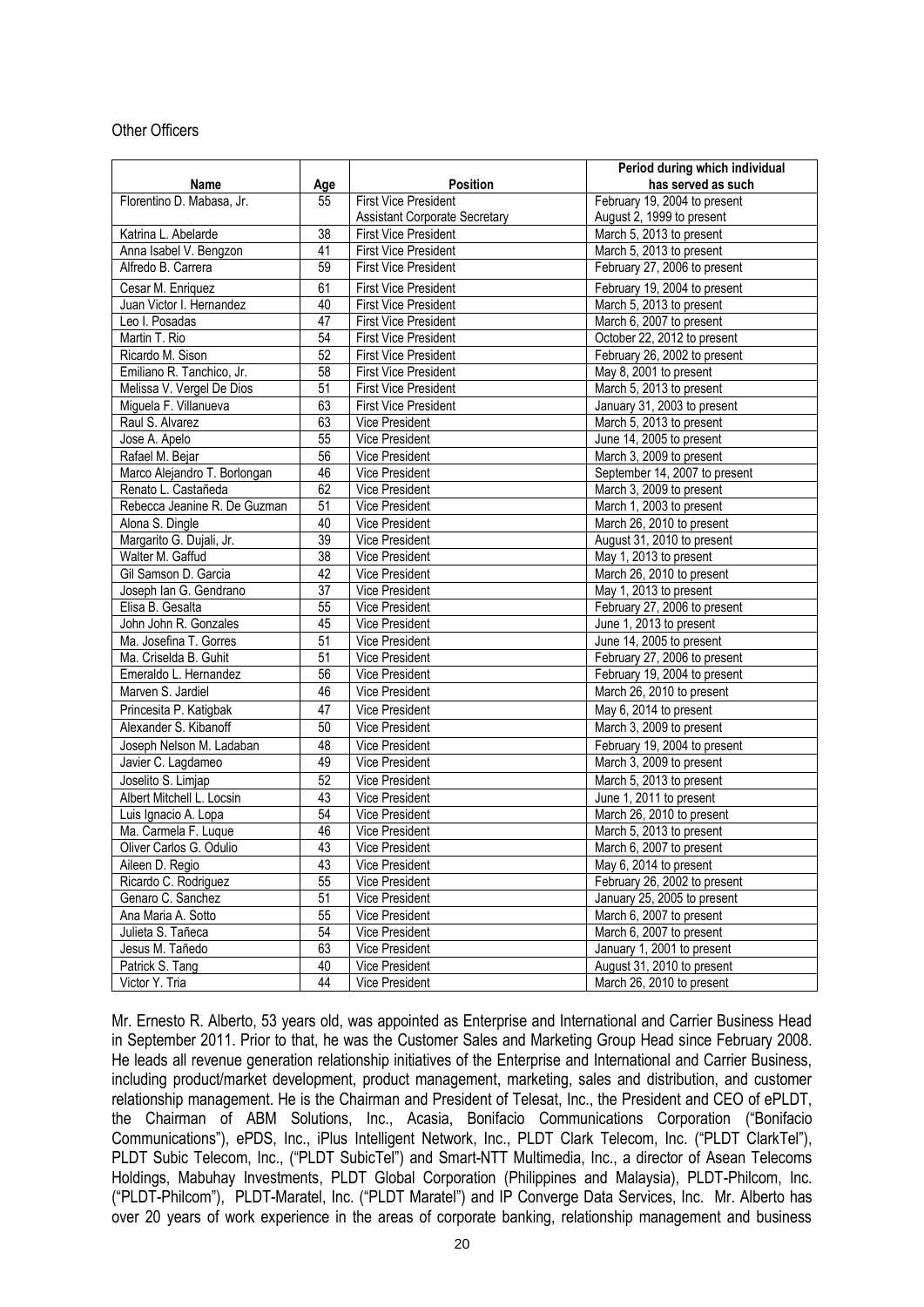development and, prior to joining PLDT in 2003, was a Vice President and Head of the National Corporate Group of Citibank N.A., Manila from 1996 to May 2003. He previously served as Vice President and Head of the Relationship Management Group of Citytrust Banking Corporation. Mr. Alberto obtained his Master's Degree in Economic Research from the University of Asia and the Pacific.

Mr. Isaias P. Fermin, 46 years old, was designated, on January 1, 2012, as Executive Vice President and Head of Home Business of the PLDT Group. He is responsible for delivering revenue and profit growth for the Home Business through a much defined brand positioning that consistently engages the consumer in all touch points, a balanced product portfolio that propels both subscriber and ARPU growth and introduction of a new line of products and services that significantly improves the consumer use experience. Concurrently, he is the Chairman of the Board of Directors PLDT Philcom and PLDT Maratel, the Chief Operating Officer of Digitel and a director of PLDT Global Corporation. Mr. Fermin has over 20 years of experience covering general management, consumer marketing, wholesale and retail sales, and retail store management gained from leading fast moving consumer group companies locally and globally. Prior to joining the PLDT Group, he was the President of Greenwich Food Corporation and Chowking Food Corporation of the Jollibee Foods Corporation from 2008 to 2011. He also served as Country Director of Nike Philippines from 2006 – 2008 and handled various posts in Unilever- Bestfoods from 1998 to 2005 as senior executive for sales, marketing, media and innovation process management. Mr. Fermin obtained his Bachelor of Science in Chemical Engineering Degree from the University of the Philippines.

Ms. Anabelle L. Chua, 53 years old, Treasurer and Corporate Finance and Treasury Head, concurrently holds the position of Chief Financial Officer of Smart since 2006 and of Digitel Mobile since August 2013. She holds directorships in Philippine Telecommunications Investment Corporation, Smart, Digitel and several subsidiaries of PLDT, Smart and Digitel including ePLDT, Digitel Mobile, Aces Philippines, Mabuhay Investments, PLDT Global, PLDT Global Investments, PCEV, Wolfpac Mobile, Inc., Smart Broadband, Inc., Smart e-Money, Inc. and Chikka Holdings Limited. She is a member of the Board of Directors of Philippine Stock Exchange and Securities Clearing Corporation of the Philippines and the Board of Trustees of the PLDT-Smart Foundation and PLDT Beneficial Trust Fund, and is a director of MediaQuest and several subsidiaries of MediaQuest. Ms. Chua has over 20 years of experience in the areas of corporate finance, treasury, financial control and credit risk management and was a Vice President at Citibank, N.A. where she worked for 10 years prior to joining PLDT in 1998. Ms. Chua graduated magna cum laude from the University of the Philippines with a Bachelor of Science Degree in Business Administration and Accountancy.

Mr. Rene G. Bañez, 59 years old, Supply Chain, Asset Protection and Management Group Head, was the Chief Governance Officer of PLDT from October 2004 to March 3, 2008 and the Support Services and Tax Management Group Head of PLDT from January 1999 to January 2001. He is director of FEP Printing Corp., Meralco Industrial Engineering Services Corp., PLDT ClarkTel, PLDT SubicTel, PLDT Maratel ,and PLDT Philcom. He served as Commissioner of the Philippine Bureau of Internal Revenue from February 2001 to August 2002. Prior to joining PLDT, he was the Group Vice President for Tax Affairs of Metro Pacific Corporation for 3 years until December 1998. He obtained his Bachelor of Laws Degree from the Ateneo de Manila University.

Mr. Alejandro O. Caeg, 54 years old, is the President and CEO of PLDT Global Corporation and concurrently the Head of PLDT, Smart, Digitel and Sun International & Carrier Business. He is Smart's representative to the Conexus Mobile Alliance (one of Asia's largest cellular roaming alliances), where he was also designated as its Deputy Chairman until 2012 and is currently Conexus Chairman until 2014. Prior to joining PLDT in 2009, he worked in PT Smart Telecom (Indonesia) as its Chief Commercial Strategy Officer from July 2008 to December 2008 and as Chief Commercial Officer from January 2006 to June 2008. He also held various sales, marketing and customer service-related positions in Smart including that of Group Head of Sales and Distribution (2003- 2005), Group Head of Customer Care and National Wireless Centers (1998-2001) and Marketing Head of International Gateway Facilities and Local Exchange Carrier (1997-1998). He also served as President and Chief Executive Officer of Telecommunications Distributors Specialist, Inc. in 2002 and as Chief Operations Adviser of I-Contacts Corporation (Smart's Call Center subsidiary) from 2001 to 2002. Mr. Caeg graduated with a Bachelor's Degree in AB Applied Economics and obtained MBA credits from De La Salle University Manila.

Mr. Jun R. Florencio, 58 years old, Internal Audit and Fraud Risk Management Head, handles the overall coordination of the internal audit function of the PLDT group of companies and is in-charge of the fraud risk management function of the PLDT Fixed Line business. He has over 25 years of work experience in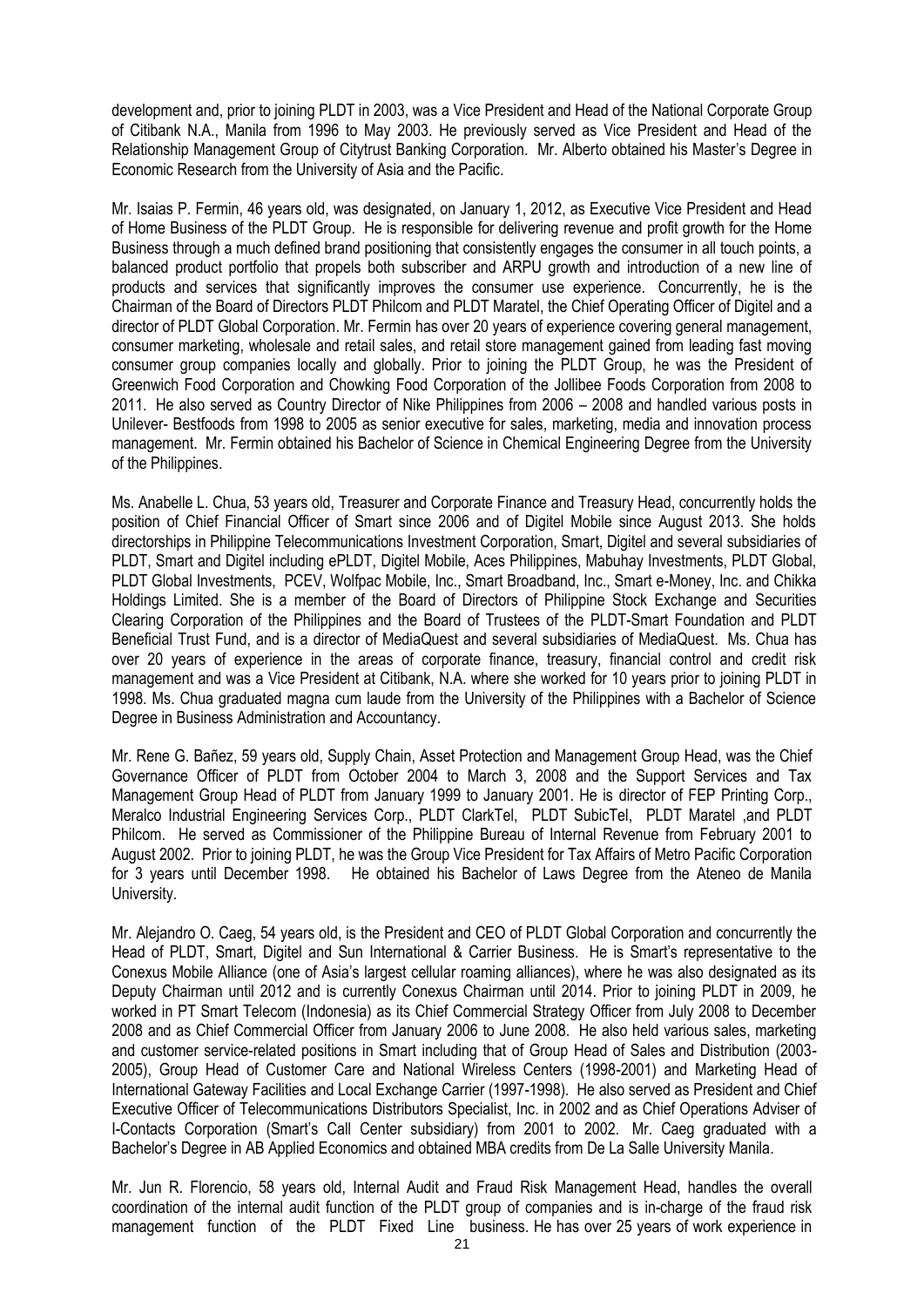the areas of external and internal audit, revenue assurance, credit management, information technology, financial management, and controllership. He was the Financial Controller of Smart for four years before he joined PLDT in April 1999 as Head of Financial Management Sector. He held various positions in the finance organization of another telecommunications company prior to joining Smart. Mr. Florencio obtained his Bachelor of Science Degree in Commerce, Major in Accounting from the University of Santo Tomas and attended the Management Development Program of the Asian Institute of Management.

Mr. Menardo G. Jimenez, Jr., 51 years old, Customer Service Assurance Head, Human Resources Group Head, and concurrently Business Transformation Office Head, was Revenue Team Head of the Business Transformation Office from January 2008 to July 2010, the Retail Business Head of PLDT from June 2004 to December 31, 2007 and, prior to that, the Corporate Communications and Public Affairs Head. He had a stint at GMA Network, Inc., where he served as head of a creative services and network promotions. He won the first CEO Excel Awards (Communications Excellence in Organizations) given by the International Association of Business Communicators mainly for effectively using communications strategies in managing the PLDT retail business team to meet its targets and achieve new heights in the landline business. In 2006, his further achievements in handling the retail business of PLDT and his stint in Smart as officer-in-charge for marketing were recognized by the Agora Awards which chose him as its Marketing Man of the Year. Mr. Jimenez obtained his AB Economics Degree from the University of the Philippines.

Mr. Claro Carmelo P. Ramirez, 54 years old, was appointed as President of Pilipinas Global Network Limited, the international distribution arm of TV5, in 2011. He has over 20 years of work experience in the field of marketing. Prior to joining PLDT, he held various managerial positions in Colgate Palmolive Philippines, Inc., and served as Associate Director for Global Business Development of Colgate Palmolive Company in New York and as Marketing Director of Colgate Palmolive Argentina, S.A.I.C. and Colgate-Palmolive Phils, Inc. While in PLDT, he was the Head of Consumer Marketing, Retail Business Group, International and Carrier Business Group, and Customer Care. He also held directorships in various PLDT subsidiaries and affiliates and served as President and CEO of PLDT ClarkTel, PLDT SubicTel, and PLDT Maratel. He graduated with honors from the Ateneo de Manila University with a Bachelor of Arts Degree Major in Economics.

Ms. June Cheryl A. Cabal-Revilla, 40 years old, Controller and Financial Reporting and Controllership Head, is also a director and/or the Chief Financial Officer/Treasurer of several subsidiaries of PLDT including PLDT ClarkTel, PLDT SubicTel, PLDT-Philcom, PLDT-Maratel, Digitel and ePLDT, among others. She is also the Financial Officer of Cignal TV Inc., Treasurer of PLDT-Smart Foundation and the Philippine Disaster Recovery Foundation, Comptroller of First Pacific Leadership Academy Foundation and the President of Tahanan Mutual Building and Loan Association. Prior to joining PLDT in June 2000 as an executive trainee in the Finance Group, she was a senior associate in the business audit and advisory group of Sycip Gorres Velayo & Co. She was the 2008 Young Achievers Awardee for Commerce and Industry conferred by the Philippine Institute of Certified Public Accountants. In March 2010, she was appointed as a member of the Financial Reporting Standards Council of the Philippines. Recently, she joined the ranks of the distinguished pool of awardees of The Outstanding Young Men (TOYM) for community service through the program known as the Gabay Guro. Ms. Cabal-Revilla obtained her Bachelor of Science Degree in Accountancy from De La Salle University and Master in Business Management Degree from the Asian Institute of Management.

Atty. Florentino D. Mabasa, Jr., 55 years old, Legal Services Center Head and Assistant Corporate Secretary, has been in PLDT's service since August 1999 and served as Acting Corporate Governance Compliance Officer of PLDT from January 2003 to October 2004. Prior to joining PLDT, he was Head of Asset Recovery Management and Legal Services of Export and Industry Bank. Atty. Mabasa obtained his Bachelor of Laws Degree from the Ateneo de Manila University.

Ms. Katrina L. Abelarde, 38 years old, Small and Medium Enterprises Business Head, has been in PLDT's service since December 2000 and held various positions in the areas of corporate sales and relationship management. Prior to joining PLDT, she served as Client Services Assistant of Standard Chartered Bank from September 1996 to September 1997 and Senior Sales Manager of Makati Shangri-la Manila from September 1997 to November 2004. She obtained her AB- Interdisciplinary Studies Degree from the Ateneo de Manila University.

Ms. Anna Isabel V. Bengzon, 41 years old, joined PLDT in June 1998 as an Executive Assistant in the Finance Group, then served as Senior Manager of Corporate Finance from March 2001 to May 2001 and as Head of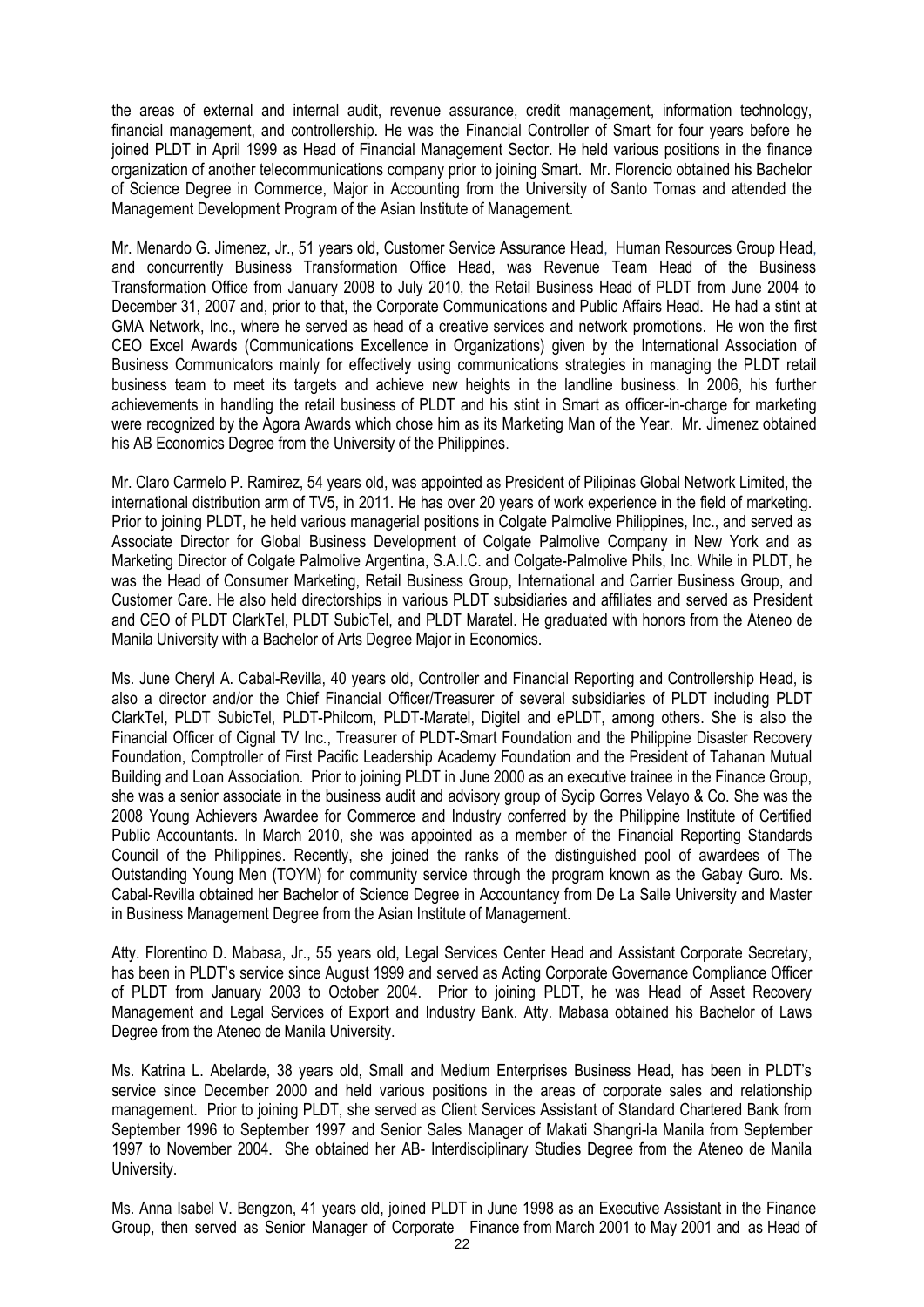Investor Relations from June 2001 to August 2007. She was appointed as Chief Financial Officer and Treasurer of MediaQuest Holdings, Inc. in August 2007 and then at TV5 Network, Inc. in October 2009. She is a director and the Chief Financial Officer of Medvision Resources, Inc., Telemedia Business Ventures, Inc and Upbeam Investments, Inc. and the Chief Financial Officer of Studio 5, Inc., Cinegear, Inc., Hastings Holdings, Inc. and Alagang Kapatid Foundation, Inc.She obtained her Bachelor of Arts Degree in Psychology and Bachelor of Science Degree in Commerce Major in Management of Financial Institutions from De La Salle University and Master in Business Management Degree from Asian Institute of Management.

Mr. Alfredo B. Carrera, 59 years old, Regulatory Strategy and Support Head, has been in PLDT's service for over 35 years and held various positions in the areas of economic planning, network traffic planning, market research and development and carrier relations. He is a director of Bonifacio Communications. Mr. Carrera obtained his Master of Science in Industrial Economics Degree from the University of Asia & the Pacific.

Mr. Cesar M. Enriquez, 61 years old, EICB Revenue and Operations Support Head, has been in PLDT's service since August 2001. He was Vice President of National Retail Sales until February 2003, Vice President for Corporate Sales and Administration until October 2003 and Corporate Business Operations Officer until December 2007. He has extensive banking experience and was the Head of Branches of Citytrust Banking Corporation for 16 years and Head of Consumer Banking of Standard Chartered Bank for 10 years. He is a director of PLDT Clark, PLDT Subic, PLDT Maratel, PLDT Philcom, CIS Bayad Center, Datelco Global Com and Metrokidapawan Tel. Co. Mr. Enriquez obtained his Bachelor of Science Degree in Business Administration from the De La Salle University and Special Studies from the Asian Institute of Management.

Mr. Juan Victor I. Hernandez, 40 years old, Corporate Business Head, joined the Company in October 2000 as Executive Trainee under the Corporate Business Group. He handles the largest corporate customers of PLDT and Smart encompassing the fixed, wireless and ICT businesses. He served as Head of Corporate Credit Management from August 2001 to February 2003, Head of PLDT Corporate Business Group – Visayas from 2003 to 2005 and, thereafter, as Convergence Business B Head until July 2009. He obtained his BS Agricultural Economics Degree from the University of the Philippines and Masters in Business Management Degree from the Asian Institute of Management.

Mr. Leo I. Posadas, 47 years old, Treasury Center Head, has been in PLDT's service since September 2000. He handles the cash management and the foreign exchange and interest rate exposures of the Company. He serves as Vice President for Treasury of Mabuhay Satellite and Head of Treasury of Smart . Prior to that, he served as Treasury Manager of Total Petroleum Philippines from 2000 to 2001. He also served as Manager for Foreign Exchange Management of San Miguel Corporation. Mr. Posadas obtained his Bachelor of Science Degree in AB Economics and Commerce Major in Finance from the De La Salle University.

Mr. Martin Rio, 54 years old, was appointed as Property and Facilities Management Head in October 2012. Prior to joining PLDT, he served as General Manager of Pacific Plaza Towers in Global City and Pacific Plaza Condominium in Ayala Avenue. He was in-charge of maintaining the lead in the high-end condominium market of Pacific Plaza Towers Condominium Corporation from 2000 to 2012. Mr. Rio obtained his Bachelor of Science Degree in Civil Engineering from Ateneo de Manila University.

Mr. Ricardo M. Sison, 53 years old, Consumer Credit and Business System Management Head, has been in PLDT's service for over 15 years and held various positions in the areas of business systems management, billing, credit and collection. In his present position, he ensures that adequate support services, including dispute, churn and recovery management, facility management, credit policy and billing support are provided to PLDT Home Business and PLDT subsidiaries and affiliates. He obtained his Bachelor of Science Degree in Business Management from the Ateneo de Manila University.

Mr. Emiliano R. Tanchico, Jr., 58 years old, Human Resources Management and Development Sector Head, has been in PLDT's service for over 30 years. He is in-charge of recruitment and placement, payroll and benefits administration, human resources information system, training and development, career management, industrial and employee relations, and medical services. He graduated with a Master of Science Degree in Guidance Counseling from the De La Salle University and took up Master in Business Administration – Senior Executive Program at the Ateneo de Manila University.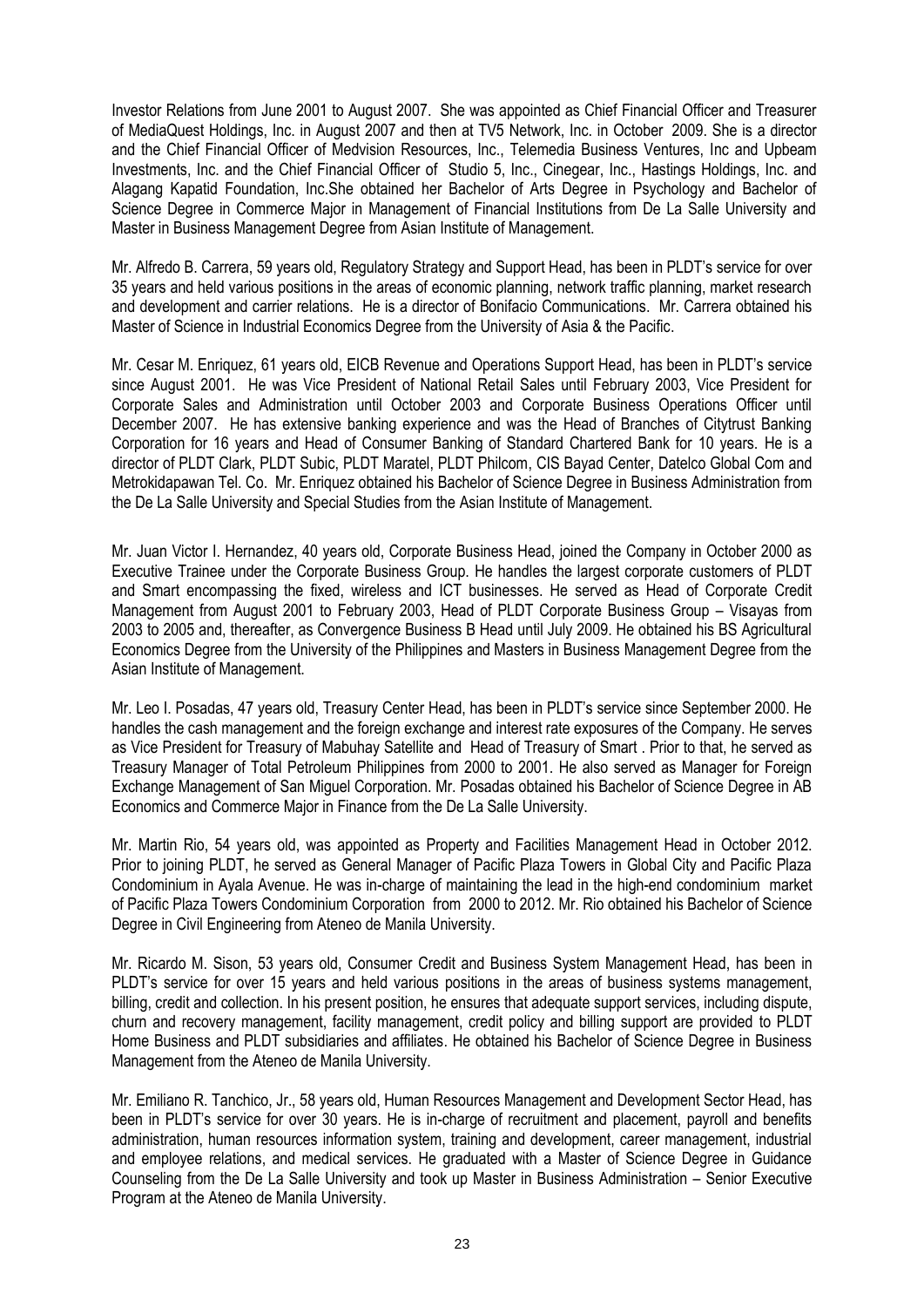Ms. Melissa V. Vergel de Dios, 51 years old, Investor Relations Head, has been in PLDT's service since May 2001 and served as Property Management Center Head until May 2003 and as Property and Facilities Management Center Head until September 2007. Prior to joining PLDT, she was the Chief Operating Officer of Wharton Credit Corp. and from June 2000 to May 2001 was the Group Chief Finance Officer of Global 3 Internet Holdings, Inc. She held various positions in San Miguel Group of Companies from 1984 to 2000. Ms. Vergel de Dios obtained her Bachelor of Science Degree in Marketing and Management and Bachelor of Arts Degree in Economics from Assumption College**.**

Ms. Miguela F. Villanueva, 63 years old, Cost and Evaluation Head, has been in PLDT's service for over 30 years and held various positions in the areas of pricing, strategic marketing and research, revenue planning, cost and valuation. In October 2008, she was appointed as Business Transformation Office Program Officer in a concurrent capacity. She is also the Treasurer of Bonifacio Communications. Ms. Villanueva graduated with a Master of Arts Degree in Economics from the University of the Philippines and a Master in Accountancy Degree from the Polytechnic University of the Philippines.

Mr. Raul S. Alvarez, 63 years old, Home Marketing Support Head, has been in PLDT's service since October 2000 and held various positions in the areas of sales and marketing. He obtained his Bachelor of Arts Degree in Mass Communication from the University of the Philippines.

Mr. Jose A. Apelo, 55 years old, Fixed Service Quality Management Head, has been in PLDT's service for over 30 years and held various positions in operations engineering, outside plant rehabilitation and network construction, fiber-to-the-home engineering and implementation and service quality management. He was the Visayas Business District Head from July 2003 until February 2008. He obtained his Bachelor of Science Degree in Mechanical Engineering from the Mapua Institute of Technology.

Dr. Rafael M. Bejar, 56 years old, Medical Services Head, has been in PLDT's service for over 20 years. His past positions were Company Physician under Medical and Dental Services, Liaison Doctor, Manager of Metro Manila Medical Services and Manager of Provincial Medical Services. He obtained his Doctor of Medicine Degree from the Far Eastern University.

Mr. Marco Alejandro T. Borlongan, 46 years old, Customer Service Operations and Support Management Head, joined the Company in March 2007 as an Assistant Vice President in the Consumer Affairs Group and was the Consumer Service Delivery Head until June 2008. He holds directorship in some subsidiaries of PLDT. Prior to joining PLDT, he served as a Group Manager of Metro Pacific Corporation and as Executive Vice President and Chief Operating Officer of Nation Broadcasting Corporation. He is the President of Green Apple Business Ventures, Inc. He obtained his Bachelor of Science Degree in Industrial Management Engineering from the De La Salle University**.**

Mr. Renato L. Castañeda, 62 years old, Corporate Relationship Management G Head, has been in PLDT's service for over 35 years and held various positions in the areas of sales and marketing. He is the President of PLDT Subic Telecom, Inc. and PLDT Clark Telecom, Inc. and a director of Smart NTT Multi-media, Inc. He obtained his Bachelor of Science Degree in Electronics and Communications Engineering from the University of Santo Tomas.

Ms. Rebecca Jeanine R. De Guzman, 51 years old, Home Customer Care and Sales Support Head, has been in PLDT's service since March 2003. Prior to joining PLDT, she was the Chief Operating Officer of C Quadrant Corporation from April 2000 to February 2003, the General Manager for Provincial Sales and Operations (January 1997 to May 1999) and for NCR/Luzon Sales and Operations (June 1999 to August 2000) of Telecommunications Specialists, Inc. Ms. De Guzman graduated with a Bachelor of Arts Degree in Business Administration from Maryknoll College.

Ms. Alona S. Dingle, 40 years old, Financial Reporting Head, joined the Company in July 2002 and served as Manager until July 2004 then as Senior Manager until October 2005 for Subsidiaries and Affiliates Accounting. She was a Senior Manager for Financial Business Consolidation until April 2007 and Assistant Vice President for Financial Reporting until March 25, 2010. Prior to joining PLDT, she served as Audit Manager of Isla Lipana & Co., formerly Joaquin Cunanan & Co., a member firm of PricewaterhouseCoopers, from 1995 to May 2002 and as Accountant of Menzi & Co., Inc. from 1994 to 1995. Ms. Dingle obtained her Bachelor in Accountancy Degree from the Polytechnic University of the Philippines.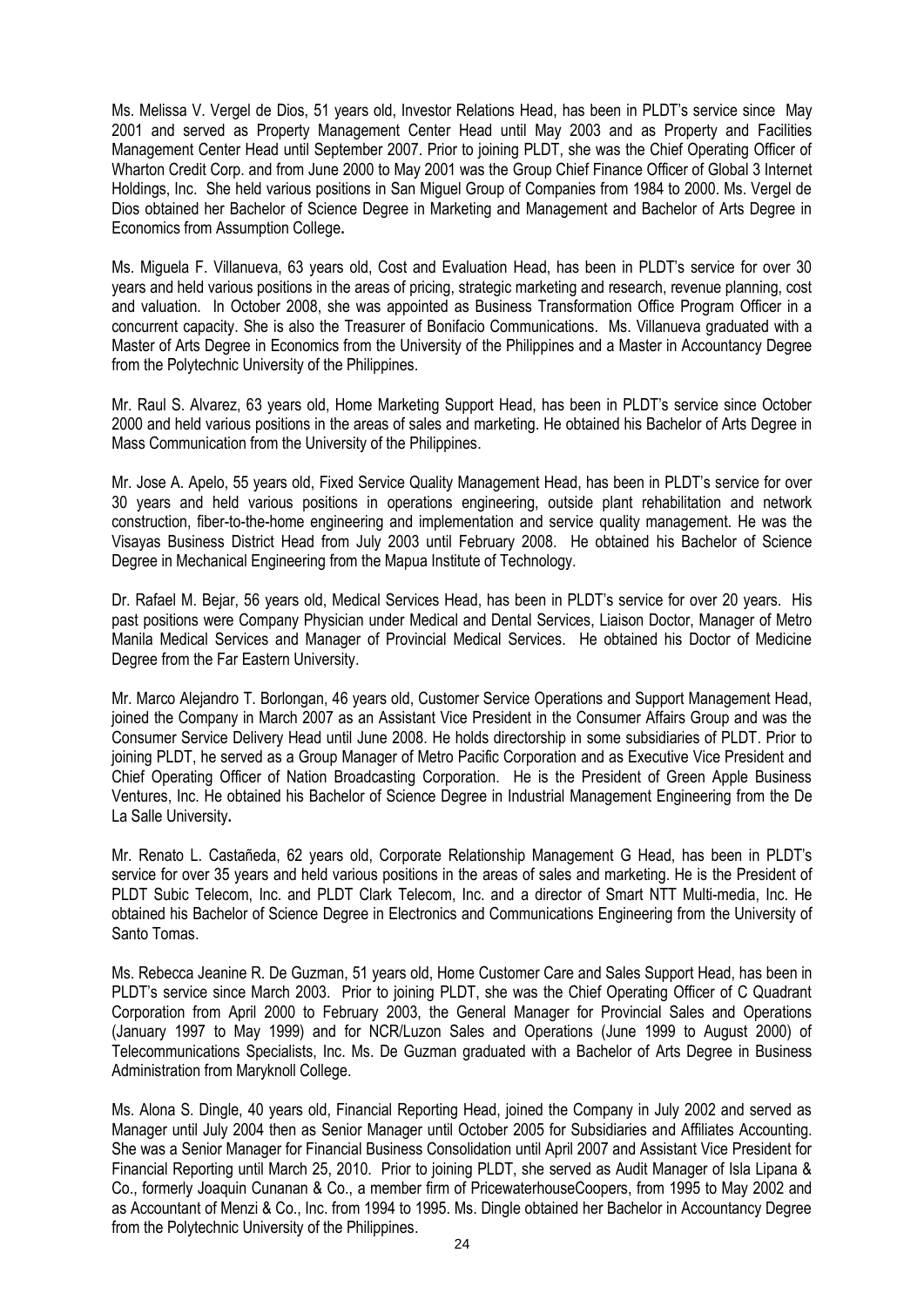Mr. Margarito G. Dujali, Jr., 40 years old, Home Data Solutions Head, manages the Company's broadband business such as PLDT myDSL, PLDTFibr, Wifi Zone and ARPU building programs. He joined the Company in December 2000 and served as Senior Product Manager until May 2003 and Assistant Vice President until June 2003, for Long Distance Services. He was Assistant Vice President for Retail Voice Usage (PLDT NDD, IDD, Cards) until January 2008 and Assistant Vice President-Category Head for Retail Data Acquisition (PLDT myDSL) until July 2010. Prior to joining PLDT, he served as Junior Consultant of Asian Investments Limited from 1994 to 1997 and as Senior Product Manager, Brand Management Group for MobileBusiness (Globe Handyphone) of Globe Telecom from 1997 to 2000. Mr. Dujali obtained his Bachelor of Arts in Social Sciences Degree and Master of Arts in Communication Research Degree from the University of the Philippines.

Mr. Walter M. Gaffud, 38 years old, Home Sales and Distribution Head, joined the Company in May 2013. He has over 15 years of experience in sales, customer and distribution management in various capacities and specialization from national, regional, channel and category development levels. Prior to joining PLDT, he was the Customer Business Development Group Head/Sales Director at NutriAsia, Inc. He also served as National Sales Manager for Modern Trade of Mead Johnson, National Channel Development Manager (until 2006) and Channel Category Process Manager (2003) of Unilever Foods Philippines. Mr. Gaffud obtained his Bachelor of Science Degree in Industrial Engineering from the University of the Philippines.

Mr. Gil Samson D. Garcia, 42 years old, Revenue Management and Cash Assurance Head, joined the Company in February 2007 and served as Assistant Vice President for Financial Reporting and Controllership, heading the Revenue and Cash Accounting until March 25, 2010, and as Vice President of Revenue and Cash Accounting until July 2010. Prior to joining PLDT, he was a Senior Director until January 2007 of the Business Risk Services Group of SyCip Gorres Velayo and Co., where he started his career in November 1992, gaining a wide-range of experiences in various industries, here and abroad, both for public and private sectors, in external audit, internal audit, finance/accounting, business process review and advisory, Sarbanes-Oxley (SOX) evaluation & consultancy, risk management, corporate governance, and business fraud investigation and detection, among others. Mr. Garcia graduated cum laude from the University of Santo Tomas with a Bachelor of Science Degree in Commerce, Major in Accounting. He is a Certified Public Accountant and a globally – Certified Internal Auditor and Certified Fraud Examiner.

Mr. Joseph Ian G. Gendrano, 37 years old, Corporate Relationship Management A Head, joined the Company in May 2013. Prior to joining PLDT, he worked with Verizon Business, Cisco Systems and Goldman Sachs in the United States. He has held technical, sales, consulting and leadership roles in these organizations as well as gained industry experience in the global financial services vertical. He served as Vice President of Goldman Sachs' Network, Voice and Multimedia Division and Chief Architect for Unified Communications platforms. Mr. Gendrano obtained his Bachelor of Science Degree in Electronics and Communications Engineering from De La Salle University and Masters of Science in Electrical Engineering Degree, Major in Telecommunications and Networking from the University of Pennsylvania.

Ms. Elisa B. Gesalta, 55 years old, Network Services Project Management Head, has been in PLDT's service for over 30 years and held various positions in engineering operations and provisioning and project management. She obtained her Bachelor of Science Degree in Electronics and Communications Engineering from the University of Santo Tomas.

Mr. John John R. Gonzales, 45 years old, Corporate Relationship Management F Head, joined the Company in June 2013. He has 23 years of experience in the IT industry. Prior to joining PLDT, he served as the Chief Executive Officer and General Manager of Business Cloud Live, Inc./Rollbase Philippines, Inc. He worked with Jebsen & Jessen Communications Philippines, Inc and served as Sales Director in 2009 and General Manager in 2010. He also worked with Teledata Philippines, Inc. and served as Sales Director in 2006 and General Manager in 2007. Mr. Gonzales obtained his Bachelor of Science Degree in Computer Science from AMA Computer College.

Ms. Ma. Josefina T. Gorres, 51 years old, Enterprise Billing and Credit Management Head, has been in PLDT's service since June 2001. She is also the Smart Enterprise Business Group's Customer Operations and Support Head in a concurrent capacity since November 2010. Prior to joining PLDT, she was Head of Quality Management-Sales & Marketing Division of PCEV (formerly Piltel) from November 1997 to June 2001. Ms. Gorres obtained her Bachelor of Science Degree in Business and Economics from the De La Salle University.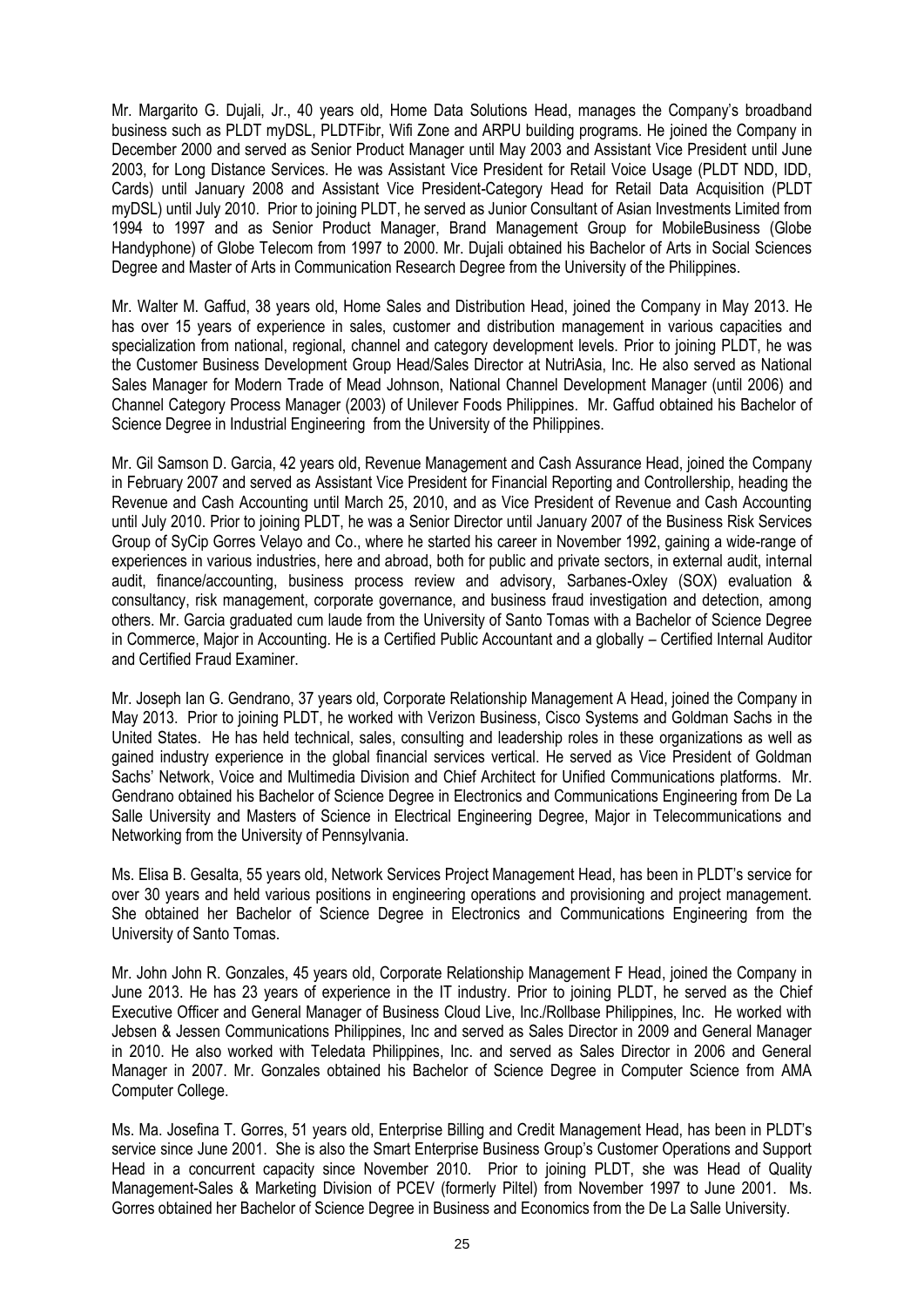Atty. Ma. Criselda B. Guhit, 51 years old, Tax Management Sector Head, joined the Company in January 2000 and served as Tax Compliance Center Head until February 2001 and Coordinator of the Tax Management Sector until February 2006. She is a director of Castin Holdings, Inc. Prior to joining PLDT, she was the Senior Manager for Tax Affairs of Metro Pacific Corporation. In 2009, she served as President of the Tax Management Association of the Philippines, Inc. Atty. Guhit is both a Certified Public Accountant and a lawyer. She obtained her Juris Doctor Degree from the Ateneo de Manila University.

Mr. Emeraldo L. Hernandez, 56 years old, Technical Operations Centre Center Head, has been in PLDT's service for over 30 years and manages the operations and maintenance of core, transport and access network of PLDT. From April 1, 2009 to March 31, 2011, he was in-charge of the PLDT Migration Office and responsible in the actual network migration of paystation network to NGN. He graduated with a Bachelor of Science Degree in Electronics and Communications Engineering from Pamantasan ng Lungsod ng Maynila.

Ms. Marven S. Jardiel, 46 years old, Enterprise Operations Support Readiness Head, has been in PLDT's service for over 25 years and held various positions in the areas of performance report and statistics, strategy and business development support and corporate process review and information management. She is the Officer-In-Charge and General Manager of Telesat, Inc. Ms. Jardiel graduated cum laude from the University of Santo Tomas with a Bachelor of Science Degree in Mathematics and is an MBA Candidate from the Ateneo de Manila Graduate School of Business.

Ms. Princesita P. Katigbak, 48 years old, Corporate Relationship Management E Head, has been in PLDT's service since April 2000 and served as Corporate Customer Services Staff until September 2000. She held various positions in CLA Sales-Transportation and Carrier Services from 2000 to 2003, Access Business until 2005, Broadband Business until October 2007, and Corporate Relationship Management. Prior to joining PLDT, she served as SNMI Division Sales Manager-National Sales of Smart and Smart-NTT Multimedia. She obtained her Bachelor of Science Degree in Psychology and Bachelor of Arts Degree in Guidance and Counseling from St. Scholastica's College.

Mr. Alexander S. Kibanoff, 50 years old, Training, Development and Career Management Head and concurrent Executive Development Division Head, has been in PLDT's service for over 15 years and held various positions in the areas of corporate planning and executive development. He obtained his Master in Communication and Economics Degree from the University of Wollongong, New South Wales, Australia.

Mr. Joseph Nelson M. Ladaban, 49 years old, Consumer Credit and Collection Management Head, has been in PLDT's service since March 2000 and held various positions in the areas of billing, credit and collection. Prior to joining PLDT, he spent 12 years in Citibank with the Retail Bank and Credit Card operations group. He then moved to Asia Capital as Vice President and Head for Credit Cards and Marketing Service. He obtained his Bachelor of Science Degree in Business Management from the Ateneo de Manila University.

Mr. Javier C. Lagdameo, 49 years old, Corporate Relationship Management B Head, joined PLDT in November 2003 as a Senior Manager under the Corporate Business Group. From February 2005 to December 2006, he was seconded to Smart and served as Corporate Business Group Advisor. Prior to joining PLDT, he served as Director at Leechiu & Associates, FPD Savills Philippines, Inc., FPD Savills Property Management, Inc. and Senior Vice President, Pacific Plaza Towers – Metro Pacific Corporation. Mr. Lagdameo obtained his Bachelor of Arts Degree in Business Administration from Dominican University of California, San Rafael, CA. USA.

Joselito S. Limjap, 52 years old, ICT Research & Development Head, has been in PLDT's service for over 25 years and held various positions in the areas of product research and development, demand planning, product rates and tariffs. He obtained his Bachelor of Science Degree in Electrical Engineering from the Technological University of the Philippines and Diploma in Retail Management from Del La Salle College of Saint Benilde

Mr. Albert Mitchell L. Locsin, 43 years old, Corporate Relationship Management C Head, joined the Company in June 2011. He has over 23 years of management experience and over 8 years of Business Process Outsourcing (BPO)/Information Technology (IT) management practice. He was the Global Business Development Executive of Logica Philippines from March 2008 to May 2011, Managing Consultant of People2Outsource, Incorporated from August 2006 to March 2011 and Executive Director of Business Processing Association of the Philippines from June 2005 to March 2008. Mr. Locsin obtained his Bachelor of Science Degree in Business Administration Management from Notre Dame College, Belmont, California, U.S.A and completed the Mentor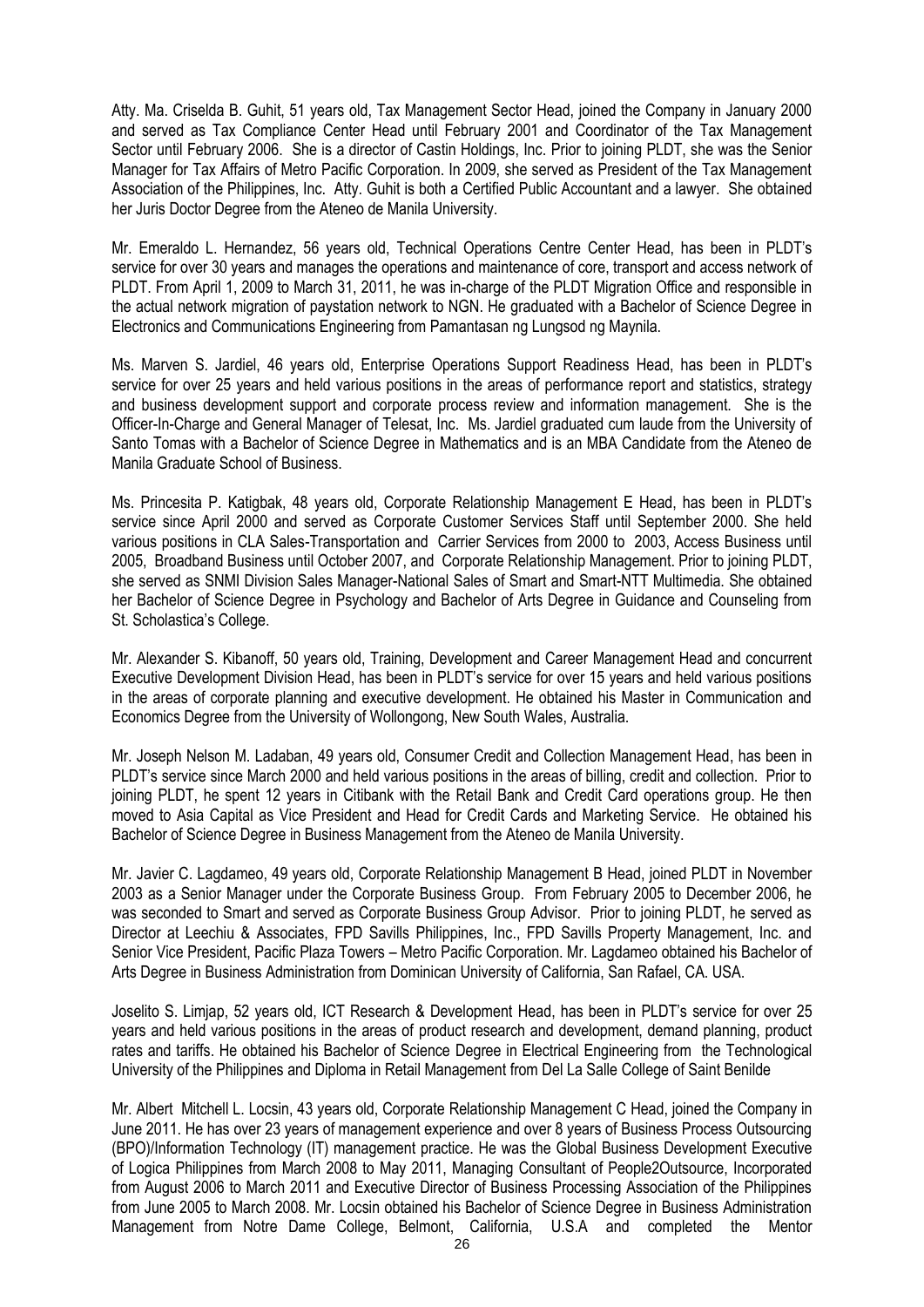Management Program of Harvard University, Massachusetts, U. S. A.

Mr. Luis Ignacio A. Lopa, 54 years old, Enterprise Subsidiaries Account Management Head, has been in PLDT's service for over 20 years and held various positions in the areas of relationship management, sales and marketing. He is the General Manager of ABM Global Solutions, Inc. Mr. Lopa obtained his Bachelor of Science and Bachelor of Arts Degrees Major in Business Management and Applied Humanities from De La Salle University.

Ms. Ma. Carmela F. Luque, 46 years old, Financial and Corporate Audit Head, leads the PLDT Group's compliance activities for Section 404 of the U.S. Sarbanes-Oxley-Act (SOX 404). She has almost 25 years of combined experience in Internal Audit, External Audit, Finance and Business Advisory. Prior to joining PLDT in 1999, she served as Audit Manager of Sycip, Gorres, Velayo & Co., a member firm of Earnst & Young Global Limited. She obtained her Bachelor of Science in Business Administration and Accountancy Degree from the University of the Philippines. She is a Certified Public Accountant.

Atty. Oliver Carlos G. Odulio, 43 years old, Asset Protection and Risk Management Head for PLDT, Smart and Digitel, has been in PLDT's service since July 2000 and has held various offices in the areas of supply chain management and support services, which covers procurement, logistics, fleet and aviation management. Prior to joining PLDT, he served as an Associate of Tan, Acut & Lopez Law Offices from 1998 to June 2000. Atty. Odulio obtained his Juris Doctor Degree from the Ateneo de Manila University.

Atty. Aileen D. Regio, 43 years old, Regulatory Strategy Head and concurrently Supply Chain Planning and Procurement Head, has been in PLDT's service since June 2001 and served as Associate Attorney under Legal Services until November 2001, then as Head of General Legal Division until February 2004 and of Business Contracts until December 2010. She also served as Corporate Secretary and Head of Legal and Regulatory of Digitel and Corporate Secretary of Digitel Mobile from August 2012 to January 2014. Prior to joining PLDT, she was a Senior Associate at SGV & Co and Legal Officer at Union Bank. She obtained her Bachelor of Science Degree in Business Administration Major in Accounting from Pamantasan ng Lungsod ng Maynila and Bachelor of Laws Degree from Lyceum of the Philippines.

Mr. Ricardo C. Rodriguez, 55 years old, Compensation and Rewards Planning and Management Center Head, handles compensation and rewards/incentive planning and management for officers, executives, supervisory and rank-in-file employees. He has been in PLDT's service for over 30 years and held various positions in the areas of systems, management audit, executive development and organization development. Mr. Rodriquez obtained his Bachelor of Science Degree in Industrial Engineering and Master in Business Administration Degree from the University of the Philippines.

Mr. Genaro C. Sanchez, 51 years old, Carrier Relations and Sales Management Head in a concurrent capacity with his responsibilities for end-to-end management (from Planning to Operations) of the International Cable Network, has been in PLDT's service for over 30 years and held various positions in the areas of submarine cable projects, carrier relations, business support systems management, carrier product development and marketing, network planning and engineering and international cable system and gateway operations. He has a Master in Business Administration Degree from the De La Salle University and a Bachelor of Science in Electronics and Communications Engineering Degree from Mapua Institute of Technology**.**

Ms. Ana Maria Sotto, 55 years old, EICB Customer Experience Management Head and concurrent Network Data Integrity Program Manager, has been in PLDT's service for over 30 years and held various positions in the areas of customer service delivery management, corporate operations support and computer and network operations. She obtained her Bachelor of Science Degree in Industrial Engineering from the University of the Philippines.

Ms. Julieta S. Tañeca, 54 years old, Consumer Business System and Support Management Head, has been in PLDT's service for over 30 years and held various positions in information system planning and billing system. Ms. Tañeca graduated with a Bachelor of Science Degree in Management and Industrial Engineering from the Mapua Institute of Technology.

Mr. Jesus M. Tañedo, 63 years old, Visayas-Mindanao Customer Service District Head, manages customer service end-to-end operation such as installation and repair, billing and collection, business office, outside plant rehabilitation and maintenance and new facilities roll- out. He is concurrently the President of PLDT Maratel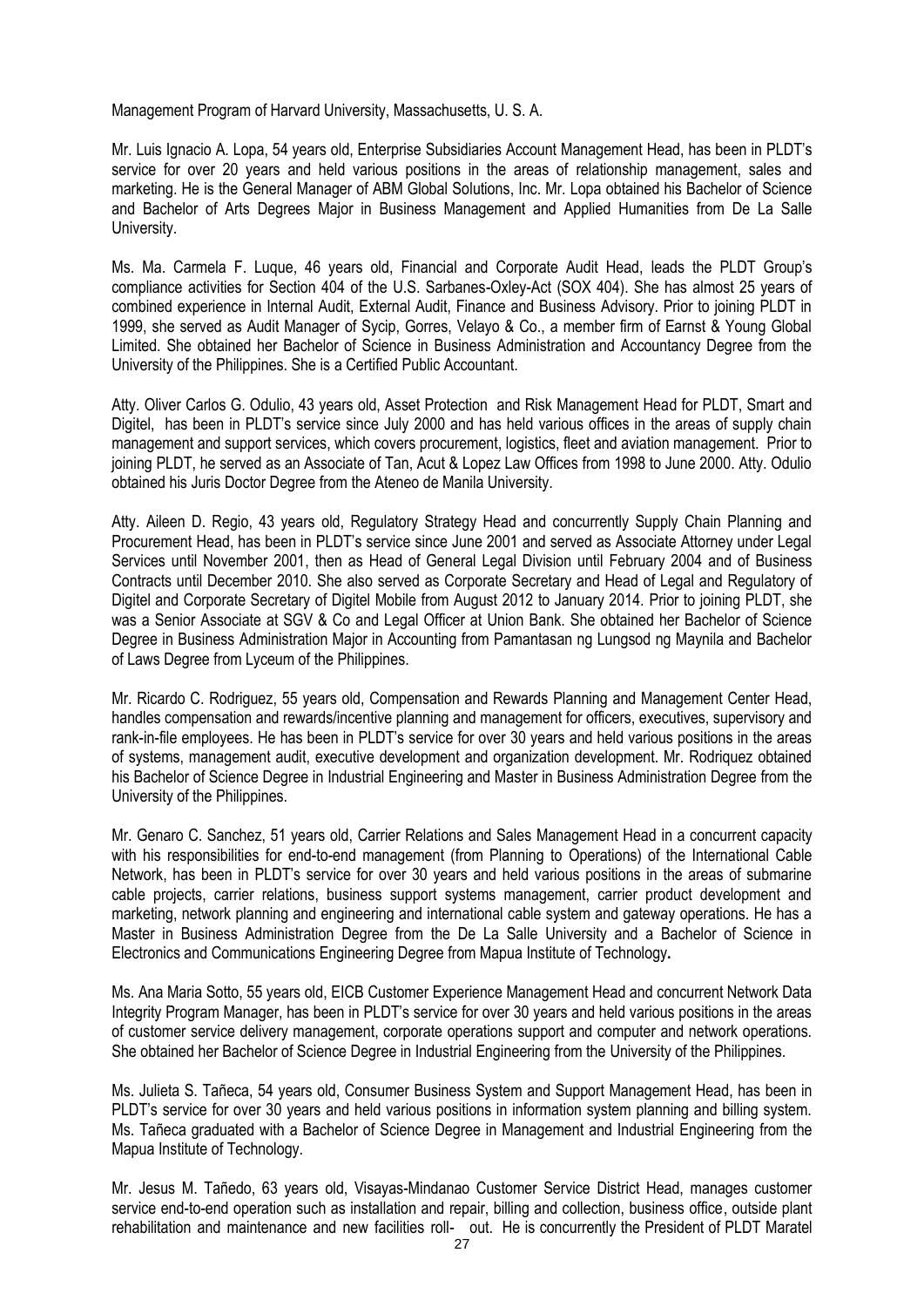and PLDT Philcom. He was the North Luzon Business District Head until January 2008. Prior to joining PLDT in January 2001, he worked for 16 years with the Philippine Export & Loan Guarantee Corporation, the export credit agency of the Philippine government and held the position of Executive Vice-President from 1987 to 2007. Mr. Tañedo obtained his Bachelor of Science Degree in Business Management from the Ateneo de Manila University.

Mr. Patrick S. Tang, 41 years old, Home Voice Solutions Head, handles residential retail and retail micro-small to medium enterprise customer acquisition, post and prepaid landline customer acquisition and develops convergent products in cooperation with Smart. He joined the Company in September 2000 and served as Product Manager for Consumer Market Products until January 2001, Senior Product Manager for Local Services until 2003, Senior Product Manager for Retail Voice Acquisition until February 2004, Assistant Vice President for Retail Voice Acquisition until February 2006 and Assistant Vice President for Retail Voice Acquisition-Postpaid until July 2010. Prior to joining PLDT, he served as Assistant Product Manager for International Long Distance Marketing of Bayan Telecommunications Holdings Corporation from March 2000 to August 2000. Mr. Tang obtained his Bachelor of Arts Degree in Social Sciences from the Ateneo de Manila University.

Mr. Victor Y. Tria, 44 years old, Corporate Relationship Management D Head, joined the Company in March 2003 and served as Senior Manager for IP Solutions Category until December 2005, Senior Manager for Domestic Data Business Management Category until March 2006, Assistant Vice President for Domestic Data Business Management Category from April 2006 to January 2008 and for Corporate Business Solutions until April 2013. Prior to joining PLDT, he held various managerial positions in Eastern Telecommunications Phils., Inc. until February 2003, with a brief engagement as Manager of Enhanced and Web Hosting Services in Cable and Wireless, U.S.A. Vienna, VA. U.S.A. from July 1999 to January 2000. Mr. Tria Obtained his Bachelor of Science Degree in Electronics and Communications Engineering from the University of Santo Tomas.

## **Other Key Contributors**

In addition to the aforementioned officers, the following are key contributors to the business of the PLDT Group:

1. Rolando G. Peña, 52 years old, is the Technology Head for PLDT, Smart, Digitel and Digitel Mobile and is responsible for developing and overseeing the Technology Roadmap for the PLDT Group. He heads the evaluation, analysis and execution of the accelerated network build-out program encompassing fixed, wireless and broadband networks to ensure the PLDT Group's undisputed leadership in network capability, innovation and customer experience. He is a director of Smart and other subsidiaries of Smart including Smart Broadband, Inc. and i-Contacts Corporation where he is also the President, Wolfpac Mobile, Inc., Smart e-Money, Inc., Smart Money Holdings Corporation, PH Communications Holdings Corporation, Chikka Holdings Limited, Wireless Card, Inc., Smart Hub, Inc., Airborne Access Corporation, Connectivity Unlimited Resources, Inc., and Primeworld Digital Systems, Inc., and PCEV. He also holds directorships in Mabuhay Investments, PLDT ClarkTel, PLDT SubicTel, Bonifacio Communications, E-Meralco Ventures, Inc. and Radius Telecoms, Inc.

Mr. Peña has over 31 years of experience in telecommunication operations and was chosen as Electronics and Communications Engineer for the year 2000 by the Institute of Electronics and Communications Engineers of the Philippines. From 2008 to January 2011, he was the Customer Service Assurance Group Head of PLDT and Smart. From 1999 to 2007, he was the Head of Network Services Division of Smart and prior to joining Smart in 1994, he was the First Vice President in charge of Technical Operations of Digitel.

Mr. Peña obtained his Bachelor of Science Degree in Electronics and Communications Engineering from the Pamantasan ng Lungsod ng Maynila where he received the Distinguished Alumnus Award for Telecommunications. He is a Fellow at the Telecommunications Management Institute of Canada (TEMIC) and has attended various telecommunications management courses in Hongkong, Japan, Sweden, Finland, Spain and Germany.

2. Mr. Charles A. Lim, 52 years old, is the Executive Vice President and Head for Consumer Wireless Business of Smart. Concurrently, he is also the Chief Operating Officer of Digitel Mobile which carries the brand Sun Cellular. Prior to the acquisition of Digitel by PLDT, Mr. Lim was Business Unit CEO for the Landline and Cellular business of Digitel. He was previously the Strategic Business Unit Head for Mobile Communications of Globe Telecom Inc. before joining Digitel. He was also the Director for Brand Marketing Greater China of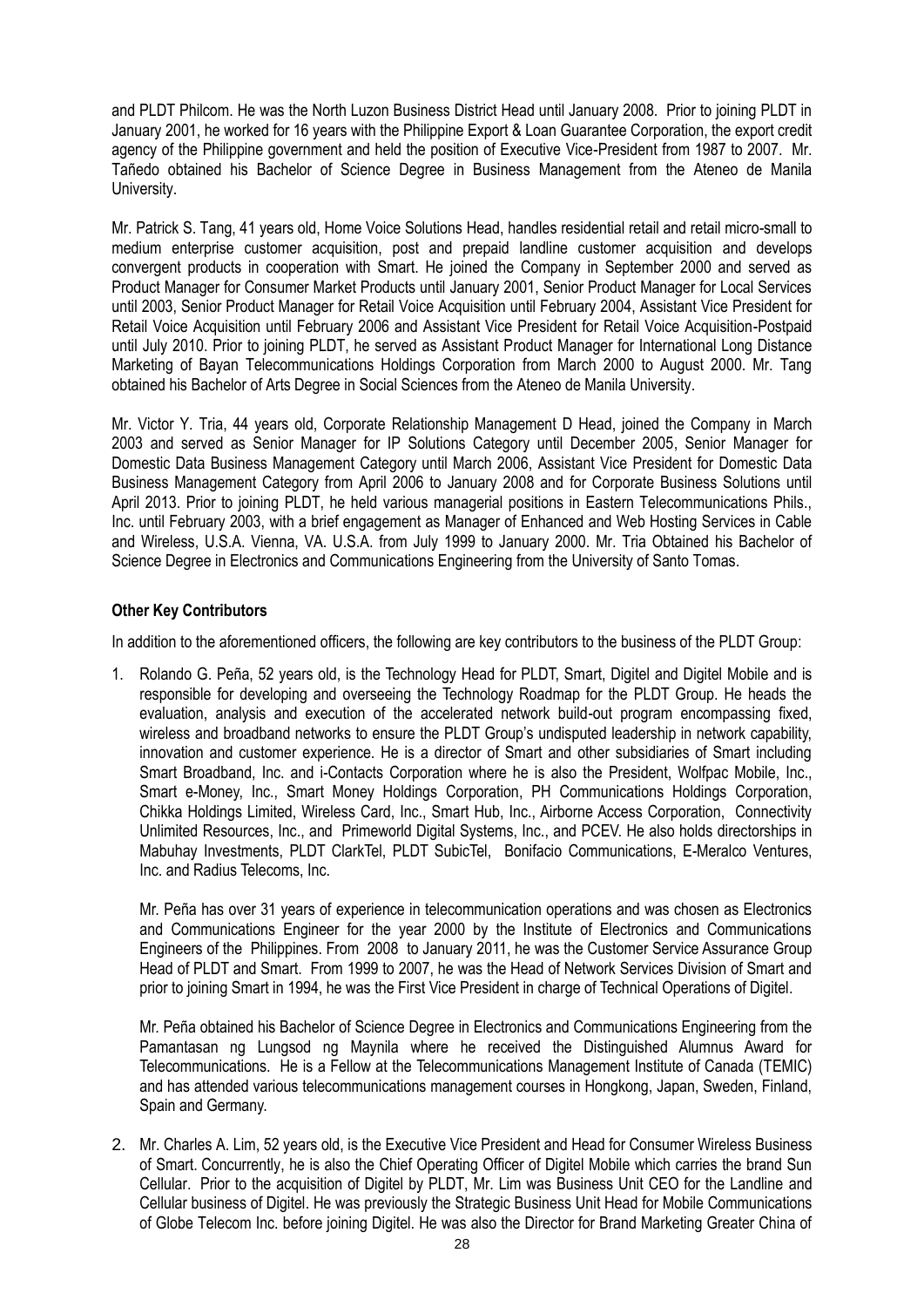CocaCola China Limited Hongkong and the Business Unit HeadVan den Bergh Foods of Unilever Philippines Illc. He obtained his Bachelor of Science in Business Management Degree from Ateneo de Manila University.

3. Mr. Emmanuel Ramon C. Lorenzana, 49 years old, Executive Vice President, is the Head of the newly created Multi Media Office of the PLDT Group, which is tasked with coordinating a multi- media/multi-screen strategy for the PLDT Group. He is concurrently the President and CEO of Mediaquest and several of its subsidiaries including, among others, TV5 Network, Inc., Cignal TV, Inc., TV5 International and Media5 Marketing Corporation. From January 2012 to May 2013, he served as the Head of the Individual Business of Smart (Wireless Business) and was responsible for driving the commercial objectives and directions for the Wireless Business and establishing the Brand DNA, providing over-all directions, and creating a consumer/market-driven organization. He headed and defined the strategies for the functions of brand management, product marketing, product research and development, sales and aftersales, and strategic business support units focusing on customer experience, analytics, digital media, and all customer touchpoints including credit and payment systems. Prior to joining the PLDT Group, he was the President and Chief Operating Officer of NutriAsia Group, makers of leading food brands, since November 2008. He was the Chairman and Managing Director of Unilever Malaysia and Singapore from 2007 until October 2008 and held leadership positions in several Unilever companies including Unilever Philippines Home and Personal Care, as Managing Director from 2004 to 2007 and as Business Planning and Trade Marketing Director of Unilever Philippines from 2000 to 2001, Unilever Oral Care Category, Jakarta, Indonesia, as Vice President Asia and Africa from 2001 to 2004 and Unilever Shanghai Toothpaste Company, Shanghai, China, as Consumer and Trade Marketing Director from 1997 to 1999. Mr. Lorenzana obtained his Bachelor of Science in Chemical Engineering Degree from the University of the Philippines and attended various Executive Programs at the Massachusetts Institute of Technology in Boston, Kellog School of Management in Chicago, and Ashridge Management School in London.

## **Family Relationships**

None of the directors/independent directors and officers of the Company or persons nominated to such positions has any family relationships up to the fourth civil degree either by consanguinity or affinity, except Mr. James L. Go (a director) and Ms. Anabelle L. Chua (Senior Vice President, Corporate Finance and Treasury) who are relatives to the fourth civil degree by consanguinity.

## **Involvement in Certain Legal Proceedings**

The Company is not aware, and none of the directors/independent directors and officers or persons nominated for election to such positions has informed the Company, of any of the following events that occurred during the past five (5) years and up to the date of this Information Statement: (a) any bankruptcy petition filed by or against any business of which a director/independent director or officer or person nominated for election to any of such positions, was a general partner or executive officer either at the time of the bankruptcy or within two years prior to that time; (b) any conviction by final judgment in a criminal proceeding, domestic or foreign, or any criminal proceeding, domestic or foreign, pending against any director/independent director or officer or person nominated for election to any of such positions, except as noted below; (c) any order, judgment, or decree, not subsequently reversed, suspended or vacated, of any court of competent jurisdiction, domestic or foreign, permanently or temporarily enjoining, barring, suspending or otherwise limiting the involvement of any director/independent director or officer or person nominated for election to any of such positions in any type of business, securities, commodities or banking activities; and (d) any finding by a domestic or foreign court of competent jurisdiction (in a civil action), the Securities and Exchange Commission or comparable foreign body, or a domestic or foreign exchange or electronic marketplace or self regulatory organization, that any director/independent director or officer or person nominated for election to any of such positions, has violated a securities or commodities law or regulation, and the judgment has not been reversed, suspended, or vacated.

The following is a description of the complaints in which our our director and President and Chief Executive Officer, Mr. Napoleon L. Nazareno and our director and Corporate Secretary, Ms. Ma. Lourdes C. Rausa-Chan are respondents: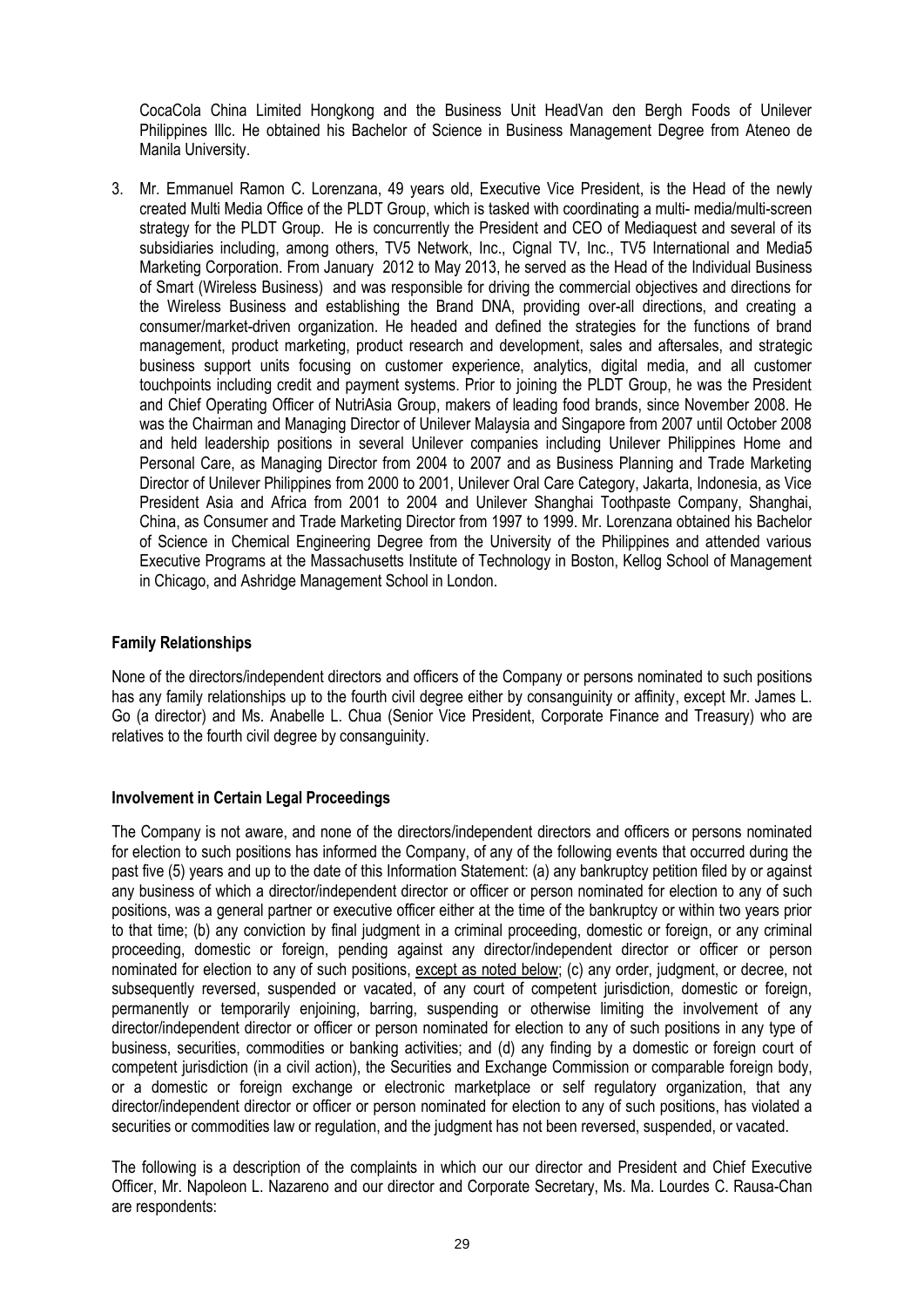1. Mr. Napoleon L. Nazareno and Ms. Ma. Lourdes C. Rausa-Chan, in their respective capacities as director and corporate secretary of Steniel Cavite Packaging Corporation, are impleaded as private respondents in a Supplemental Complaint docketed as OMB C-C-05-0473-1, filed by the Field Investigation of the Office of the Ombudsman ("OMB").

 The Supplemental Complaint dated April 16, 2012 is for the alleged commission of: (a) violation of Section 3(e) of Republic Act No. 3019 (otherwise known as the Anti-Graft and Corrupt Practices Act); and (b) estafa through falsification of public documents in relation to Article 171 and Article 172 of the Revised Penal Code. The case relates to the alleged illegal and fraudulent acquisition by Mannequin International Corporation of several tax credit certificates ("TCCs") from the One Stop Shop Inter Agency Tax Credit and Duty Drawback Center purportedly through the use of fake and spurious documents and the subsequent transfer of said TCC's to several transferee corporations, including Steniel Cavite Packaging Corporation.

 Mr. Nazareno and Ms. Rausa-Chan had no participation or involvement in the alleged anomalous acquisition and transfer of the subject TCCs and had accordingly filed their Counter-Affidavits on March 1, 2013 and March 5, 2013, respectively, seeking the dismissal of the Supplemental Complaint. The case is now pending resolution with the OMB.

2. Ms. Rausa-Chan and other former directors/officers and corporate secretaries/assistant corporate secretaries of Steniel Cavite Packaging Corporation, Metro Paper and Packaging Products, Inc., AR Packaging Corporation and Starpack Philippines Corporation are respondents in a Complaint docketed as OMB-C-C-04-0363-H (CPL No. 04-128), filed with OMB. The Complaint is for alleged: (a) violation of Republic Act No. 3019 (otherwise known as the Anti-Graft and Corrupt Policies Act); (b) estafa through falsification of public documents; (c) falsification of public documents under Article 171, in relation to Article 172, of the Revised Penal Code (RPC); (d) infidelity in the custody of public documents under Article 226 of the RPC; and (e) grave misconduct. It relates to various TCCs (allegedly fraudulent, with spurious and fake supporting documents) issued to Victory Textile Mills, Inc. (allegedly a non-existent corporation with fictitious incorporators and directors) and transferred to several companies including the aforesaid companies. The Complaint against Ms. Rausa-Chan involves the first two offenses only, in her capacity as Corporate Secretary of Metro Paper and Packaging Products, Inc.

Although Ms. Rausa-Chan had no participation or involvement in the alleged anomalous acquisition and transfer of the subject TCCs, the OMB, through a Resolution dated March 6, 2012, found probable cause to charge Ms. Rausa-Chan, together with the other respondents, with several counts of Estafa Thru Falsification of Public and Official Documents and Violation of Section 3(e) of Republic Act No. 3019. Ms. Rausa-Chan, thereafter, timely filed a Motion for Reconsideration dated June 30, 2012 seeking the reconsideration of the Resolution of the OMB. On June 13, 2013, the OMB granted Ms. Rausa-Chan's Motion for Reconsideration and accordingly dismissed the complaint against her.

## **Compensation**

The table below sets forth the aggregate amount of compensation paid in 2012 and 2013 and estimated amount of compensation expected to be paid in 2014: (1) to the Chief Executive Officer and four most highly compensated executive officers of the Company, as a group; and (2) to all other executive officers, other officers and directors, as a group.

| Name and Principal Position | Year | Salary <sup>17</sup> | <b>Bonus</b> <sup>18</sup> | Other                      |
|-----------------------------|------|----------------------|----------------------------|----------------------------|
|                             |      | (In Million)         | (In Million)               | Compensation <sup>19</sup> |

<sup>&</sup>lt;sup>17</sup> Basic Monthly Salary

-

<sup>18</sup> Includes Longevity Pay, Mid-year Bonus, 13<sup>th</sup> Month Pay and Christmas Bonus

<sup>&</sup>lt;sup>19</sup> Includes Variable Pay and other payments. Variable Pay is based on an annual incentive system that encourages and rewards both individual and group/team performance and is tied to the achievement of Corporate/Unit/Customer Satisfaction Objectives. It covers regular officers and executives of the Company and is based on a percentage of their Guaranteed Annual Cash Compensation. Included in the 2012 figure is the discretionary payment made in May 2012 to cushion the impact of the cancellation of LTIP3.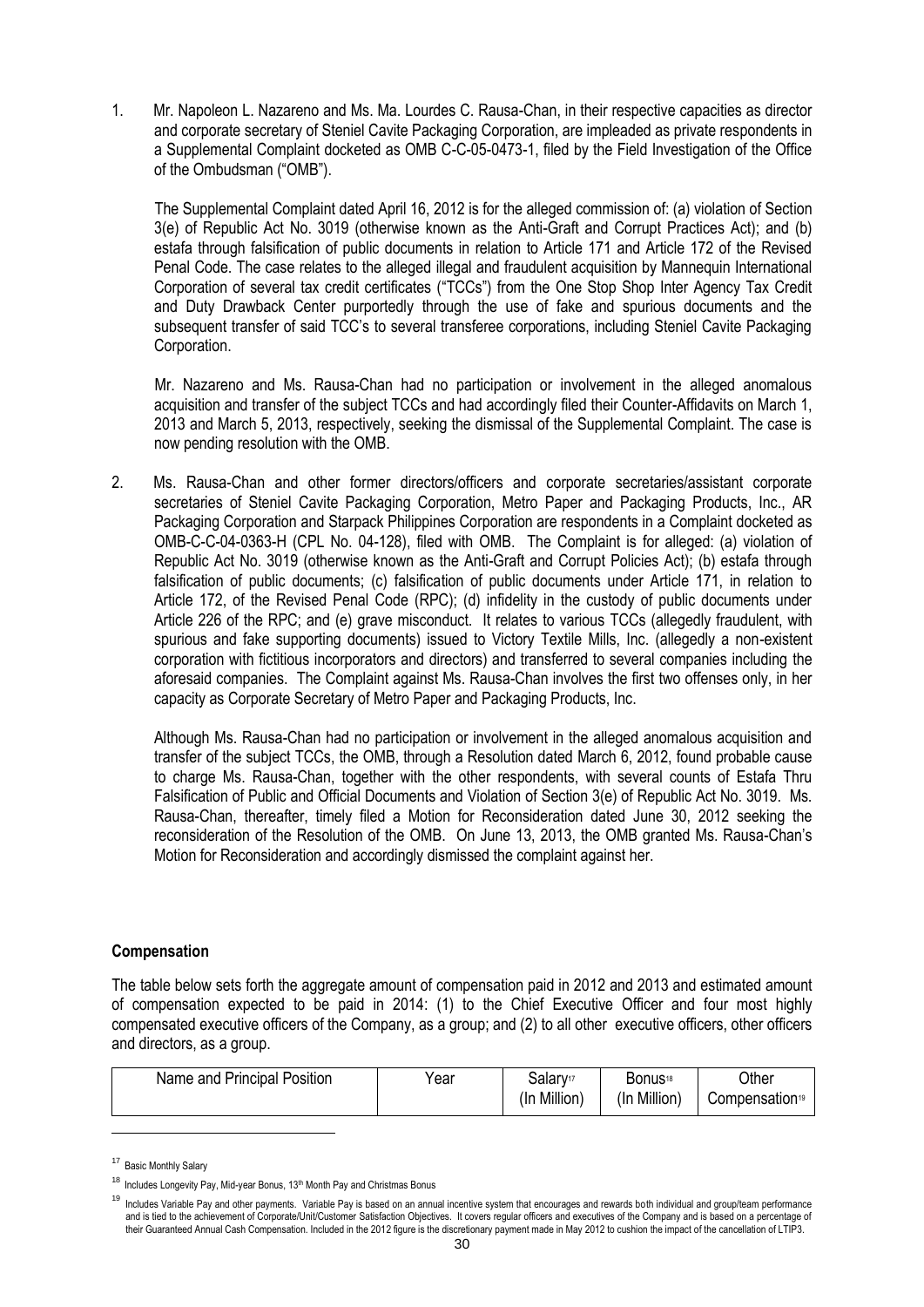|                                                                       |                           |     |    | (In Million) |
|-----------------------------------------------------------------------|---------------------------|-----|----|--------------|
|                                                                       |                           |     |    |              |
| 1. Napoleon L. Nazareno                                               |                           |     |    |              |
| President & CEO <sup>20</sup>                                         |                           |     |    |              |
| 2. Ernesto R. Alberto                                                 |                           |     |    |              |
| <b>Executive Vice President</b>                                       |                           |     |    |              |
| 3. Anabelle L. Chua                                                   |                           |     |    |              |
| Senior Vice President                                                 |                           |     |    |              |
| 4. Ma. Lourdes C. Rausa-Chan                                          |                           |     |    |              |
| <b>Senior Vice President</b>                                          |                           |     |    |              |
| 5. Rene G. Banez                                                      |                           |     |    |              |
| <b>Senior Vice President</b>                                          |                           |     |    |              |
| CEO & four most highly                                                | Actual 2012 <sup>21</sup> | 58  | 15 | 65           |
| compensated executive officers                                        |                           |     |    |              |
|                                                                       | Actual 2013               | 60  | 14 | 59           |
|                                                                       | Projected 2014            | 66  | 16 | 53           |
| other<br>executive officers,<br>other<br>All                          | Actual 2012               | 244 | 62 | 264          |
| officers and directors as a group<br>(excluding the CEO and four most | Actual 2013               | 247 | 62 | 327          |
| highly compensated executive officers)                                | Projected 2014            | 274 | 68 | 212          |

Each of the directors of the Company is entitled to a director's fee for each meeting of the Board of Directors attended. In addition, the directors who serve in the committees of the Board of Directors, namely, the Audit, Governance and Nomination, Executive Compensation and Technology Strategy Committees, are each entitled to a fee for each committee meeting attended.

On January 27, 2009, the Board of Directors of the Company approved the increase in director's fee to P200,000 from P125,000, for Board meeting attendance and to P75,000 from P50,000, for Board Committee meeting attendance. The director's fee was last adjusted in July 1998. The Executive Compensation Committee recommended the increase taking into consideration PLDT's profitability growth (versus Board remuneration) and the results of the survey on Board remuneration conducted by Watson Wyatt, which showed that PLDT directors' remuneration consisting only of fees for meeting attendance was below the median of directors' remuneration among the participating companies consisting of fees for meeting attendance and/or retainer fees and profit share.

Except for the fees mentioned above, the directors are not compensated, directly or indirectly, for their services as such directors.<sup>22</sup>

## **Incentives and Benefits Plans**

## **A. Long Term Incentive Plan**

1

On August 3, 2004, PLDT's Board of Directors approved the establishment of a Long Term Incentive Plan (the "**LTIP1**") for eligible executives, officers and advisors of PLDT and its subsidiaries, which was administered by the Executive Compensation Committee. The LTIP1 was originally a four-year cash-settled share based plan covering the period January 1, 2004 to December 31, 2007 (the "**LTIP1 Performance Cycle**"). The payment was intended to be made at the end of the LTIP1 Performance Cycle (without interim payments) contingent upon

<sup>&</sup>lt;sup>20</sup> The President & CEO receives compensation from Smart but not from PLDT; thus, the above compensation table does not include the salaries, bonuses and other compensation of Mr. Nazareno.

<sup>&</sup>lt;sup>21</sup> The four most highly compensated officers of the Company in 2012 were the following: Mr. Ernesto R. Alberto, Ms. Anabelle L. Chua, Ms. Ma. Lourdes C. Rausa-Chan and Mr. Menardo G. Jimenez, Jr.

<sup>&</sup>lt;sup>22</sup> The aggregate amount of per diems paid to the directors for their attendance in Board and Board Committee meetings is included in Other Compensation. The total amount of per diems paid in 2012 and 2013 were P34,600,000 and P31,900,000, respectively. The total amount of per diems estimated to be paid in 2014 is P36,400,000.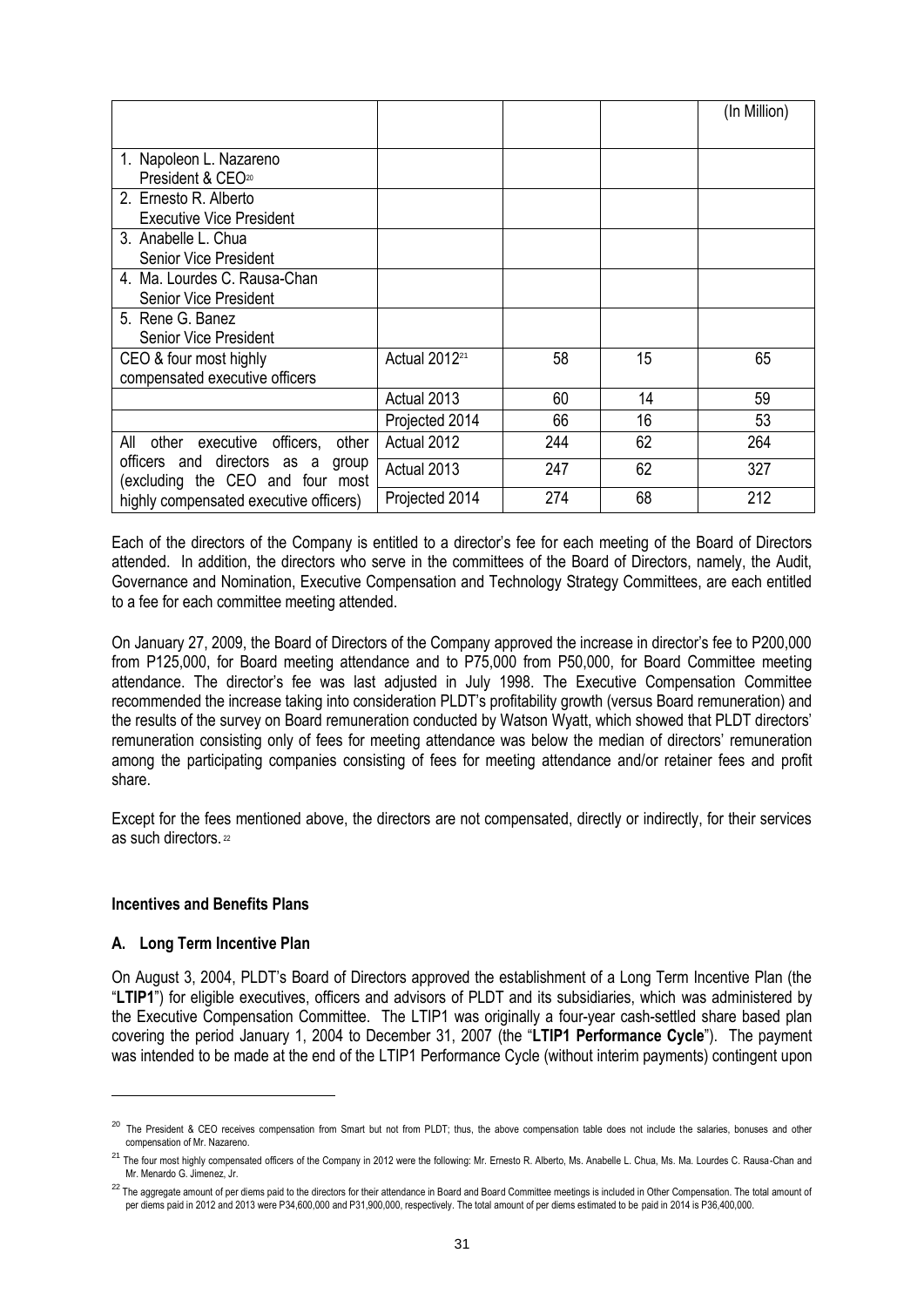the achievement of the approved target increases in PLDT's common share price by the end of the LTIP1 Performance Cycle and the cumulative consolidated net income target for the LTIP1 Performance Cycle.

On August 28, 2006, PLDT's Board of Directors approved the broad outline of the PLDT Group's strategic plans for 2007 to 2009 focusing on the development of new revenue streams to drive future growth while protecting the existing core communications business. To ensure the proper execution of the three-year strategic plans, particularly with respect to the manpower resources being committed to such plans, a new Long Term Incentive Plan (the "**LTIP2**") covering a three-year period of performance commencing on January 1, 2007 and ending on December 31, 2009 (the "**LTIP2 Performance Cycle**") was approved by PLDT's Board of Directors. LTIP2 followed the same general framework as LTIP1. As a result of the establishment of LTIP2, PLDT's Board of Directors also approved the early vesting under LTIP1 by the end of year 2006. The awards pay-out for LTIP2 was made in the second quarter of 2010 based on the attainment of the cumulative consolidated net income target for the LTIP2 Performance Cycle.

On July 7, 2010, PLDT's Board of Directors approved the third Long Term Incentive Plan (the "**LTIP3**") covering the performance cycle January 1, 2010 to December 31, 2012 (the "**LTIP3 Performance Cycle**"). LTIP3 aimed to focus the efforts and attention of officers and executives on the achievement of the long-term strategic plans and objectives of the PLDT group including new business strategies in respect of fixed and wireless broadband, next generation network products and services and expansion in the outsourcing and communications technology areas. Under LTIP3, selected officers and executives shall be attributed an Individual Target Award. The Actual Award under LTIP3 was contingent on the achievement of the cumulative consolidated core earnings target by the end of the Performance Cycle and the consolidated core earnings target for each year of the Performance Cycle.

On March 22, 2012, PLDT's Board of Directors approved the cancellation of LTIP3 in order to ensure the proper execution of the Group's strategic and operational business plans taking into account the acquisition of Digitel in 2011 and other recent market developments as well as the establishment of a new Long Term Incentive Plan covering the performance cycle 2012-2014 (the "**LTIP4**"). The LTIP4, the award of which is contingent upon the successful achievement of certain profit targets, aligns the execution of the business strategies of the expanded Group, including Digitel, over the three year period 2012-2014. The LTIP4 allows for the participation of a number of senior and important new hires, ensures the continuity of management and assists in succession planning for the Group.

## **B. Benefit Plan**

The Company has a trusteed, non-contributory defined benefit plan (the "**Benefit Plan**") covering all permanent and regular employees. The Benefit Plan provides benefits upon normal retirement beginning at age 65, early retirement beginning at age 50 or completion of at least 30 years of credited service, voluntary separation beginning at age 40 or completion of at least 15 years of credited service, total and physical disability, death and involuntary separation. Benefits are based on the employee's final monthly basic salary and length of service.

Except as provided in the plans described above, there are no other agreements or arrangements pursuant to which officers and directors of the Company may be entitled to receive any cash or non-cash compensation, or any benefits or payments in case of termination of employment or a change in control of the Company.

## **CERTAIN RELATIONSHIPS AND RELATED TRANSACTIONS**

Except for the Related Party Transactions described in Note 24 to the audited financial statements contained in the Company's Annual Report for the year 2012 and Note 24 to the audited financial statements contained in the Company's Annual Report for the year 2013, there has been no material transaction during the last two fiscal years, nor is there any material transaction currently proposed, to which the Company or any of its subsidiaries was or is to be a party in which any incumbent director/independent director or officer of the Company, or any person nominated for election to such positions, or any owner of more than ten percent of the Company's outstanding voting stock, or any member of the immediate family of any of the foregoing, had or is to have a direct or indirect material interest. In the ordinary course of business, the Company has transactions with other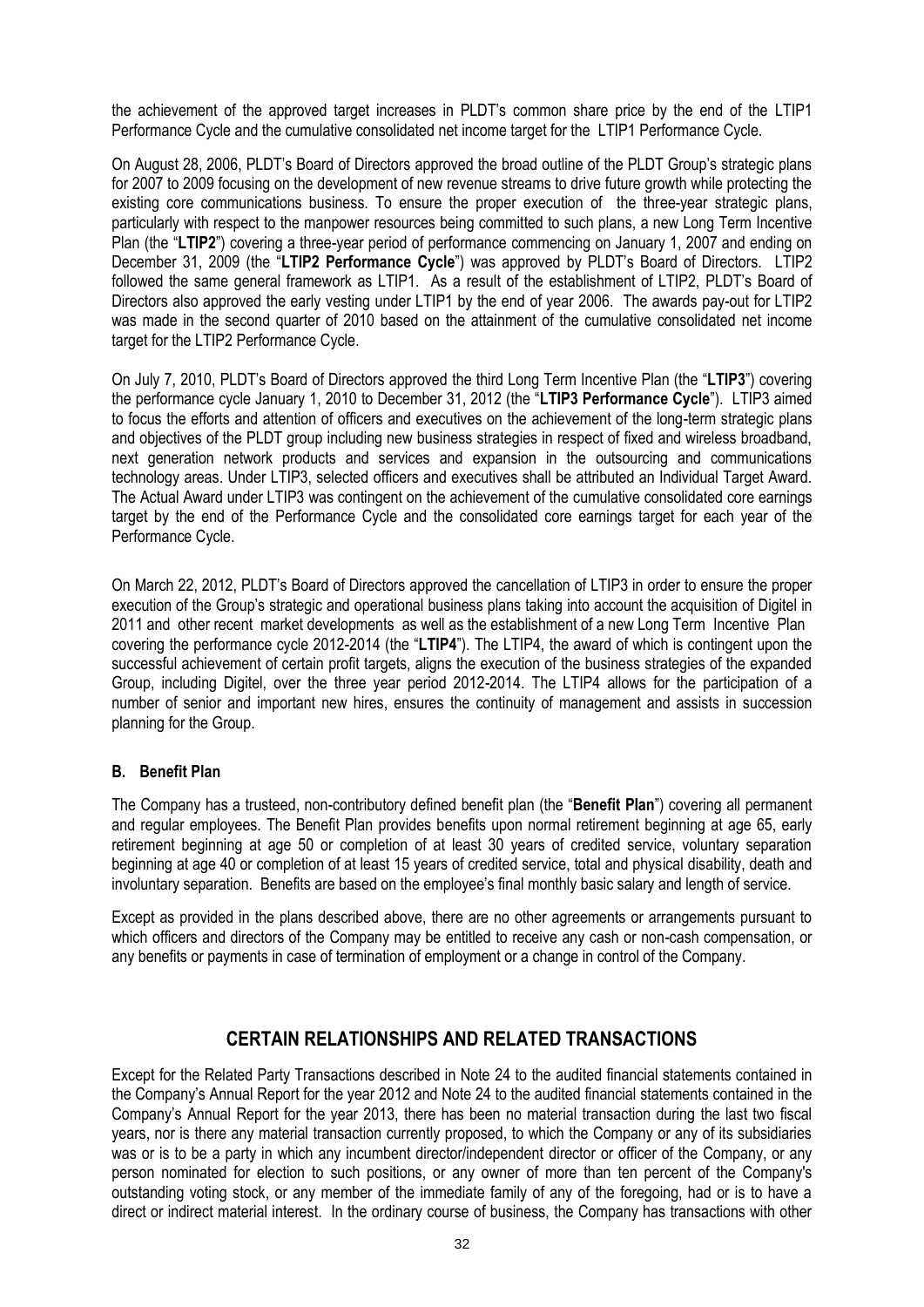companies in which some of such persons or former officers of the Company or its subsidiaries may have an interest, but these transactions have been negotiated on an arm's length basis and are not material.

No director/independent director or officer of PLDT or associate of any director/independent director or officer of PLDT was indebted to PLDT at any time during the past two years.

## **AMENDMENT TO THE THIRD ARTICLE OF THE ARTICLES OF INCORPORATION**

## **Proposed Amendment**

On February 20, 2014, the Securities and Exchange Commission **("SEC")** issued Memorandum Circular No. 6 Series of 2014 **("SEC MC No. 6"**), directing all corporations and partnerships whose articles of incorporation or articles of partnership indicate only a general address as their principal office address such that it refers only to a city, town or municipality, or "Metro Manila" to file an amended articles of incorporation or amended articles of partnership in order to specify their complete address, such that, if feasible, it has a street number, street name, barangay, city or municipality, and if applicable, the name of the building, the number of building or number of the room or unit. The SEC has given the affected corporations or partnerships until December 31, 2014 to effect a change in their principal office address.

Under the current Amended Articles of Incorporation **("Amended Articles")** of the Company, the Third Article thereof provides, as follows:

 "Third. That the place where the principal office of the corporation is to be established, or located, is Metro Manila, Philippines."

In order that the Company will be compliant with SEC MC No. 6, on April 1, 2014, the Board authorized the amendment to the Third Article of the Amended Articles to indicate the specific place where the principal office of the Company is to be established or located. The Third Article of the Amended Articles, as amended, is set forth below:

 "Third. That the place where the principal office of the corporation is to be established or located is at **Ramon Cojuangco Building, Makati Avenue, Makati City**.

## **Approvals**

The aforementioned amendment to the Third Article of the Amended Articles is subject to approval by stockholders representing at least two-thirds of the outstanding capital stock of Company and approval by the SEC pursuant to Section 16 of the Corporation Code.

The Board recommends that the stockholders approve the aforementioned amendment to the Third Article of the Amended Articles.

## **OTHER MATTERS**

## **Information on PLDT's Independent Auditors and Other Related Matters**

Article XII of our By-Laws provides that the Audit Committee constituted by the Board of Directors shall be directly responsible for the appointment, compensation, retention, removal or termination of engagement and oversight of the Company's independent auditors. Pursuant to this By-Laws provision, our Audit Committee approved the engagement or appointment of Sycip Gorres Velayo & Co. (**"SGV"**), a member practice of Ernst & Young Global, as the Company's independent auditors. The Audit Committee is composed of Mr. Pedro E. Roxas, as Chairman and Messrs. Artemio V. Panganiban and Alfred V. Ty, as members, all of whom are independent directors. Ms. Corazon S. de la Paz-Bernardo and Messrs. James L. Go, Setsuya Kimura and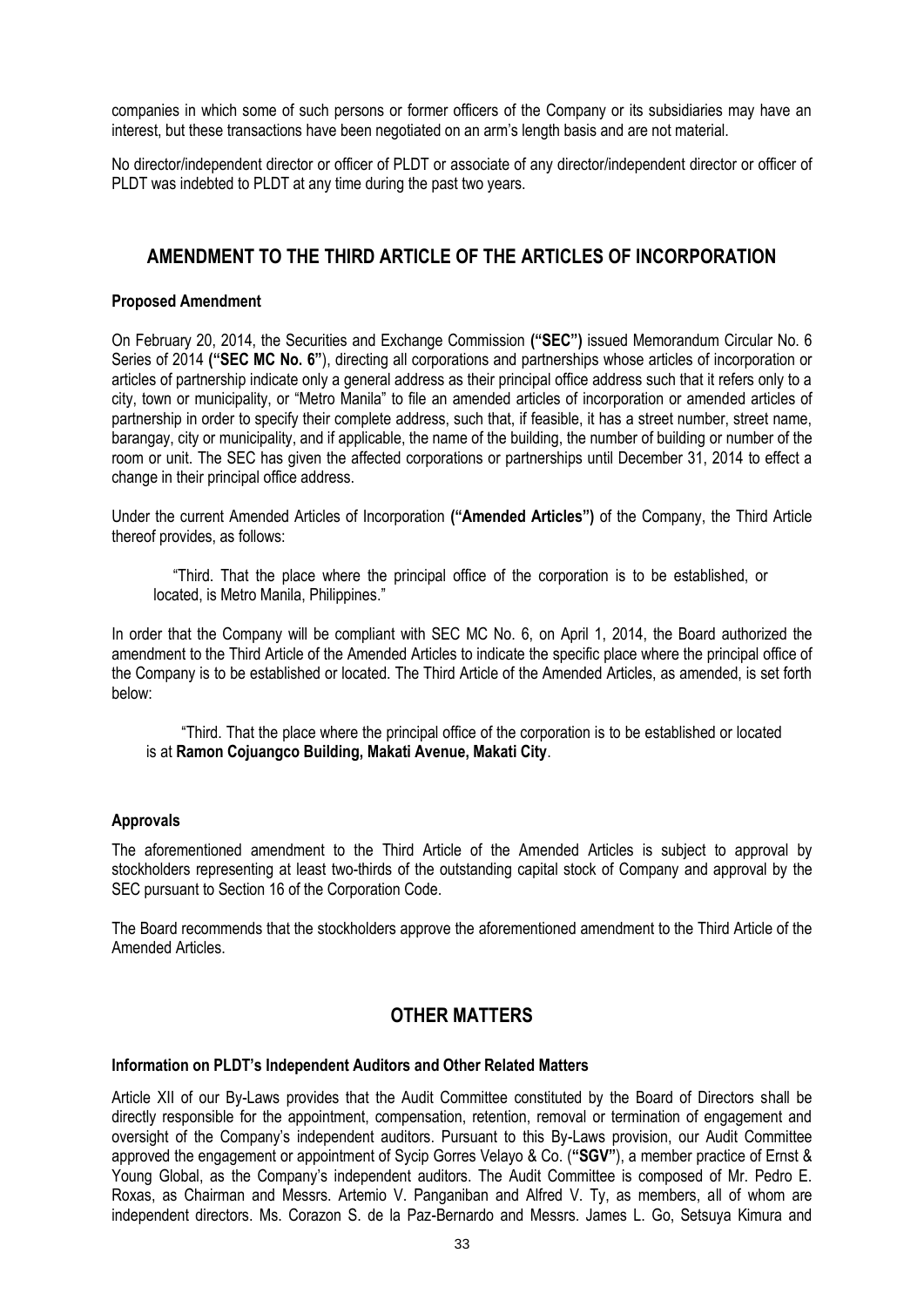## Roberto R. Romulo are Advisors to the Audit Committee.

SGV has served as our independent auditors for the past eleven calendar years. In compliance with the fiveyear rotation requirement with respect to independent auditors and as provided under the Company's By-Laws and applicable laws and rules, Mr. Ramon D. Dizon from SGV took over as the new lead engagement/audit partner with the primary responsibility for the audit of the Company's financial statements beginning in calendar year 2013. Mr. Dizon replaced Ms. Marydith C. Miguel from SGV, who was the lead engagement/audit partner for the audit of the Company's financial statements in the preceding five years (2008-2012).

The audit fees paid to SGV or accrued by the Company for the audit of the Company's financial statements, review of interim financial statements and services that are normally provided by the independent auditors in connection with statutory and regulatory filings amounted to approximately P41 million in 2013 and Php44 million in 2012. The Company also paid other fees of approximately P16 million in 2013 and Php17 million in 2012, respectively, to SGV with respect to the audit of the Company's Sarbanes-Oxley Act Section 404 assessment. Out-of-pocket and incidental expenses do not exceed five percent of the agreed engagement fees. In year 2014, the Company expects to pay or accrue the same level of audit and audit-related fees accrued in 2013.

The Audit Committee pre-approves all audit and non-audit services as these are proposed or endorsed before these services are performed by the independent auditors.

The Company has no disagreement with SGV on any matter of accounting principles or practices, financial statement disclosure, or auditing scope or procedure.

The representatives of SGV are expected to be present at the Annual Meeting and will have an opportunity to make a statement if they desire to do so and to respond to appropriate questions.

#### **Voting Procedures**

1. Voting Rights

Owners of shares of Common Stock and Voting Preferred Stock as of the Record Date present or represented by proxy at the Annual Meeting shall be entitled to vote on the approval of the audited financial statements for the fiscal year ended December 31, 2013 (Item 4 of the Agenda), election of directors (Item 5 of the Agenda) and approval of the amendment to the Third Article of the Articles of Incorporation (Item 6 of the Agenda).

Owners of shares of Non-Voting Serial Preferred Stock as of the Record Date present or represented by proxy at the Annual Meeting shall not be entitled to vote on Item 4 and Item 5 of the Agenda. However, such owners of shares of Non-Voting Serial Preferred Stock shall be entitled to vote on the approval of amendment to the Third Article of the Articles of Incorporation (Item 6 of the Agenda) in accordance with Section 6 of the Corporation Code.

## 2. Votes Required

| Matters For Stockholders Approval                                                                                                                                     | <b>Class of Shares Entitled</b><br>to Vote | <b>Votes Required</b>                                                               |
|-----------------------------------------------------------------------------------------------------------------------------------------------------------------------|--------------------------------------------|-------------------------------------------------------------------------------------|
| Approval of audited financial statements for<br>the fiscal year ended December 31, 2013   Voting Preferred Shares<br>contained in the Company's 2013 Annual<br>Report | Common Shares and                          | Majority of total outstanding<br>Common<br>Shares<br>and<br>Voting Preferred Shares |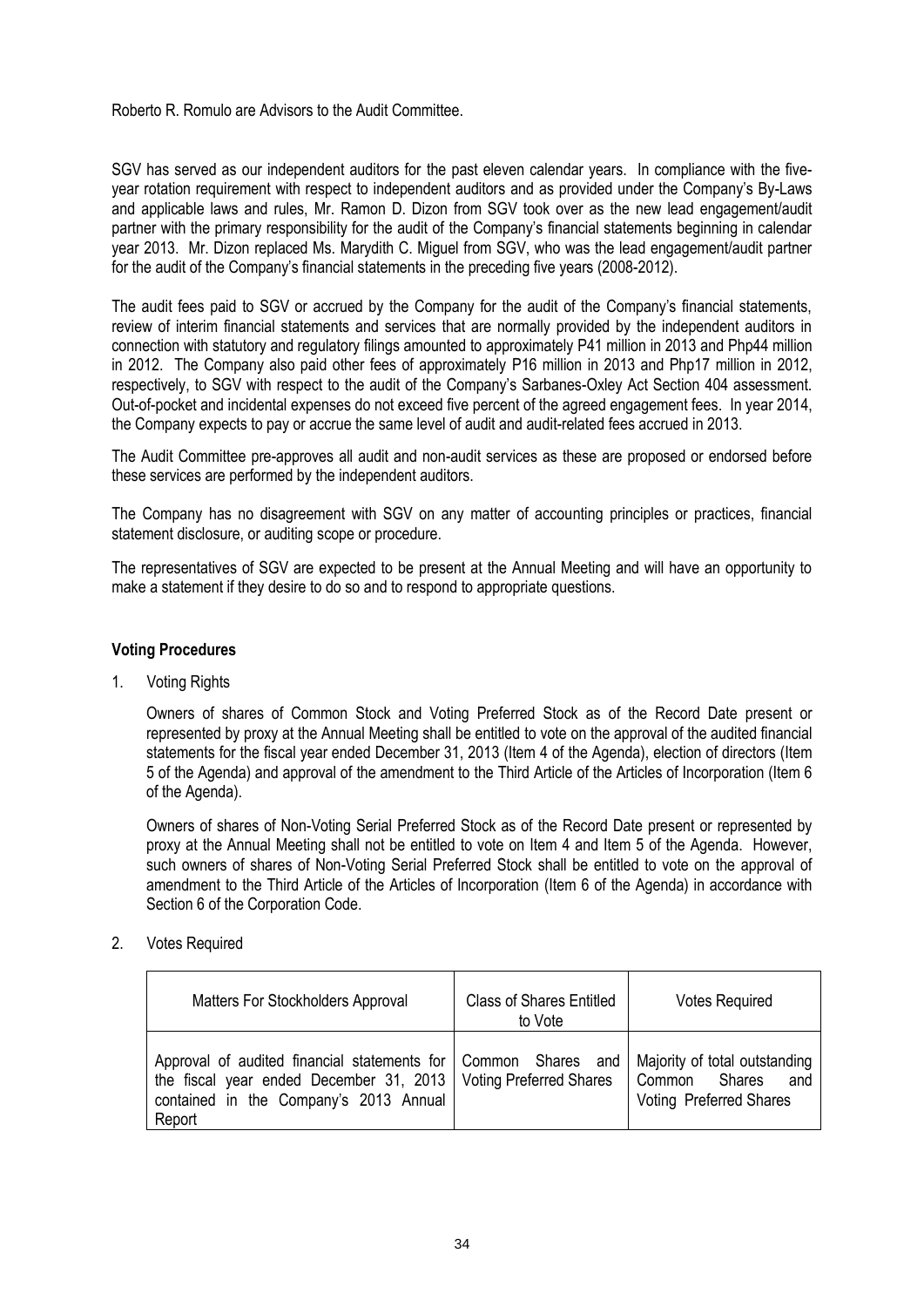| 3<br>Election of 13 directors<br>including<br>independent directors for the ensuing year                                                                                                                                                                   | Shares and<br>Common<br><b>Voting Preferred Shares</b>                                           | 13 nominees receiving the<br>highest number of votes<br>shall be declared elected<br>and 3 of them who have<br>pre-qualified<br>been<br>as<br>independent directors will<br>be declared elected as such |
|------------------------------------------------------------------------------------------------------------------------------------------------------------------------------------------------------------------------------------------------------------|--------------------------------------------------------------------------------------------------|---------------------------------------------------------------------------------------------------------------------------------------------------------------------------------------------------------|
| Approval of amendment to the Third Article of<br>the Articles of Incorporation to indicate that the<br>place where the principal office of the<br>Company is to be established or located is at<br>Ramon Cojuangco Building, Makati Avenue,<br>Makati City | Common Shares, Voting<br>Preferred Shares and<br>Non-Voting<br>Serial<br><b>Preferred Shares</b> | 2/3 of total outstanding<br>Common Shares, Voting<br>Preferred Shares and Non-<br>Serial Preferred<br>Voting<br>Shares voting as a whole                                                                |

## 3. Manner of Voting

Voting will be by means of written voting instructions submitted by, and taking into account the number of shares which, the stockholders present or represented by proxy at the Annual Meeting and entitled to vote thereat own directly or for which they hold proxies.

#### 4. Method of Counting Votes

Counting of votes will be done by the Corporate Secretary or her authorized representative(s) with the assistance of the representative(s) of the Company's independent auditors, Sycip, Gorres, Velayo & Co., and stock transfer agents, Hongkong and Shanghai Banking Corporation for Common Stock and Voting Preferred Stock, and Rizal Commercial Banking Corporation for Non-Voting Serial Preferred Stock. All votes attaching to the shares of stock owned by stockholders whose proxies were received by the Company will be cast in accordance with the voting instructions given or authority granted under the proxies.

 The Company's tabulation, registration and reporting system has been reviewed and tested by an independent third party in accordance with the Philippine Standards on Related Services 4400 Agreed Upon Procedure issued by the Auditing Standards and Practices Council. Representatives from SGV are expected to be present in the Annual Meeting to check the completeness and accuracy of the encoded proxies and voting instructions as well as the completeness and accuracy of the voting and attendance results generated by the system.

## **Special Note Regarding Forward Looking Statements**

This Information Statement contains some statements which constitute "forward-looking statements". We have based these forward-looking statements on our current beliefs, expectations and intentions as to facts, actions and events that will or may occur in the future. Such statements generally are identified by forward-looking words such as "believe", "plan", "anticipate", "continue", "estimate", "expect", "may" or other similar words.

A forward-looking statement may include a statement of the assumptions or bases underlying the forward-looking statement. We have chosen these assumptions or bases in good faith and we believe they are reasonable in all material respects. However, we caution that assumed facts or bases almost always vary from actual results and the differences between assumed facts and actual results can be material depending on the circumstances. These forward–looking statements are subject to risks and uncertainties, some of which are beyond our control. In addition, any forward-looking statement made by us in this Information Statement or elsewhere speaks only as at the date on which we made it. New risks and uncertainties come up from time to time, and it is impossible for us to predict these events or how they may affect us. We have no duty to, and do not intend to, update or revise the statements in this Information Statement after the date hereof. In light of these risks or uncertainties, any forward-looking statement made in this Information Statement or elsewhere might not occur.